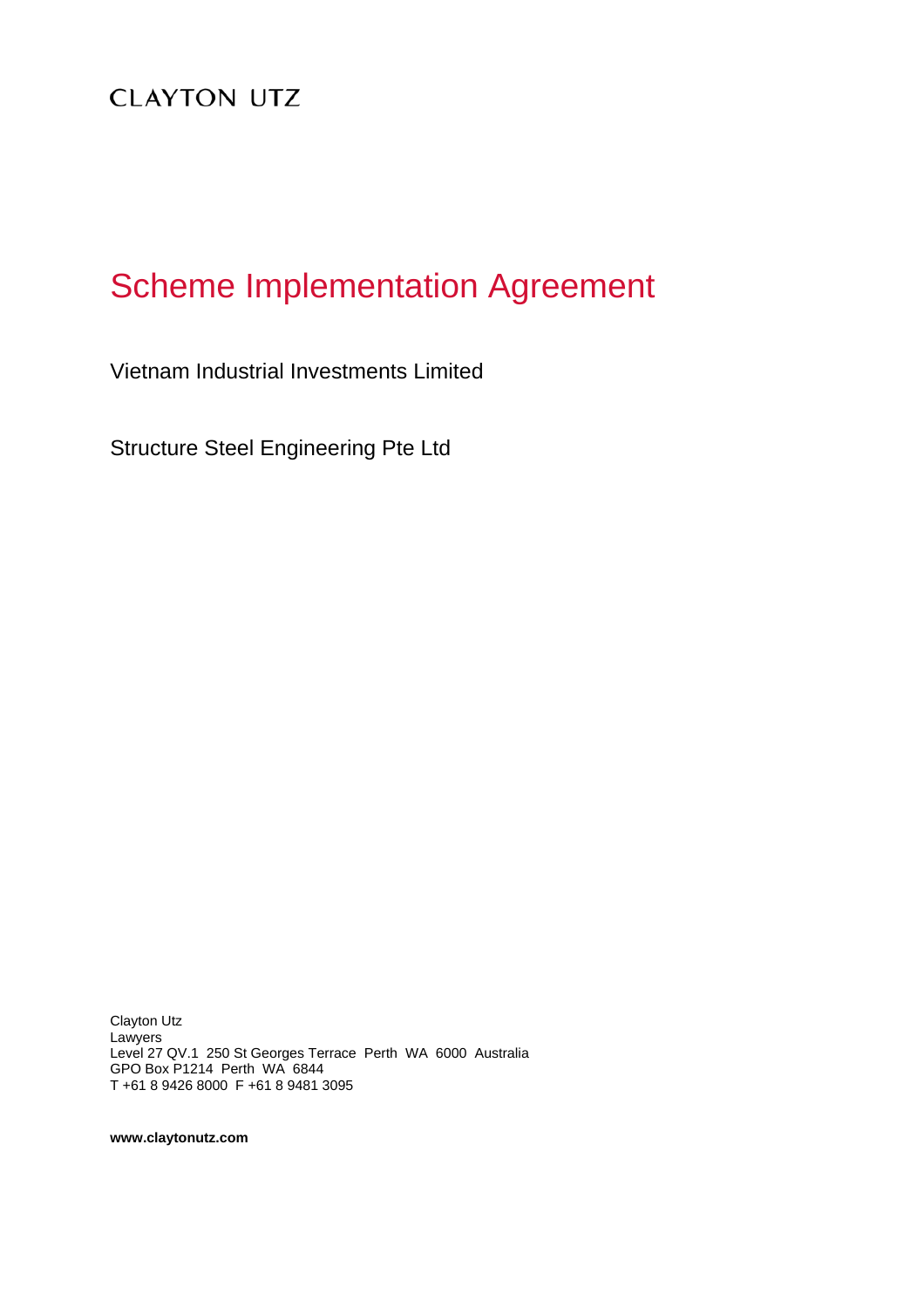## **Contents**

| 1. |                                               |                                                       |     |  |
|----|-----------------------------------------------|-------------------------------------------------------|-----|--|
|    | 1.1<br>1.2<br>1.3<br>1.4                      |                                                       |     |  |
| 2. |                                               |                                                       |     |  |
|    | 2.1<br>2.2<br>2.3                             |                                                       |     |  |
| 3. |                                               |                                                       |     |  |
|    | 3.1<br>3.2<br>3.3<br>3.4<br>3.5<br>3.6<br>3.7 |                                                       |     |  |
| 4. |                                               |                                                       |     |  |
|    | 4.1<br>4.2<br>4.3<br>4.4<br>4.5<br>4.6<br>4.7 |                                                       |     |  |
| 5. |                                               |                                                       |     |  |
|    | 5.1<br>5.2<br>5.3<br>5.4                      |                                                       |     |  |
| 6  | <b>Termination</b>                            |                                                       | .12 |  |
|    | 6.1<br>6.2<br>6.3                             |                                                       |     |  |
| 7. |                                               |                                                       |     |  |
|    | 7.1<br>7.2<br>7.3                             | No announcement or other disclosure of transaction 12 |     |  |
| 8. |                                               |                                                       |     |  |
|    | 8.1<br>8.2                                    |                                                       |     |  |
| 9. |                                               |                                                       |     |  |
|    | 9.1                                           |                                                       |     |  |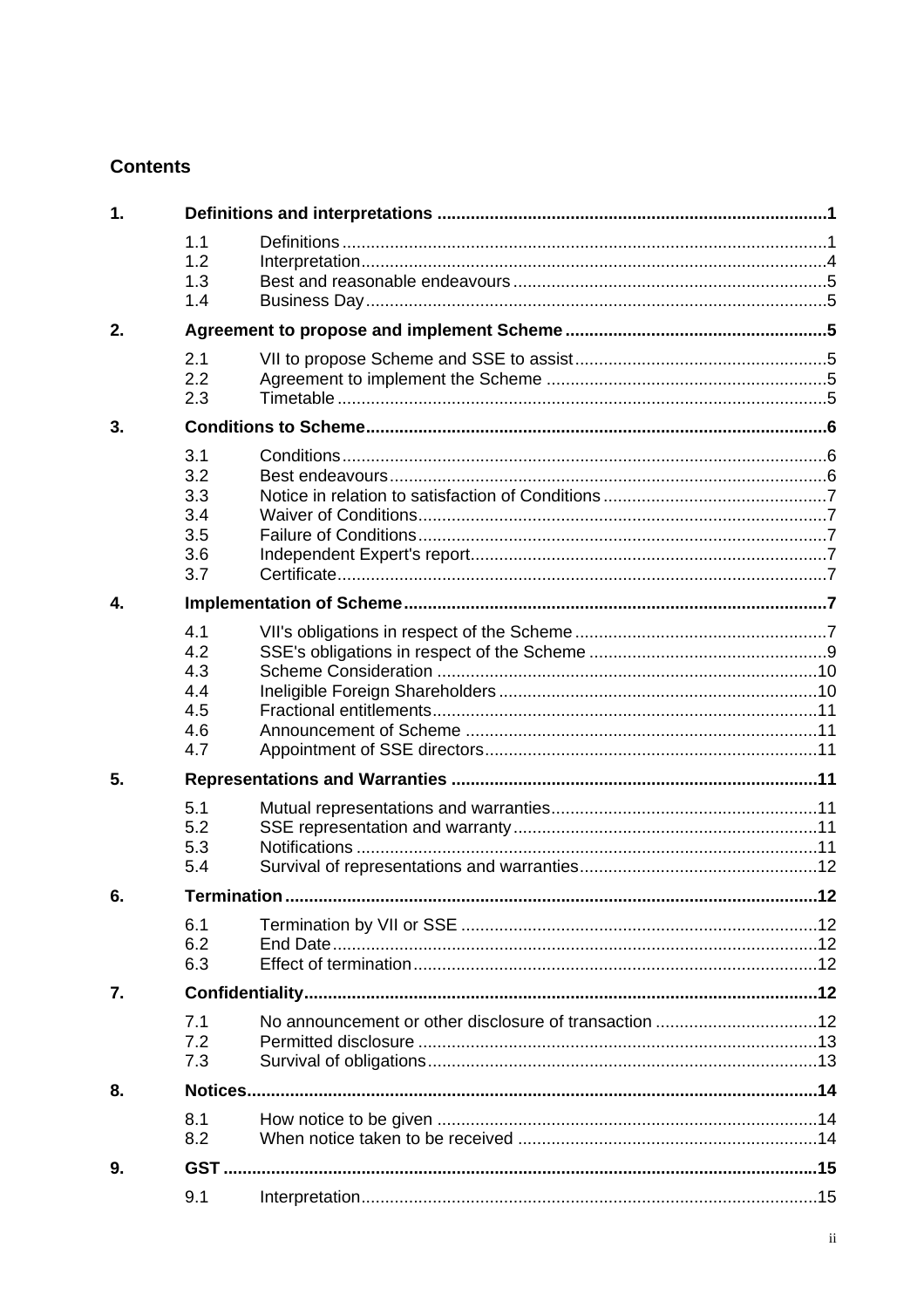|                 | 9.2  |  |  |
|-----------------|------|--|--|
|                 | 9.3  |  |  |
|                 | 9.4  |  |  |
| 10 <sub>1</sub> |      |  |  |
|                 | 10.1 |  |  |
|                 | 10.2 |  |  |
|                 | 10.3 |  |  |
|                 | 10.4 |  |  |
|                 | 10.5 |  |  |
|                 | 10.6 |  |  |
|                 | 10.7 |  |  |
|                 | 10.8 |  |  |
|                 | 10.9 |  |  |
| 11.             |      |  |  |
|                 | 11.1 |  |  |
|                 | 11.2 |  |  |
|                 |      |  |  |

## **Annexure A: Scheme**

**Annexure B: Deed Poll**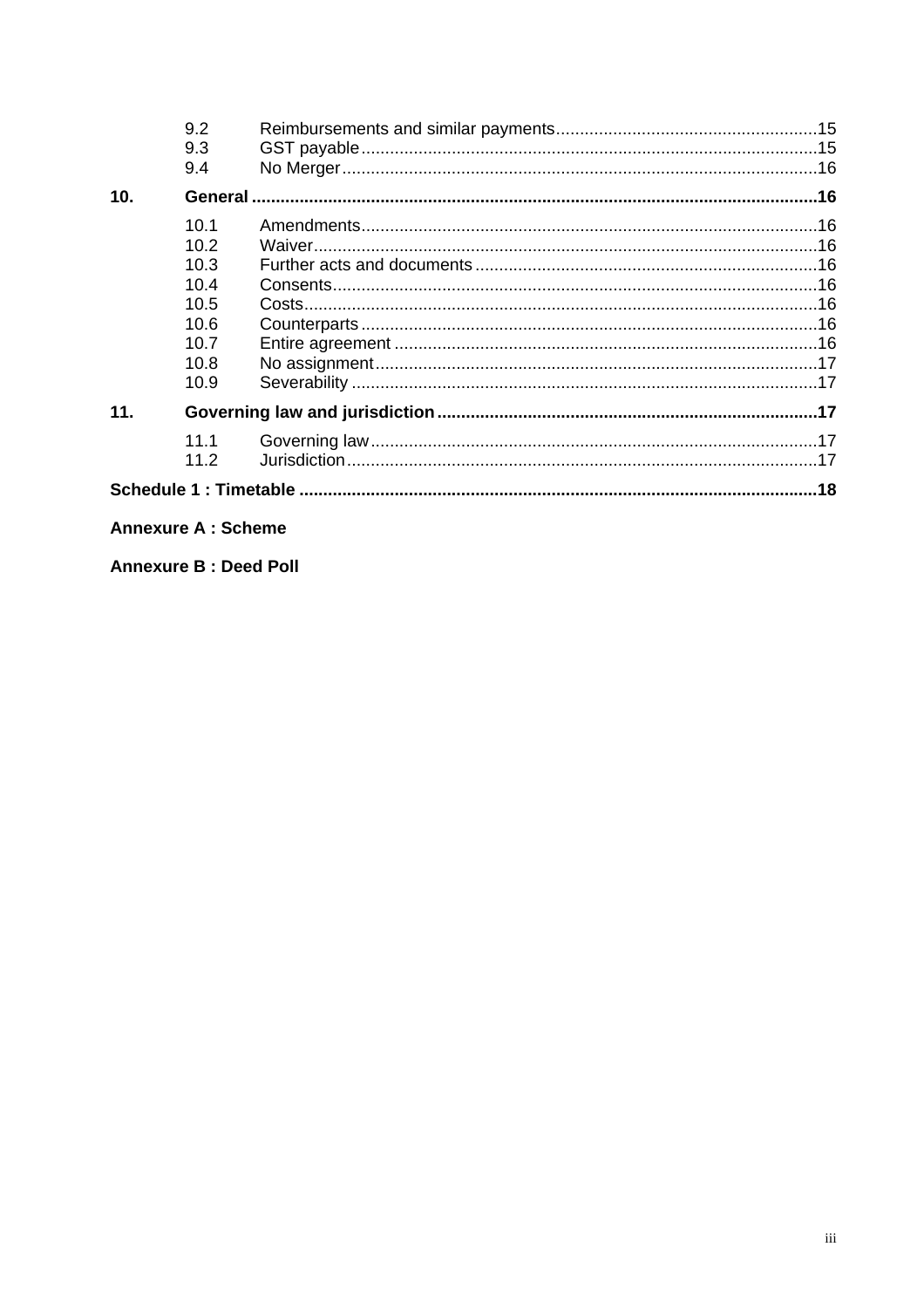## **Scheme Implementation Agreement dated 29 November 2013**

**Parties Vietnam Industrial Investments Limited ACN 063 656 333 of Unit 5A, 1** Station Street, Subiaco WA 6008, Australia (**VII**)

> **Structure Steel Engineering Pte Ltd 199604844C** of 10 Anson Road, #15- 07, International Plaza, Singapore 079903 (**SSE**)

## **Background**

- A. VII is a public company registered in Western Australia and admitted to the official list of the ASX. As at the date of this agreement, VII has 142,277,423 VII Shares on issue. VII does not have any options or other convertible securities on issue.
- B. SSE is a private, unlisted company incorporated in and registered under the laws of Singapore. SSE is a wholly owned Subsidiary of VII. As at the date of this agreement, SSE has 20,885,351 SSE Shares on issue. SSE does not have any options or other convertible securities on issue.
- C. The VII Directors have resolved to propose to VII Shareholders a restructure of the VII Group by way of a scheme of arrangement under Part 5.1 of the Corporations Act whereby VII will become a wholly owned Subsidiary of SSE, SSE will become the parent company for the VII Group, and VII will be delisted from the ASX.
- D. VII and SSE have agreed in good faith to implement the Scheme upon the terms and conditions in this agreement.

## **Operative provisions**

## **1. Definitions and interpretations**

#### **1.1 Definitions**

In this agreement:

**Accounting and Corporate Regulatory Authority** means the body corporate established and incorporated under section 3 of the Accounting and Corporate Regulatory Authority Act, Chapter 2A with its functions and powers granted under the Accounting and Corporate Regulatory Authority Act to act as the national regulator of business entities and public accountants in Singapore.

**ASIC** means the Australian Securities and Investments Commission.

**ASX** means ASX Limited ACN 008 624 691 or the Australian Securities Exchange, as appropriate.

**ASX Listing Rules** means the official listing rules of ASX.

**Business Day** is any day that is both a Business Day within the meaning given in the ASX Listing Rules and a day that banks in Perth, Western Australia and Singapore are open for business.

**Condition** means a condition to the Scheme set out in clause 3.1.

**Conversion Certificate** means a certificate issued by the Accounting and Corporate Regulatory Authority confirming SSE has been converted into a public company in accordance with the Companies Act (Chapter 50) of Singapore.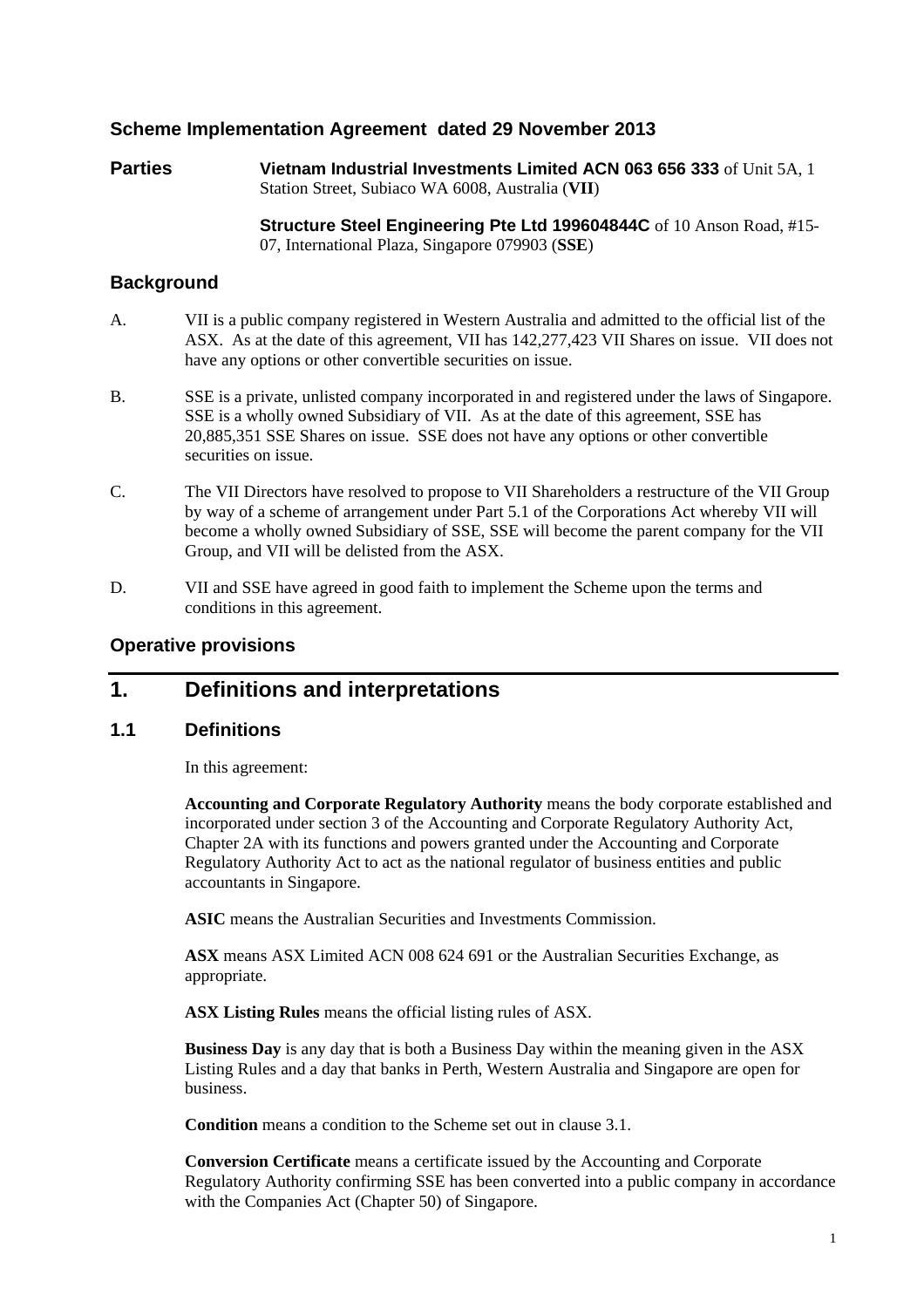**Corporations Act** means the Australian Corporations Act 2001 (Cth).

**Corporations Regulations** means the Australian Corporations Regulations 2001 (Cth).

**Court** means the Federal Court of Australia or such other court of competent jurisdiction as VII and SSE agree in writing.

**Deed Poll** means a deed poll to be executed by SSE in favour of Scheme Shareholders, substantially in the form set out in Annexure B or in such other form as VII and SSE agree in writing.

**Effective** means, when used in relation to the Scheme, the coming into effect, pursuant to section 411(10) of the Corporations Act, of the order of the Court made under section 411(4)(b) of the Corporations Act in relation to the Scheme.

**Effective Date** means the date on which the Scheme becomes Effective.

**End Date** means 31 May 2014 or such later date agreed by the parties in writing.

**First Court Date** means the first day of hearing of an application made to the Court for orders pursuant to section 411(1) of the Corporations Act convening the Scheme Meeting or, if the hearing of such application is adjourned for any reason, means the first day of the adjourned hearing.

**Implementation Date** means the date which is 2 Business Days after the Conversion Certificate is issued in accordance with clause 4.2(h)(i).

**Independent Expert** means the independent expert to be engaged by VII to express an opinion on whether the Scheme is in the best interests of VII Shareholders.

**Independent Expert's Report** means the report from the Independent Expert for inclusion in the Scheme Booklet, and any updates to such report that the Independent Expert issues.

**Ineligible Foreign Shareholder** means a VII Shareholder whose address as shown on the VII Share Register on the Record Date is a place outside Australia and its external territories, Singapore, Belgium, Malaysia, the Republic of Philippines and Vietnam, unless SSE and VII are satisfied, acting reasonably, that the laws of that VII Shareholder's country of residence (as shown on the VII Share Register) permit the transfer of SSE Shares to that VII Shareholder, either unconditionally or after compliance with conditions which SSE in its sole discretion regards as acceptable.

**Proceeds** means the proceeds of the SSE Shares sold by the Sale Nominee in respect of Ineligible Foreign Shareholders, in Australian dollars, less any applicable brokerage, stamp duty and other selling costs, taxes and charges.

**Record Date** means 5.00 pm on the date which is 5 Business Days after the Effective Date.

**Regulatory Authority** means:

- (a) any government, semi-government or local authority and any department, minister or agency of any government; and
- (b) any other authority, agency, commission, administrative, fiscal or judicial body (including the Court), tribunal or similar entity having powers or jurisdiction under any law or regulation or the listing rules of any recognised stock or securities exchange, including without limitation the ASX.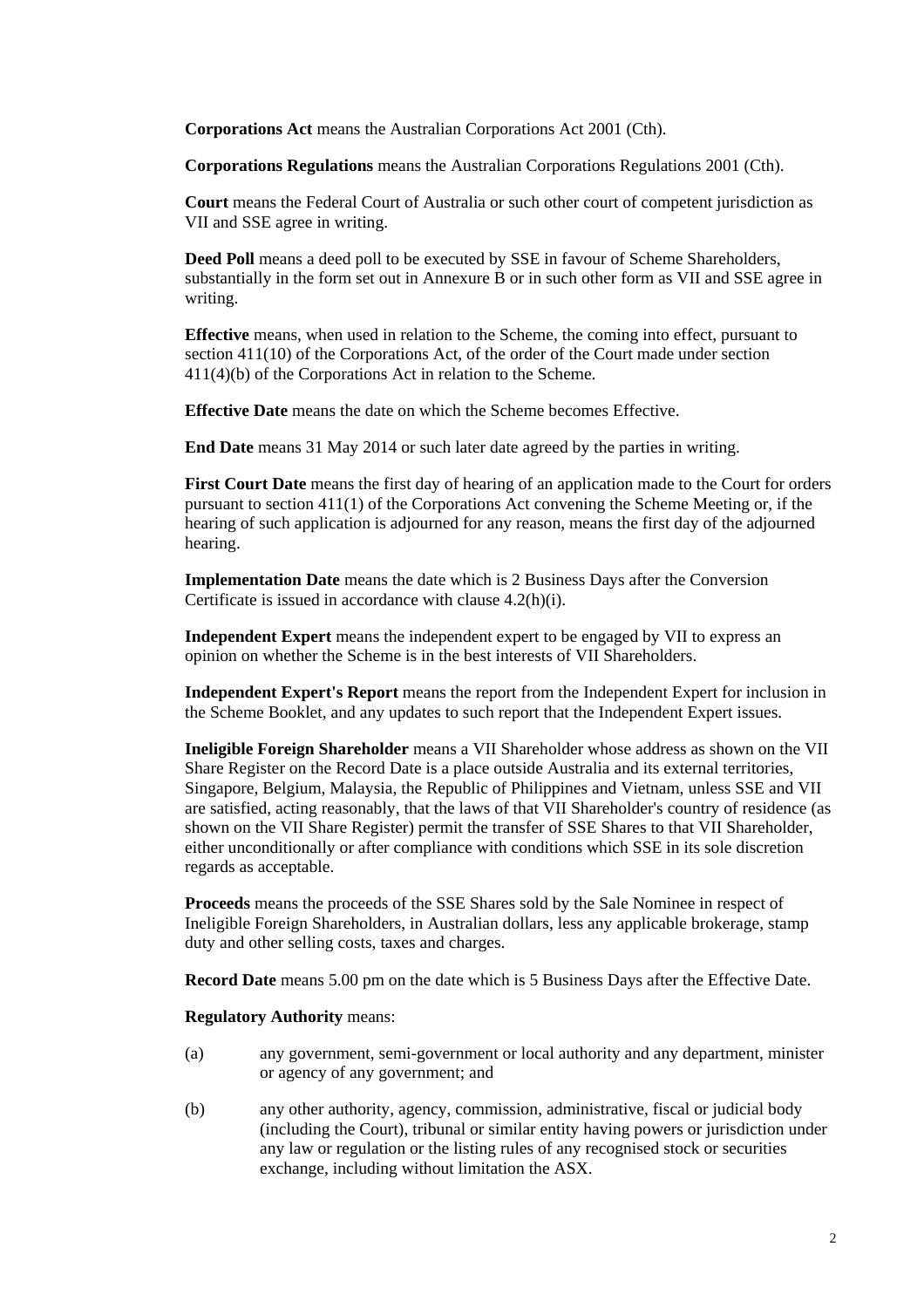**Regulatory Guides** means all regulatory guides published by ASIC and in force at the date of this agreement.

**Related Body Corporate** has the meaning given in section 9 of the Corporations Act.

**Representative** means, in respect of a party:

- (a) its Related Bodies Corporate; and
- (b) each director, officer, employee, advisor, agent or representative of that party and its Related Bodies Corporate.

**Sale Nominee** has the meaning given in clause 4.4(a).

**Scheme** means the scheme of arrangement under Part 5.1 of the Corporations Act between VII and the Scheme Shareholders, substantially in the form set out in Annexure A or in such other form as VII and SSE agree in writing, pursuant to which all Scheme Shares will be transferred to SSE on the Implementation Date.

**Scheme Booklet** means, in respect of the Scheme, the information booklet to be approved by the Court and despatched to VII Shareholders, which must:

- (a) include the Scheme, an explanatory statement complying with the requirements of the Corporations Act and notice(s) of meeting and proxy form(s); and
- (b) comply with the Corporations Act, Corporations Regulations, ASIC Regulatory Guide 60 and the ASX Listing Rules.

**Scheme Consideration** means 1 SSE Share for every 6.8 VII Shares held by a Scheme Shareholder as at the Record Date.

**Scheme Meeting** means the meeting of VII Shareholders to be convened by the Court in relation to the Scheme pursuant to section 411(1) of the Corporations Act.

**Scheme Share** means each VII Share on issue on the Record Date.

**Scheme Shareholder** means each person who is registered in the VII Share Register as a holder of a Scheme Share as at the Record Date.

**Second Court Date** means the first day of hearing of an application made to the Court for an order pursuant to section 411(4)(b) of the Corporations Act approving the Scheme or, if the hearing of such application is adjourned for any reason, means the first day of the adjourned hearing.

**SSE Board** means the board of directors of SSE.

**SSE Information** means all information regarding SSE and its Related Bodies Corporate and the Scheme Consideration that is required by all applicable Australian laws, the ASX Listing Rules and the Regulatory Guides to be included in the Scheme Booklet (and any other information regarding SSE or SSE Shares that VII or any of its Representatives reasonably requests) including all the information that would be required:

- (a) under section  $636(1)(c)$ ,  $(g)$ ,  $(h)$ ,  $(i)$ ,  $(k)$ ,  $(l)$  and  $(m)$  of the Corporations Act to be included in SSE's bidder's statement if SSE were offering the Scheme Consideration as consideration under a takeover bid; and
- (b) to ensure the Scheme Booklet complies with the requirements of section 411(3) of the Corporations Act.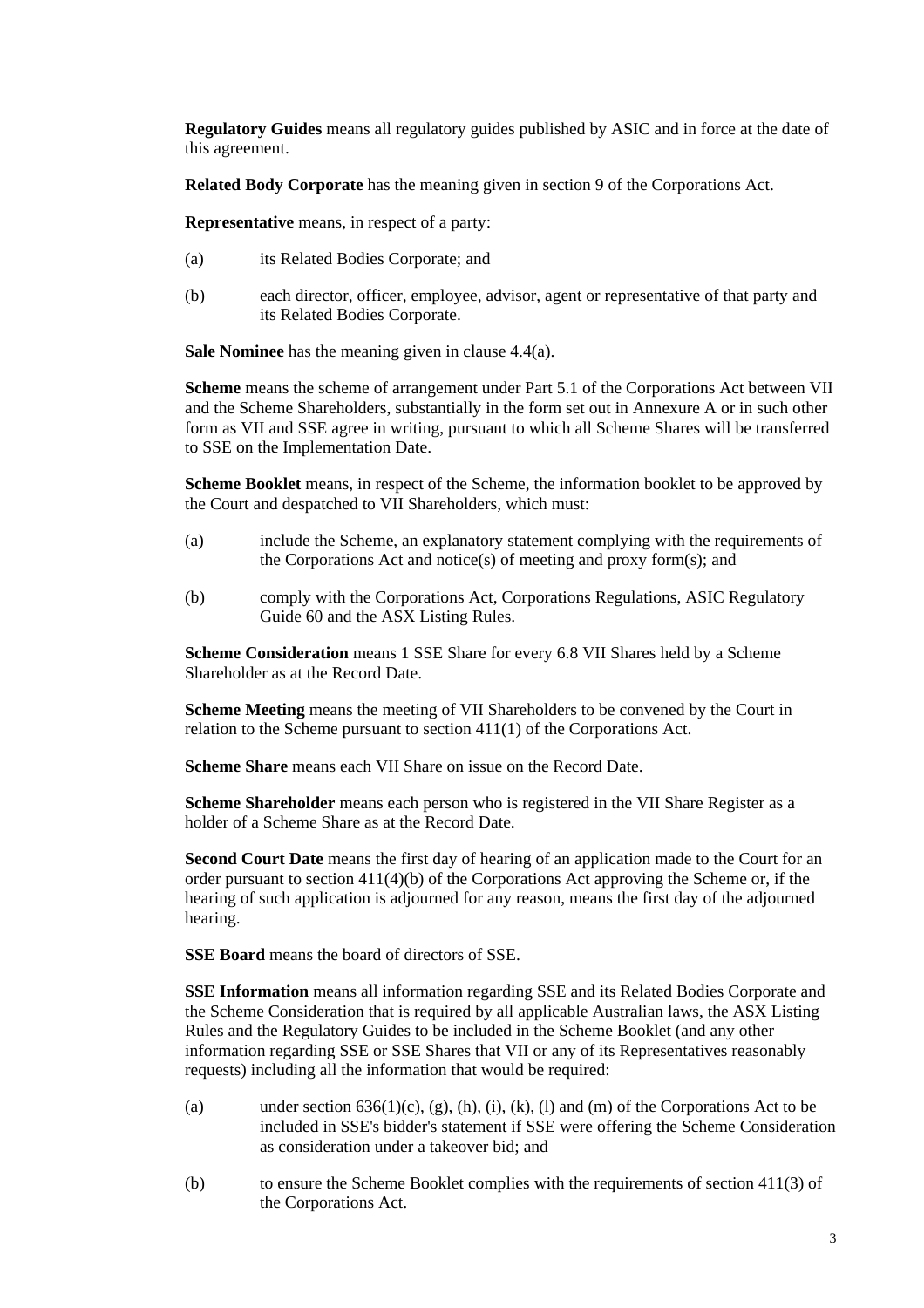**SSE Share** means a fully paid ordinary share in the capital of SSE.

**Subsidiary** has the meaning given in section 9 of the Corporations Act.

**Timetable** means the indicative timetable in relation to the Scheme set out in Schedule 1, or such other indicative timetable as may be agreed in writing by the parties.

**VII Director** means a director of VII.

**VII Group** means VII and each of its Subsidiaries.

**VII Share** means a fully paid ordinary share in the capital of VII.

**VII Shareholder** means a person who is registered as a holder of VII Shares.

**VII Share Register** means the register of members of VII maintained by or on behalf of VII in accordance with section 168(1) of the Corporations Act.

#### **1.2 Interpretation**

In this agreement headings and words in bold are for convenience only and do not affect the interpretation of this agreement and, unless the contrary intention appears:

- (a) a word importing the singular includes the plural and vice versa, and a word of any gender includes the corresponding words of any other gender;
- (b) the word **including** or any other form of that word is not a word of limitation;
- (c) if a word or phrase is given a defined meaning, any other part of speech or grammatical form of that word or phrase has a corresponding meaning;
- (d) a reference to a **person** includes an individual, the estate of an individual, a corporation, an authority, an association or a joint venture (whether incorporated or unincorporated), a partnership and a trust;
- (e) a reference to a party includes a reference to that party's executors, administrators, successors and permitted assigns, including persons taking by way of novation and, in the case of a trustee, includes any substituted or additional trustee;
- (f) a reference to a document (including this agreement) is to that document as varied, novated, ratified or replaced from time to time;
- (g) a reference to a party, clause, schedule, exhibit, attachment or annexure is a reference to a party, clause, schedule, exhibit, attachment or annexure to or of this agreement, and a reference to this agreement includes all schedules, exhibits, attachments and annexures to it;
- (h) a reference to a statute includes any regulations or other instruments made under it and a reference to a statute or any regulation or other instrument made under it or a provision of any such statute, regulation or instrument includes consolidations, amendments, re-enactments and replacements;
- (i) a reference to a **liability** incurred by any person includes any liability of that person arising from or in connection with any obligation (including indemnities and all other obligations owed as principal or guarantor) whether liquidated or not, whether present, prospective or contingent and whether owed, incurred or imposed by or to or on account of or for the account of that person alone, severally or jointly or jointly and severally with any other person;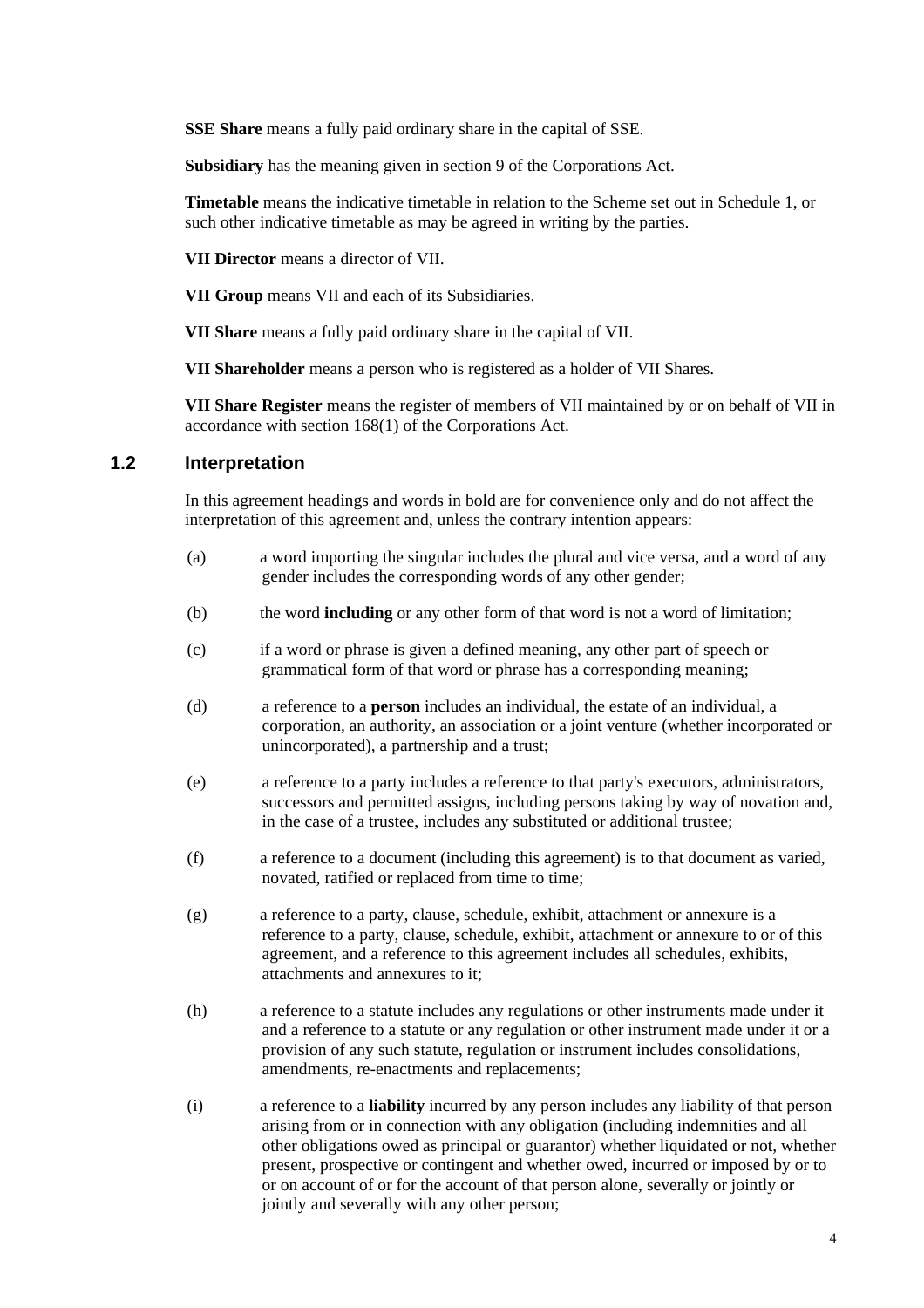- (j) a reference to a **loss** incurred by any person includes any loss, liability, damage, cost, charge, expense which the person pays, incurs or is liable for and any other diminution of value of any description which the person suffers, including all liabilities on account of taxes or duties, all interest, penalties, fines and other amounts payable to third parties and all legal expenses (on a full indemnity basis without necessity of taxation) and other expenses in connection with investigating or defending any claim, action, demand or proceeding, whether or not resulting in any liability, and all amounts paid in settlement of any such claims;
- (k) a reference to a date or time is a reference to that date or time in Perth, Western Australia;
- (l) a reference to **A\$** or **dollar** is to Australian currency; and
- (m) this agreement must not be construed adversely to a party just because that party prepared it or caused it to be prepared.

## **1.3 Best and reasonable endeavours**

Any provision of this agreement which requires a party to use best endeavours or reasonable endeavours or to take all steps reasonably necessary to procure that something is performed or occurs does not include any obligation:

- (a) to pay any money or to provide any financial compensation, valuable consideration or any other incentive to or for the benefit of any person; or
- (b) to commence any legal action or proceeding against any person, to procure that that thing is done or happens, except for payment of any applicable fee for the lodgement or filing of any relevant application with any Regulatory Authority or any other amount required to be paid to a Regulatory Authority in order to complete the transactions contemplated in this agreement,

except where that provision expressly specifies otherwise.

## **1.4 Business Day**

Except where otherwise expressly provided, where under this agreement the day on which any act, matter or thing is to be done is a day other than a Business Day, such act, matter or thing shall be done on the immediately following Business Day.

## **2. Agreement to propose and implement Scheme**

## **2.1 VII to propose Scheme and SSE to assist**

VII agrees to propose and (subject to it becoming Effective) implement the Scheme on and subject to the terms and conditions of this agreement. SSE agrees to assist VII to propose the Scheme on and subject to the terms and conditions of this agreement.

## **2.2 Agreement to implement the Scheme**

Subject to it becoming Effective, the parties agree to implement the Scheme generally on the terms and conditions set out in this agreement.

#### **2.3 Timetable**

Each party agrees to use its best endeavours to complete its obligations under this agreement substantially in accordance with the Timetable.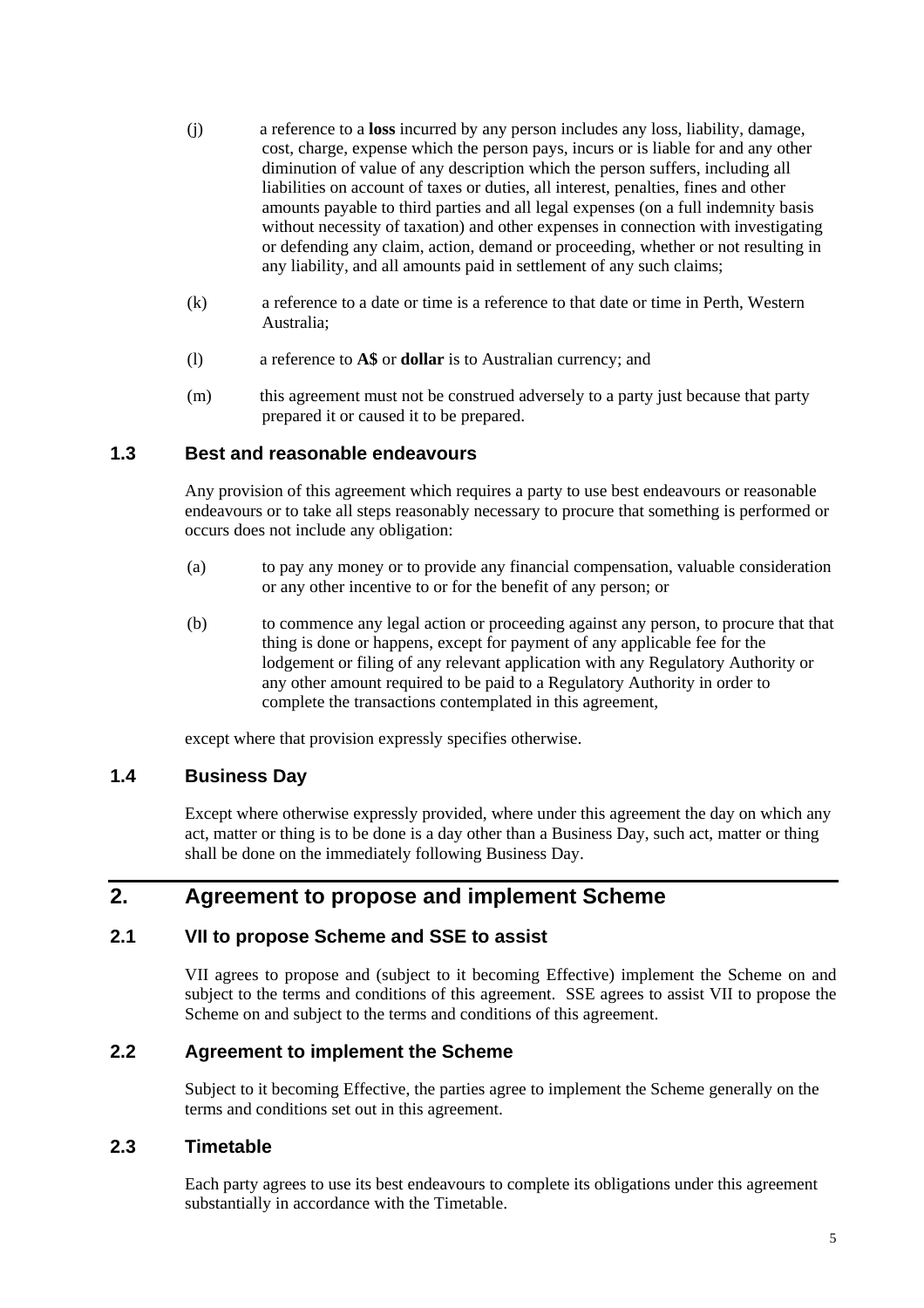## **3. Conditions to Scheme**

## **3.1 Conditions**

The Scheme will not become Effective until each of the following Conditions have been fulfilled or waived in accordance with clause 3.4:

- (a) (**Independent Expert's Report**) before the date on which the Scheme Booklet is lodged with ASIC the Independent Expert issues the Independent Expert's Report, which concludes that the Scheme is in the best interests of the VII Shareholders, and the Independent Expert does not change or withdraw its opinion prior to 8.00 am on the Second Court Date;
- (b) (**VII Shareholder approval**) VII Shareholders approve the Scheme by the majorities required under section 411(4)(a) of the Corporations Act in relation to the Scheme Meeting convened by the Court;
- (c) (**Court approval**) the Court approves the Scheme in accordance with section 411(4)(b) of the Corporations Act;
- (d) (**ASIC approvals**) before 8.00 am on the Second Court Date, ASIC has issued or provided such consents, waivers or approvals or done such other things as are reasonably necessary to implement the Scheme;
- (e) (**No restraints)** no Regulatory Authority has:
	- (i) undertaken a judicial proceeding seeking to enjoin, restrain or otherwise prohibit or impose adverse conditions on the Scheme which remain in effect as at 8.00 am on the Second Court Date;
	- (ii) issued an order, decree or ruling prohibiting or imposing adverse conditions on or otherwise preventing completion of the Scheme which remains in effect as at 8:00 am on the Second Court Date; or
	- (iii) declined to issue an order, decree, ruling, notification or communication by 8.00 am on the Second Court Date that is required for the Scheme to be implemented in accordance with this agreement.

## **3.2 Best endeavours**

Subject to clause 3.5 each of VII and SSE will use its best endeavours to:

- (a) procure that each of the Conditions are satisfied as soon as practicable after the date of executing this agreement to the extent it is within their respective control or continues to be satisfied at all times until the last time it is to be satisfied (as the case may require); and
- (b) not take any action or refrain from taking any action that will or is likely to hinder or prevent the satisfaction of the Conditions without the prior consent of the other party, except to the extent that such action is required to be done or procured to, or is otherwise permitted by, or is required by law.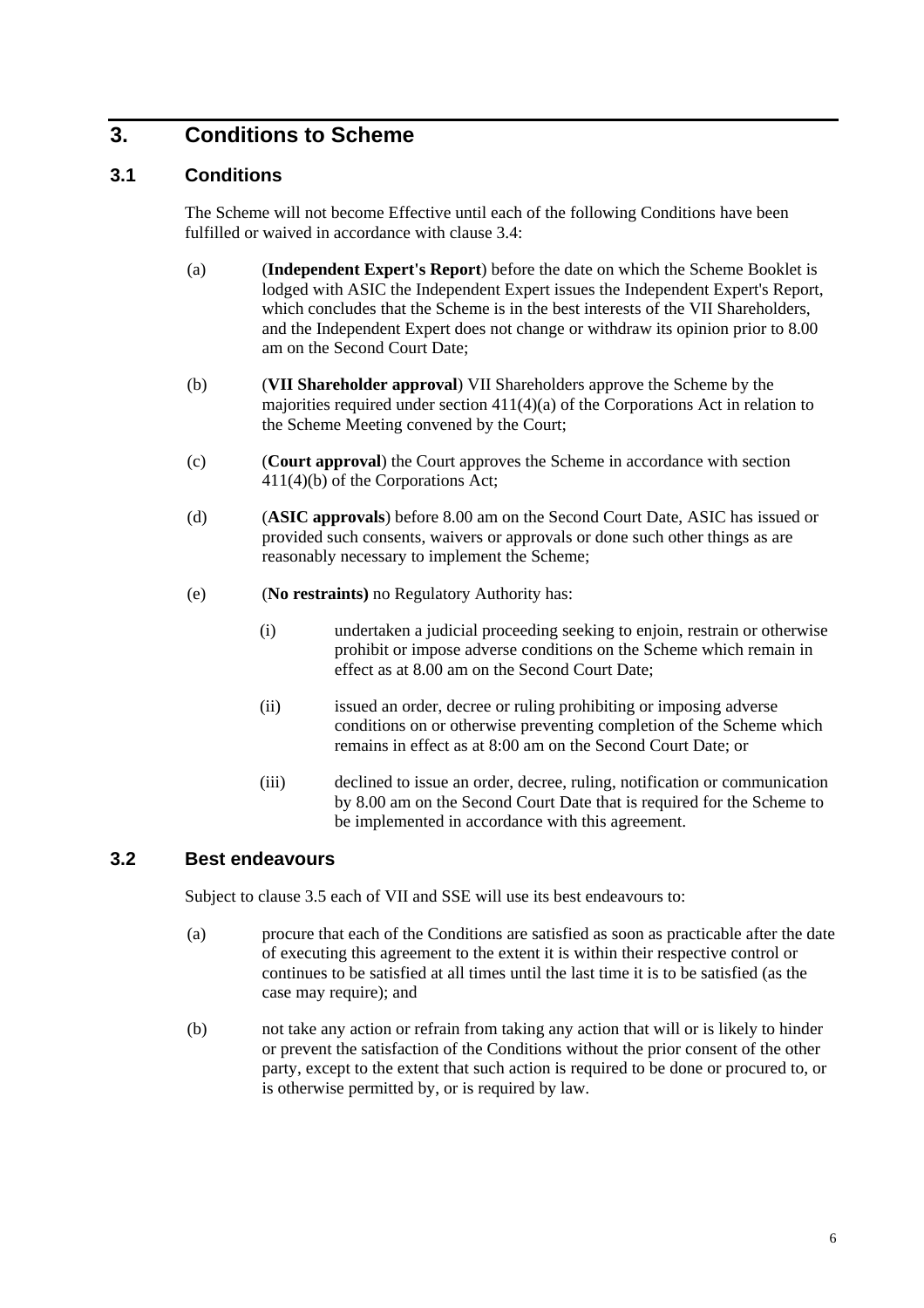## **3.3 Notice in relation to satisfaction of Conditions**

Each party must:

- (a) keep the other promptly and reasonably informed of the steps it has taken and of its material progress towards satisfaction of the Conditions; and
- (b) in relation to any Condition notify the other party in writing upon becoming aware of:
	- (i) the satisfaction of that Condition, in which case the notifying party must also provide reasonable evidence the Condition has been satisfied; and
	- (ii) any fact or circumstance which results in that Condition becoming incapable of satisfaction or may result in that Condition not being satisfied in accordance with its terms.

## **3.4 Waiver of Conditions**

The Conditions are for the benefit of each party and any breach or non-fulfilment of those Conditions may only be waived with the written consent of both parties. The Conditions in clauses 3.1(b), 3.1(c) and 3.1(d) are not capable of waiver.

## **3.5 Failure of Conditions**

If any of the Conditions are not satisfied or waived by the date specified in this agreement for its satisfaction, then either party may terminate this agreement and this agreement will be of no further force or effect, but that termination will not affect any right or claim of any party of this agreement which has arisen before termination.

#### **3.6 Independent Expert's report**

Notwithstanding clause 3.2 or any other provision of this agreement, VII will be under no obligation to apply for orders from the Court convening the Scheme Meeting, or take any other steps to obtain the approval of VII Shareholders, if the Independent Expert's Report concludes that the Scheme is not in the best interests of VII Shareholders.

## **3.7 Certificate**

VII (and, if necessary for the Scheme to proceed, SSE) must provide to the Court at the Second Court Date a certificate confirming that all Conditions (other than the Condition referred to in clause 3.1(c)) have been satisfied or waived in accordance with the terms of this agreement.

## **4. Implementation of Scheme**

## **4.1 VII's obligations in respect of the Scheme**

VII must take all steps reasonably necessary to propose and implement the Scheme as soon as is reasonably practicable after the date of this agreement and so as to complete the transaction substantially in accordance with the Timetable (unless otherwise agreed by the parties acting reasonably and in good faith), and in particular VII must:

(a) (**Scheme Booklet**) prepare the Scheme Booklet in accordance with the requirements of all applicable laws, the Corporations Act, the ASX Listing Rules and the Regulatory Guides, provide a draft to SSE and provide SSE with a reasonable opportunity to provide suggested amendments to that draft prior to the provision of a draft to ASIC under clause  $4.1(c)$  and if such suggested amendments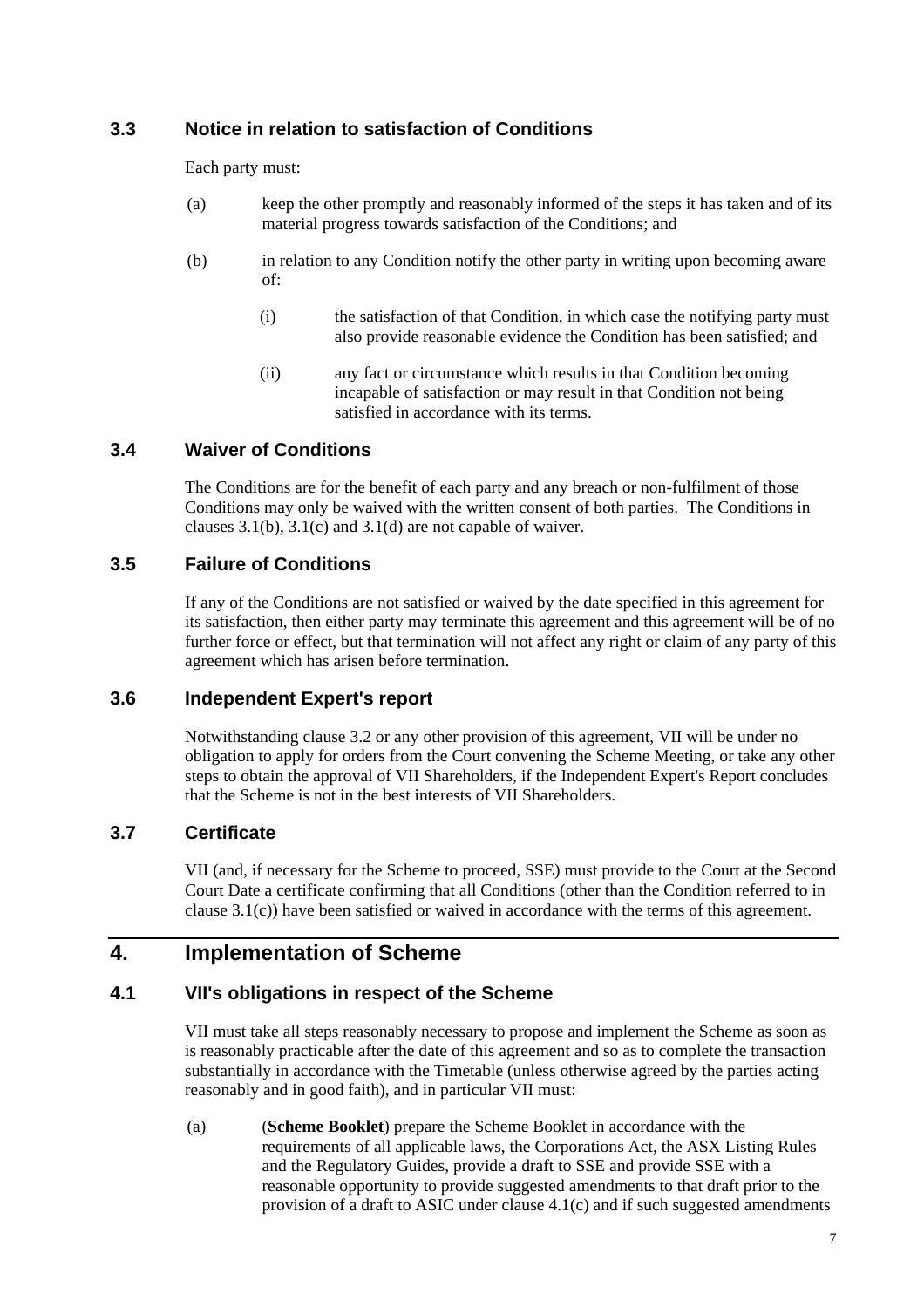relate to the SSE Information, VII must consider in good faith such suggested amendments unless such suggested amendments would render the Scheme Booklet misleading or deceptive;

- (b) (**Independent Expert**) promptly appoint the Independent Expert and provide all assistance and information reasonably requested by the Independent Expert in connection with the preparation of the Independent Expert's Report for inclusion in the Scheme Booklet;
- (c) (**ASIC review**) as soon as reasonably practicable but no later than 14 days before the First Court Date provide an advanced draft of the Scheme Booklet to ASIC for its review and approval for the purposes of section 411(2) of the Corporations Act, and to SSE;
- (d) (**Section 411(17)(b) statement**) apply to ASIC for the production of statements in writing pursuant to section 411(17)(b) of the Corporations Act stating that ASIC has no objection to the Scheme;
- (e) (**First Court Date**) provided that the confirmation referred to in clause 4.2(d)(i) has been received, lodge all documents with the Court and take all other reasonable steps to ensure that an application is heard by the Court for an order under section 411(1) of the Corporations Act directing VII to convene the Scheme Meeting;
- (f) (**Register Scheme Booklet**) request ASIC to register the explanatory statement included in the Scheme Booklet in relation to the Scheme in accordance with section 412(6) of the Corporations Act:
- (g) (**Compliance with Court orders**) take all steps necessary to comply with the orders of the Court including, as required, despatching the Scheme Booklet to the VII Shareholders, and convening and holding the Scheme Meeting;
- (h) (**Scheme Meeting**) seek approval of the resolution submitted to the VII Shareholders at the Scheme Meeting;
- (i) (**Court approval application**) if the resolution submitted to the VII Shareholders at the Scheme Meeting in relation to the Scheme is passed by the majorities required under section 411(4)(a) of the Corporations Act, apply to the Court for orders approving the Scheme;
- (j) (**Implementation of Scheme**) if the Scheme is approved by the Court:
	- (i) promptly lodge with ASIC an office copy of the orders approving the Scheme in accordance with section 411(10) of the Corporations Act;
	- (ii) close the VII Share Register on the Record Date and determine entitlements to the Scheme Consideration in accordance with the Scheme and provide such information to SSE (or its share registry) in such form as SSE may reasonably require to facilitate the payment of the Scheme Consideration;
	- (iii) promptly register all transfers of Scheme Shares to SSE in accordance with the Scheme:
	- (iv) take all reasonable steps to maintain VII 's listing on ASX up to and including the Implementation Date, including making appropriate applications to ASX;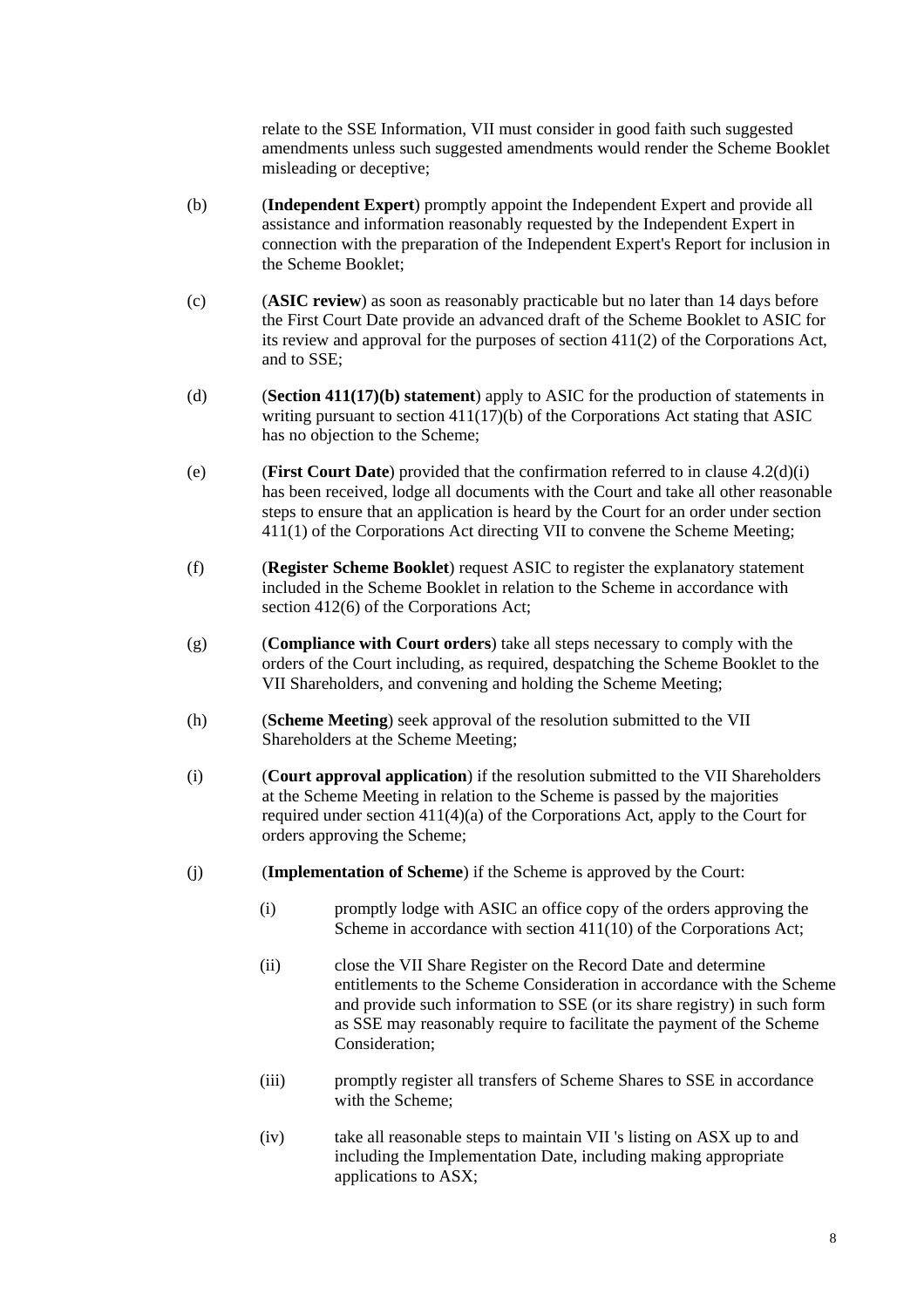- (v) promptly do all other things contemplated by or necessary to give effect to the Scheme and the orders of the Court approving the Scheme; and
- (k) (**Keep informed**) from the First Court Date until the Implementation Date, promptly inform SSE if it becomes aware that the Scheme Booklet contains a statement which is misleading or deceptive in a material respect or contains a material omission.

## **4.2 SSE's obligations in respect of the Scheme**

SSE must take all steps reasonably necessary to assist VII to implement the Scheme as soon as is reasonably practicable and so as to complete the transaction substantially in accordance with the Timetable, and in particular SSE must:

- (a) (**SSE Information**) provide to VII the SSE Information requested by VII in a form specified by VII as appropriate for inclusion in the Scheme Booklet (including, subject to clauses  $4.1(a)$  and  $4.2(d)$ , consenting to the form and context in which the SSE Information appears in the Scheme Booklet in reasonable time to allow VII to prepare the final form of the Scheme Booklet in accordance with this agreement);
- (b) (**Independent Expert**) promptly provide all assistance and information reasonably requested by the Independent Expert to enable it to prepare the Independent Expert's Report;
- (c) (**Review Scheme Booklet**) as soon as reasonably practicable after receipt from VII of a draft of the Scheme Booklet in accordance with clause 4.1(a), provide any suggested changes to the SSE Information in that draft;
- (d) (**Approval of SSE Information**) as soon as reasonably practicable after receipt from VII of the draft of the Scheme Booklet provided in accordance with clause 4.1(c), either:
	- (i) confirm in writing to VII that the SSE Information in the form and context in which it appears in the Scheme Booklet is not misleading or deceptive in any material respect and does not contain any material omission; or
	- (ii) provide to VII the changes required to ensure that the SSE Information in the form and context in which it appears in the Scheme Booklet is not misleading or deceptive and does not contain any material omission;
- (e) (**Keep informed**) provide to VII all such further or new information of which SSE becomes aware after the First Court Date until the Implementation Date that is required to ensure that the SSE Information in the form and context in which it appears in the Scheme Booklet is not misleading or deceptive in any material respect and does not contain any material omission;
- (f) (**Deed Poll**) prior to the First Court Date, enter into the Deed Poll and deliver an executed version to VII;
- (g) (**Second Court Date**) undertake (if requested by the Court) to do all such things and take all such steps within its power as may be reasonably necessary in order to ensure the fulfilment of its obligations under this agreement and the Scheme;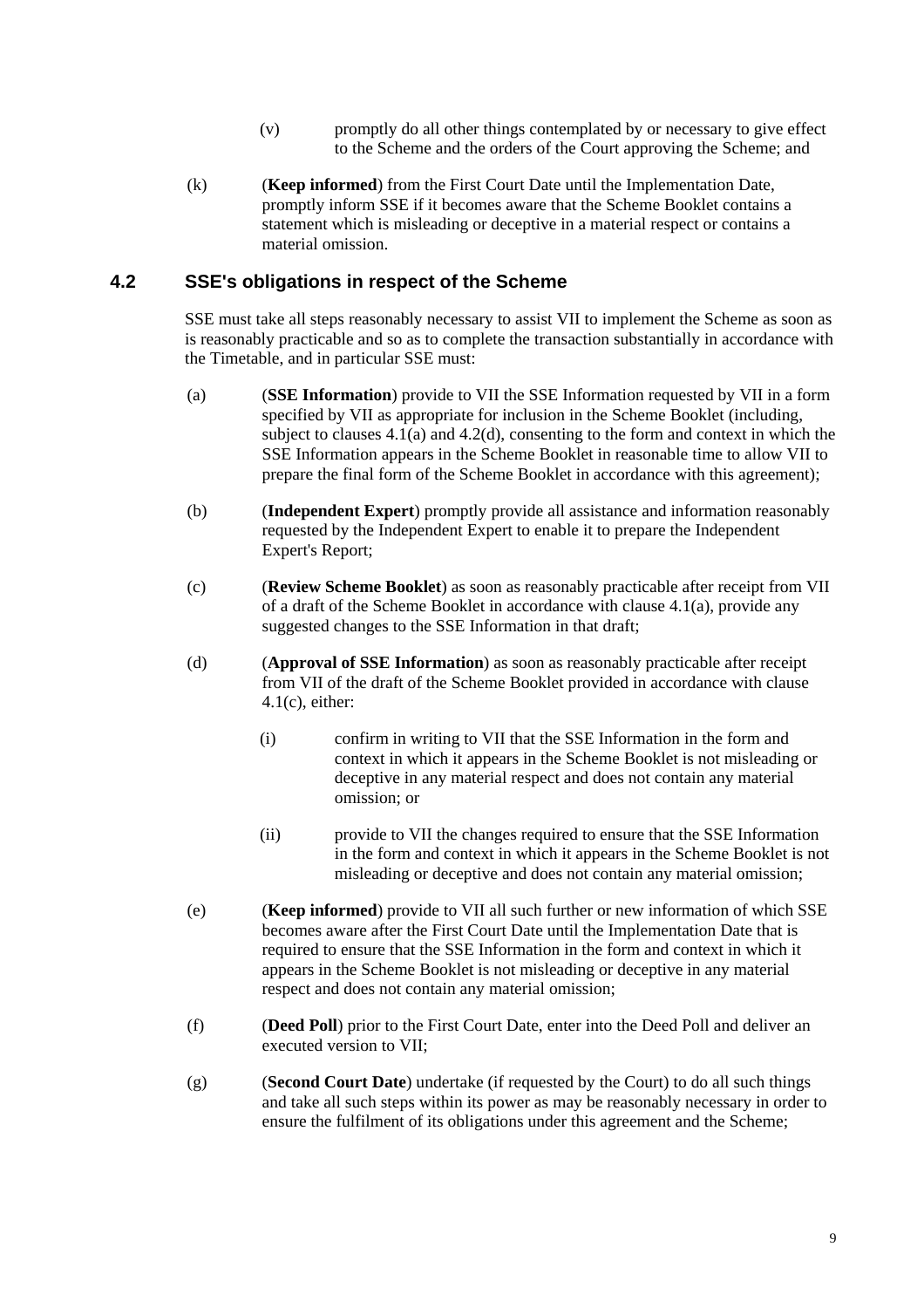- (h) (**Implementation of the Scheme**) if the Scheme becomes Effective:
	- (i) by no later than 5.00 pm on the date which is 20 Business Days after the Second Court Date, provide to VII the Conversion Certificate;
	- (ii) by no later than 5.00 pm on the date which is 20 Business Days after the Second Court Date, allot and issue the requisite number of SSE Shares (on terms such that each SSE Share will rank equally in all respects with each existing SSE Share) to VII to enable SSE to provide or cause to be provided the Scheme Consideration to Scheme Shareholders on the Implementation Date;
	- (iii) provide or cause to be provided the Scheme Consideration on the Implementation Date in accordance with the Scheme; and
	- (iv) accept a transfer of all Scheme Shares in accordance with the Scheme.

## **4.3 Scheme Consideration**

- (a) SSE agrees (and covenants in favour of VII) that in consideration for the transfer to SSE of Scheme Shares held by Scheme Shareholders under the terms of the Scheme, SSE will, subject to the Scheme becoming Effective and clause 4.4, provide or cause to be provided the Scheme Consideration to Scheme Shareholders (for each Scheme Share held on the Record Date) on the Implementation Date.
- (b) Subject to the Scheme becoming Effective, SSE must ensure that each SSE Share will be fully paid and free from any mortgage, charge, lien, encumbrance or other security interest.

## **4.4 Ineligible Foreign Shareholders**

- (a) SSE will be under no obligation under the Scheme to provide or cause to be provided any SSE Shares to any Ineligible Foreign Shareholder, and instead SSE will transfer or cause to be transferred the SSE Shares to which the Ineligible Foreign Shareholder would otherwise have been entitled to a VII appointed nominee (**Sale Nominee**).
- (b) VII will procure that, as soon as reasonably practicable and in any event not more than 15 Business Days after the Implementation Date, the Sale Nominee uses its best endeavours to sell the SSE Shares transferred to the Sale Nominee pursuant to clause 4.4(a) in accordance with the process set out in clause 5.6 of the Scheme.
- (c) In the event that SSE Shares remain unsold by the Sale Nominee in accordance with clause 4.4(b), VII will procure that Corbyns International Limited (registered number 1374080) will, as soon as reasonably practicable, purchase all of the remaining SSE Shares from the Sale Nominee.
- (d) Promptly after the last sale of SSE Shares in accordance with clause 4.4(b) or clause 4.4(c) (as applicable), VII will procure that the Sale Nominee pay to each Ineligible Foreign Shareholder the proportion of the Proceeds to which the Ineligible Foreign Shareholder is entitled.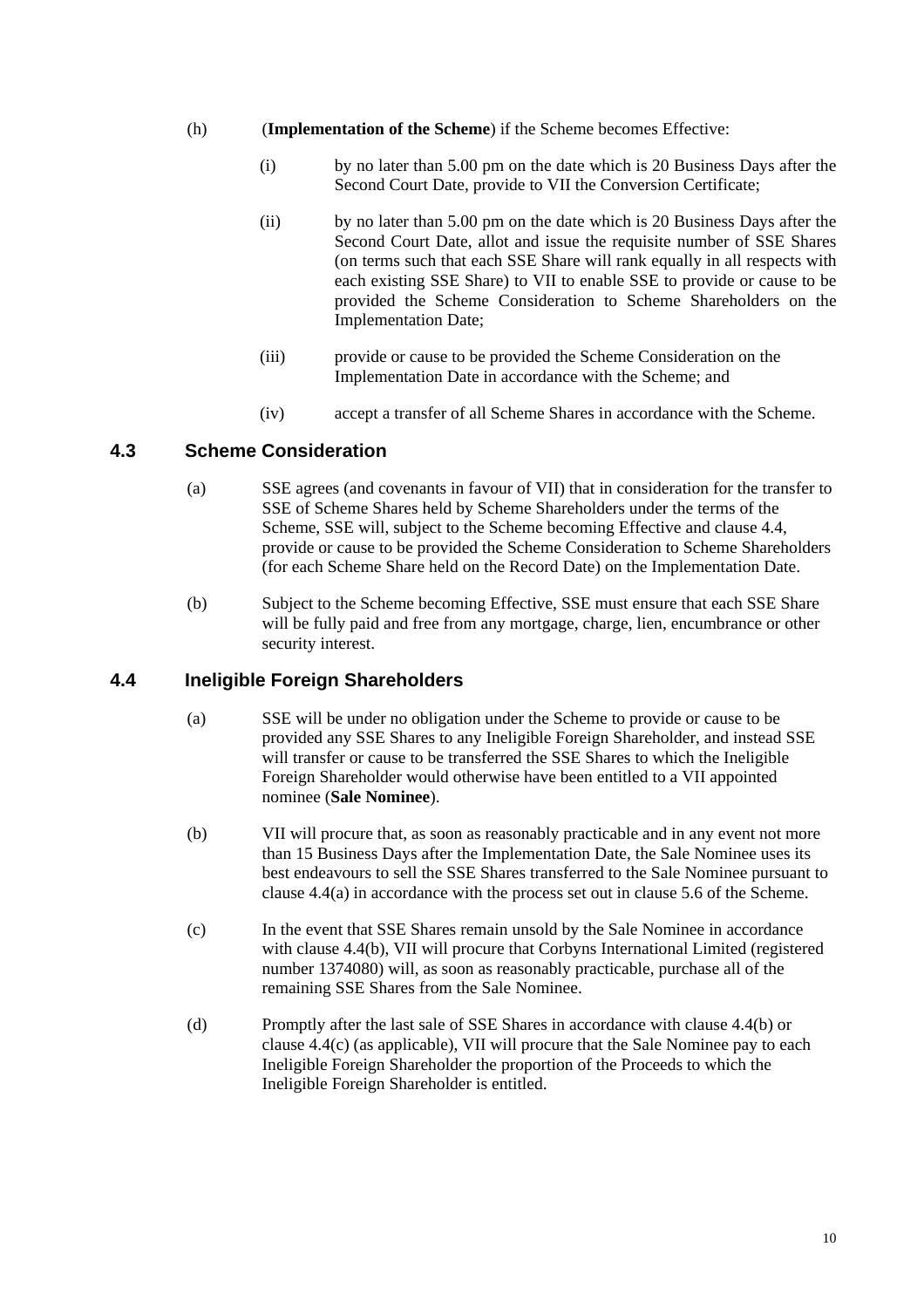## **4.5 Fractional entitlements**

If the number of Scheme Shares held by a Scheme Shareholder is such that the aggregate entitlement of that Scheme Shareholder to SSE Shares is not a whole number, then the entitlement in each case must be rounded up or down to the nearest whole number, with fractions of 0.5 being rounded up.

## **4.6 Announcement of Scheme**

Immediately after the execution of this agreement, VII must issue a public announcement on the ASX regarding the Scheme.

## **4.7 Appointment of SSE directors**

As soon as practicable after the Second Court Date, SSE will take all necessary actions to cause the appointment of Roger (Sing-Leong) Kwok and Andrew David Walker to the SSE Board.

## **5. Representations and Warranties**

## **5.1 Mutual representations and warranties**

Each party represents and warrants to the other as at the date of execution of this agreement and the Second Court Date that:

- (a) it is a validly existing corporation registered under the laws of its place of incorporation;
- (b) the execution and delivery of this agreement by it has been properly authorised by all necessary corporate action and it has full corporate power and lawful authority to execute and deliver this agreement and to perform or cause to be performed its obligations under this agreement; and
- (c) (subject to laws generally affecting creditors' rights and the principles of equity) this agreement constitutes legal, valid and binding obligations on it and this agreement does not result in a breach or default under any agreement or deed or any writ, order or injunction, rule or regulation to which it or any of its Subsidiaries is a party or to which they are bound.

## **5.2 SSE representation and warranty**

SSE represents and warrants to VII as at the date of execution of this agreement and the Second Court Date that all transactions contemplated in this agreement do not amount to an offer of securities under the Securities and Futures Act, (Chapter 289) of Singapore and do not have any substantial and foreseeable effect in Singapore, and that the extra-territorial provision under section 339 of the Securities and Futures Act, (Chapter 289) of Singapore is not applicable.

## **5.3 Notifications**

Each party will promptly advise the other in writing if it becomes aware of any fact, matter or circumstance which constitutes or may constitute a breach of any of the representations or warranties given by it under this clause 5.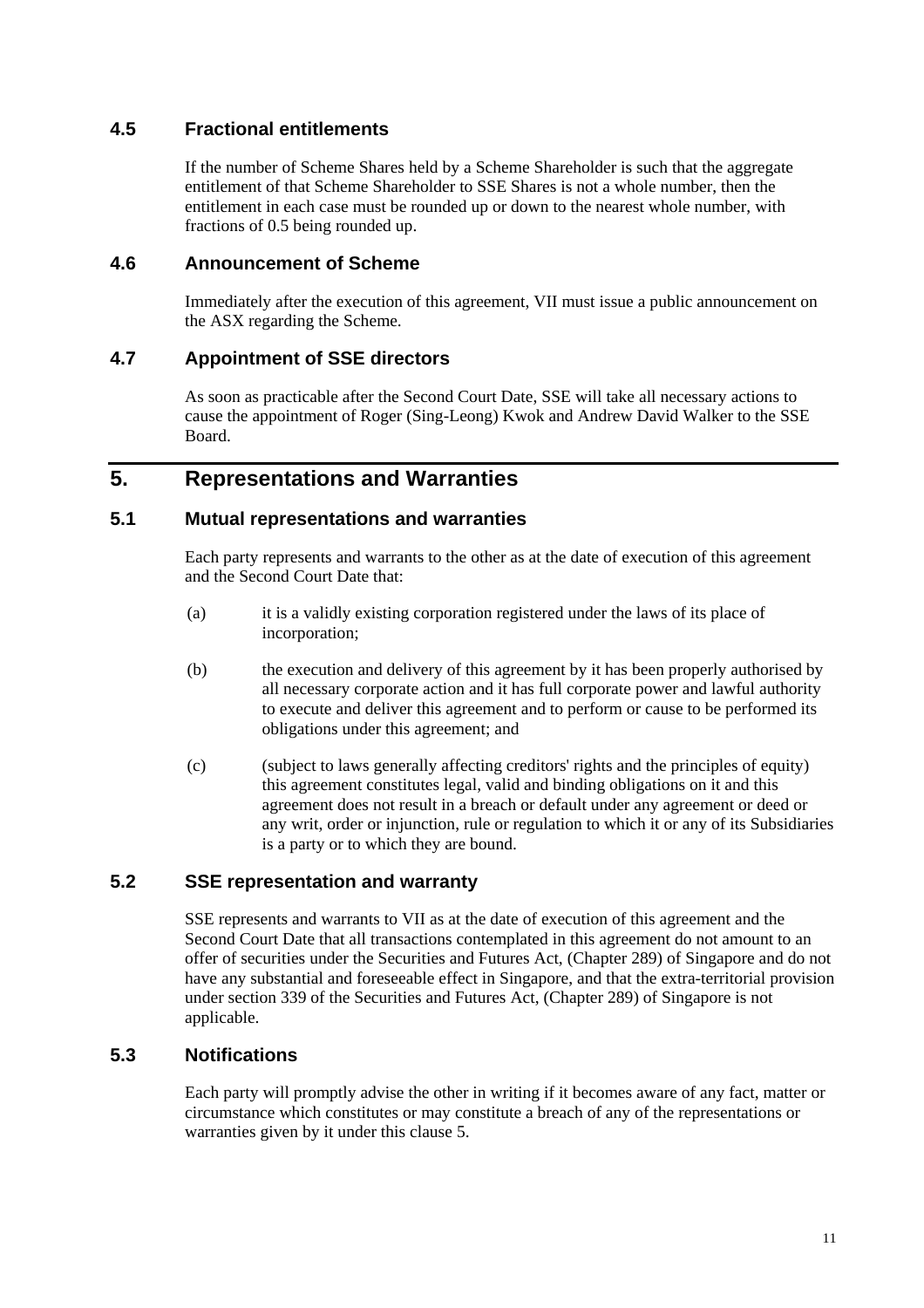## **5.4 Survival of representations and warranties**

Each representation and warranty in clauses 5.1 and 5.2:

- (a) is severable;
- (b) will survive the termination of this agreement; and
- (c) is given with the intent that liability thereunder will not be confined to breaches which are discovered prior to the date of termination of this agreement.

## **6. Termination**

## **6.1 Termination by VII or SSE**

Unless otherwise agreed by the parties in writing, either VII or SSE may terminate this agreement by giving written notice to the other party at any time prior to the Effective Date if:

- (a) the other party is in material breach of any clause, including a warranty, of this agreement which is incapable of being remedied, or if the breach is capable of being remedied, continues to exist for more than 10 Business Days;
- (b) the Court or other Regulatory Authority has issued a final and non-appealable order, decree or ruling or taken other action which permanently restrains or prohibits the Scheme; or
- (c) any Condition has not been satisfied or waived in accordance with this agreement.

## **6.2 End Date**

This agreement will terminate and be of no further force or effect if the Implementation Date has not occurred on or before the End Date.

## **6.3 Effect of termination**

In the event of termination of this agreement by either VII or SSE pursuant to this clause 6, this agreement will become void and have no effect, other than:

- (a) this clause 6 and clauses  $1, 5, 7, 8, 9, 10$  and  $11$  which shall survive termination; and
- (b) in respect of any liability for an antecedent breach of this agreement.

## **7. Confidentiality**

## **7.1 No announcement or other disclosure of transaction**

Except as permitted by clause 7.2, the parties must keep confidential, and must procure that each of their respective Representatives keeps confidential, all negotiations between the parties in relation to the subject matter of this agreement and all other information given to it under, or in connection with, this agreement or the Scheme.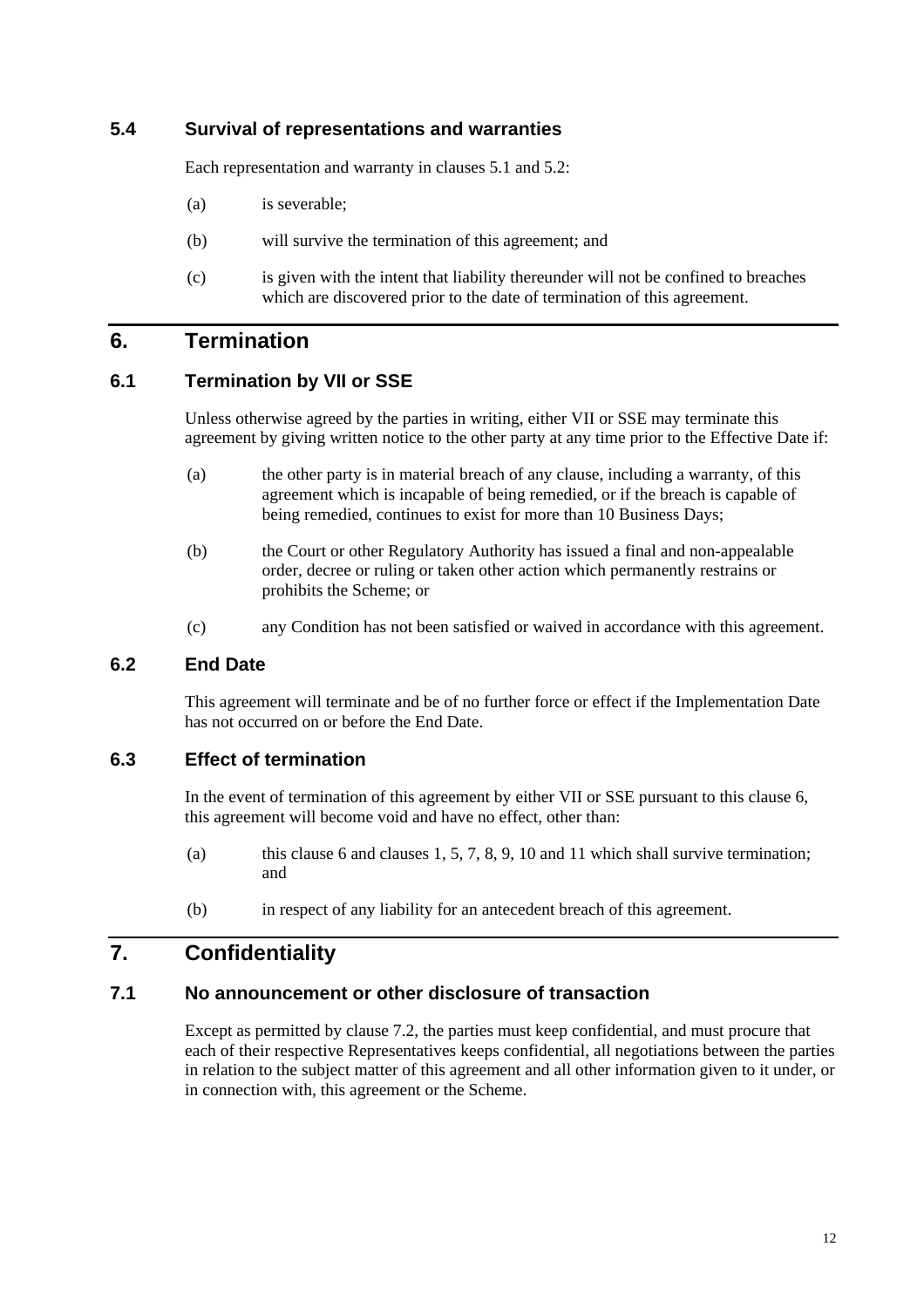## **7.2 Permitted disclosure**

Clause 7.1 does not prevent a person from disclosing matters referred to therein:

- (a) if disclosure is required to be made by applicable law, by a Regulatory Authority or by the rules of a recognised stock or securities exchange and the party whose obligation it is to keep matters confidential or procure that those matters are kept confidential:
	- (i) has not through any voluntary act or omission (other than the execution of this agreement and the performance by the parties of their obligations under it) caused the disclosure obligation to arise; and
	- (ii) has before disclosure is made notified each other party of the requirement to disclose and, where the relevant law or rules permit and where practicable to do so, given each other party a reasonable opportunity to comment on the requirement for and proposed content of the proposed disclosure;
- (b) if disclosure is made by way of a written announcement the terms of which have been agreed in writing by the parties prior to the making of the announcement of the Scheme;
- (c) if disclosure is reasonably required to enable a party to perform its obligations or enforce its rights under this agreement;
- (d) under corresponding obligations of confidence as imposed by this clause, to a Related Body Corporate of the party, and the officers and employees of such persons to the extent the person considers that the disclosure is necessary or desirable for the purposes of the Scheme and disclosure is only made to that extent;
- (e) to any professional adviser of a party who has been retained to advise in relation to the Scheme or to the auditor of a party;
- (f) with the prior written approval of each party other than the party whose obligation it is to keep those matters confidential or procure that those matters are kept confidential; or
- (g) where the matter has come into the public domain or the lawful possession of the party otherwise than as a result of a breach by the party of this agreement.

## **7.3 Survival of obligations**

The rights and obligations of the parties under this clause 7 survive termination of this agreement.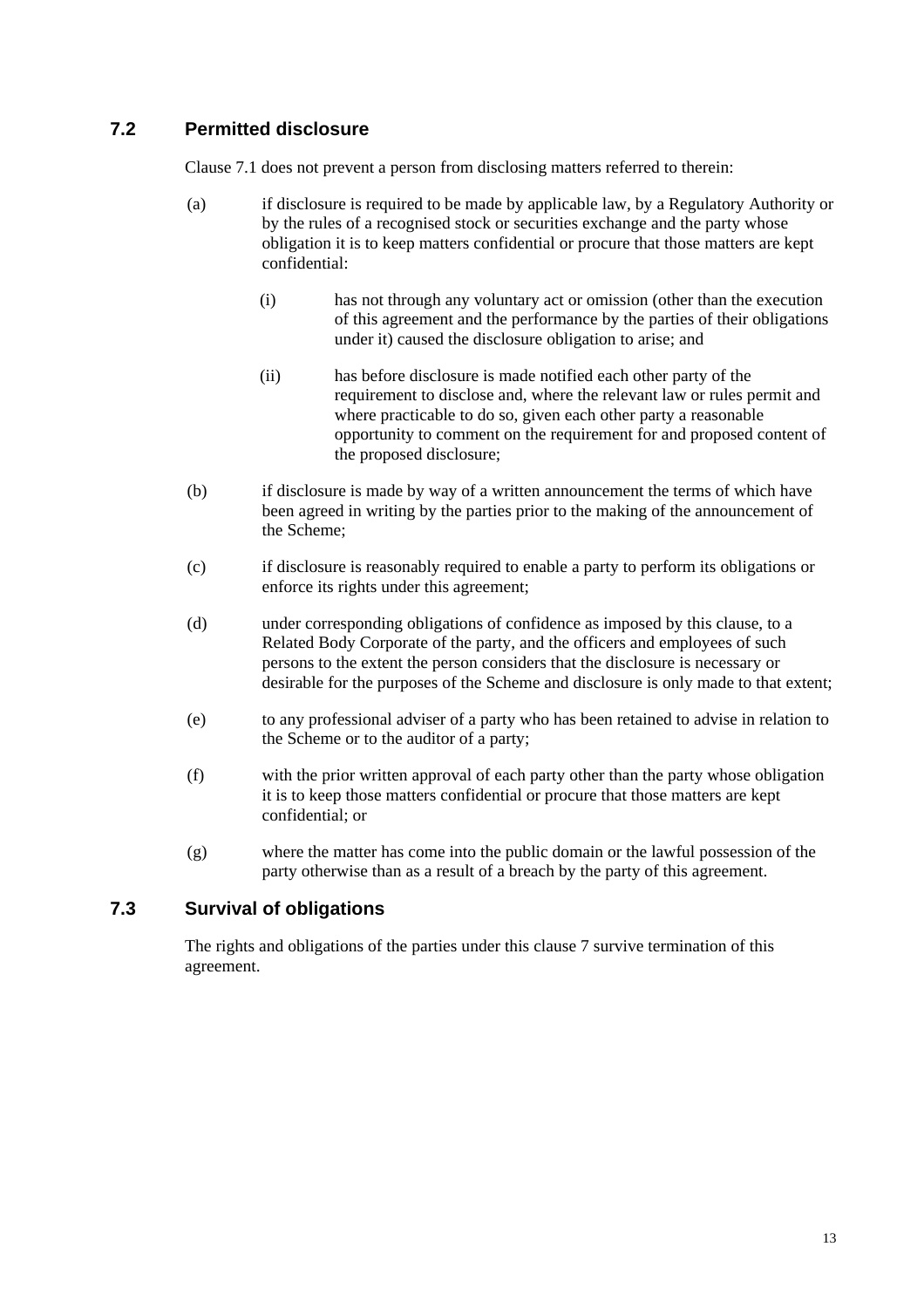## **8. Notices**

## **8.1 How notice to be given**

Each communication (including each notice, consent, approval, request and demand) under or in connection with this agreement:

- (a) must be in writing;
- (b) must be addressed as follows (or as otherwise notified by that party to each other party from time to time):

| (i)  | if to VII:  |                                                                          |  |
|------|-------------|--------------------------------------------------------------------------|--|
|      | Address:    | Unit 5A, 1 Station Street<br>Subiaco WA 6008<br>AUSTRALIA                |  |
|      | Fax number: | $+61(8)$ 9388 9155                                                       |  |
|      |             | For the attention of: Roger (Sing-Leong) Kwok                            |  |
| (ii) | if to SSE:  |                                                                          |  |
|      | Address:    | Km 9, Vat Cach, Quan Toan<br>Hong Bang TP<br>Hai Phong<br><b>VIETNAM</b> |  |
|      | Fax number: | $+84(31)3850828$                                                         |  |
|      |             | For the attention of: Alan Alexander Young                               |  |
|      |             |                                                                          |  |

- (c) must be signed by the party making it or (on that party's behalf) by the solicitor for, or any attorney, director, secretary or authorised agent of, that party; and
- (d) must be delivered by hand or posted by prepaid post to the address, or sent by fax to the fax number of the addressee, in accordance with clause 8.1(b).

#### **8.2 When notice taken to be received**

Each communication (including each notice, consent, approval, request and demand) under or in connection with this agreement is taken to be received by the addressee:

- (a) (in the case of prepaid post sent to an address in the same country) on the third day after the date of posting;
- (b) (in the case of prepaid post sent to an address in another country) on the fifth day after the date of posting by airmail;
- (c) (in the case of fax) at the time in the place to which it is sent equivalent to the time shown on the transmission confirmation report produced by the fax machine from which it was sent; and
- (d) (in the case of delivery by hand) on delivery,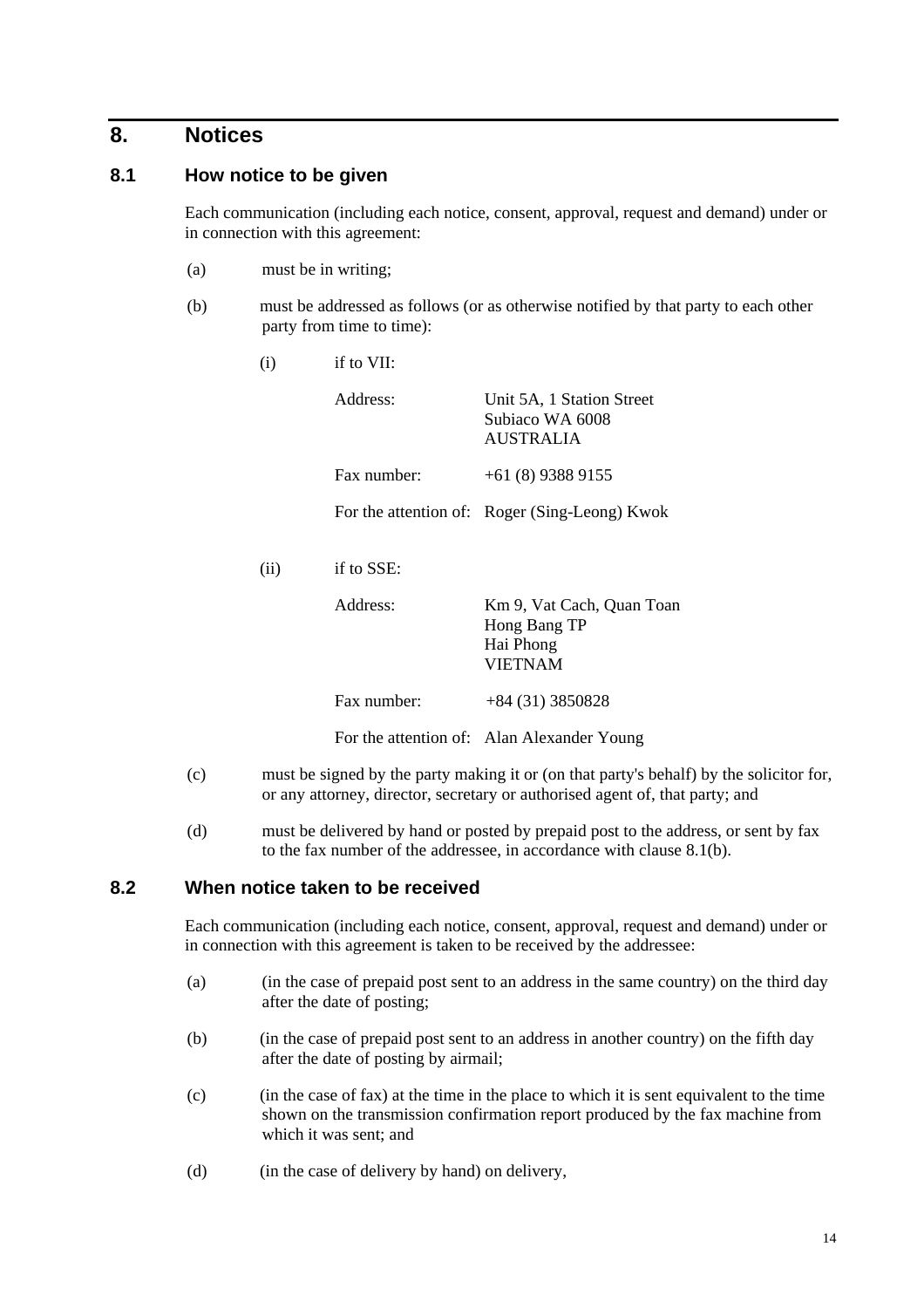but if communications are received or taken to be received after 5.00 pm in the place of receipt or on a non-Business Day, they are taken to be received at 9.00 am on the next Business Day and take effect from that time unless a later time is specified.

## **9. GST**

## **9.1 Interpretation**

- (a) Except where the context suggests otherwise, and subject to clause 9.1(b), terms used in this clause 9 have the meaning given to those terms by the A New Tax System (Goods and Services Tax) Act 1999 (as amended from time to time).
- (b) "Input tax credit" has the meaning given by the A New Tax System (Goods and Services Tax) Act 1999 and a reference to an input tax credit entitlement of an entity includes an input tax credit for an acquisition made by that entity but to which another member of the same GST group is entitled.
- (c) Any part of a supply that is treated as a separate supply for GST purposes (including attributing GST payable to tax periods) will be treated as a separate supply for the purposes of this clause.
- (d) Any consideration that is specified to be inclusive of GST must not be taken into account in calculating the GST payable in relation to a supply for the purposes of this clause.

## **9.2 Reimbursements and similar payments**

Any payment or reimbursement required to be made under this agreement is calculated by reference to a cost, expense, or other amount paid or incurred and will be limited to the total cost, expense or amount less the amount of any input tax credit to which an entity is entitled for the acquisition to which the cost, expense or amount relates.

## **9.3 GST payable**

- (a) If GST is payable in relation to a taxable supply made under or in connection with this agreement, then any party (**Recipient**) that is required to provide consideration to another party (**Supplier**) for that supply must, subject to clause 9.3(b), pay an additional amount to the Supplier equal to the amount of that GST at the same time as other consideration is to be provided for that supply.
- (b) No payment of any amount pursuant to clause 9.3(a) is required until the Supplier has provided a valid tax invoice to the Recipient.
- (c) Where additional amounts are payable between parties to this agreement pursuant to clause 9.3(a), amounts so payable, to the extent they are equivalent in amount, shall be set off against each other as if paid and each party shall be obliged only to provide the tax invoice referred to in clause 9.3(b) no later than the time at which any consideration is to be first provided for that supply.
- (d) If the GST payable in relation to a supply made under or in connection with this agreement varies from the additional amount paid by the Recipient under clause 9.3(a) then the Supplier must promptly issue an adjustment note to the Recipient and will provide a corresponding refund or credit to, or will be entitled to receive the amount of that variation from, the Recipient. Any payment, credit or refund under this paragraph is deemed to be a payment, credit or refund of the additional amount payable under clause 9.3(a).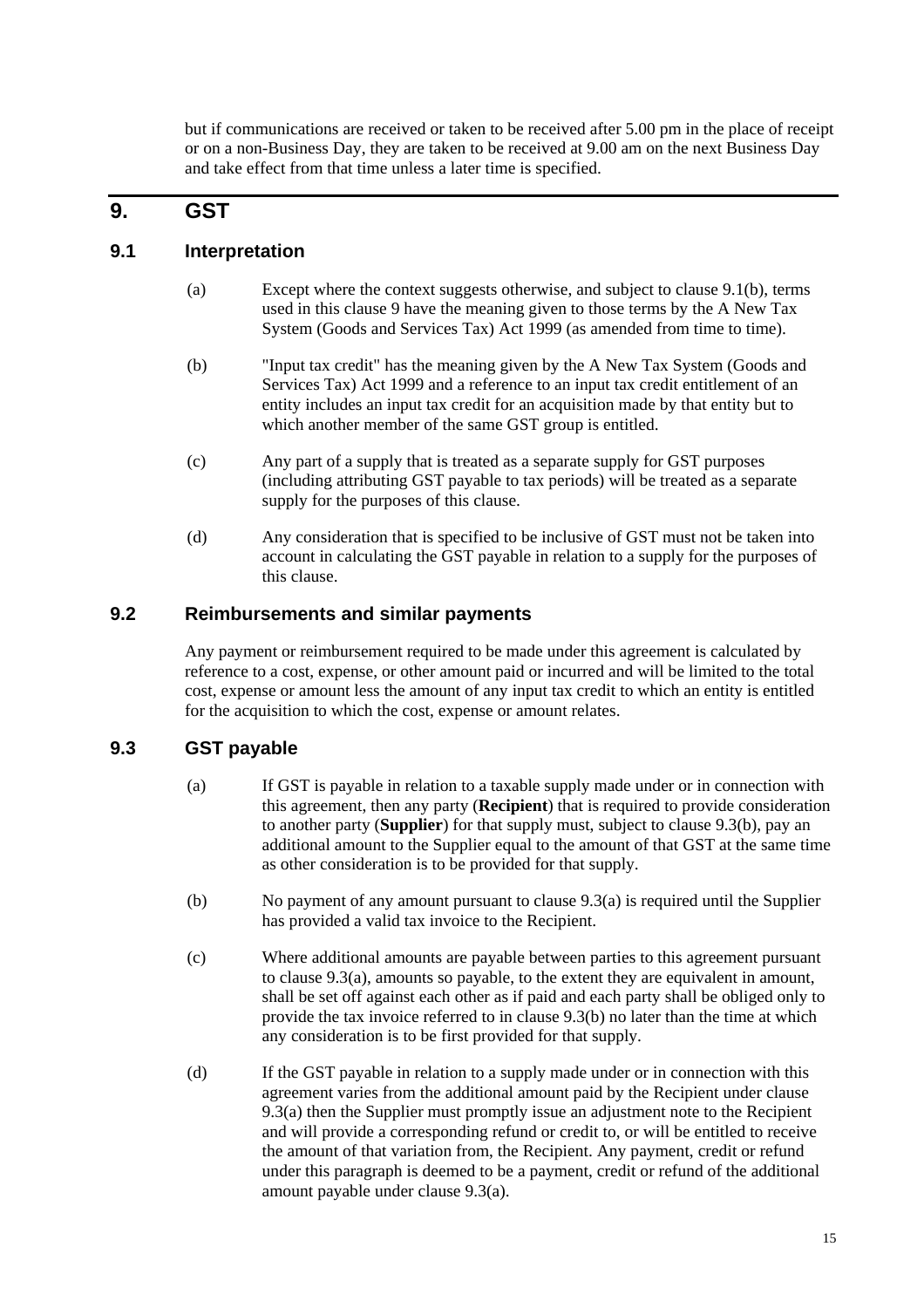## **9.4 No Merger**

This clause shall not merge on completion of this agreement.

## **10. General**

## **10.1 Amendments**

This agreement may only be varied by a document signed by or on behalf of each party.

### **10.2 Waiver**

- (a) Failure to exercise or enforce, or a delay in exercising or enforcing, or the partial exercise or enforcement of, a right, power or remedy provided by law or under this agreement by a party does not preclude, or operate as a waiver of, the exercise or enforcement, or further exercise or enforcement, of that or any other right, power or remedy provided by law or under this agreement.
- (b) A waiver or consent given by a party under this agreement is only effective and binding on that party if it is given or confirmed in writing by that party.
- (c) No waiver of a breach of a term of this agreement operates as a waiver of another breach of that term or of a breach of any other term of this agreement.

## **10.3 Further acts and documents**

Each party must promptly do all further acts and execute and deliver all further documents (in a form and content reasonably satisfactory to that party) required by law or reasonably requested by the other party to give effect to this agreement.

## **10.4 Consents**

A consent required under this agreement from a party may not be unreasonably withheld, unless this agreement expressly provides otherwise.

## **10.5 Costs**

Except as otherwise provided in this agreement, VII will pay all costs and expenses in connection with negotiating, preparing, executing and performing this agreement.

#### **10.6 Counterparts**

- (a) This agreement may be executed in any number of counterparts and by the parties on separate counterparts.
- (b) Each counterpart constitutes an original of this agreement, and all together constitute one agreement.

## **10.7 Entire agreement**

This agreement embodies the entire understanding of VII and SSE and constitutes the entire terms agreed by VII and SSE in relation to the subject matter of this agreement and together supersede any prior written or other agreement between VII and SSE in relation to that subject matter.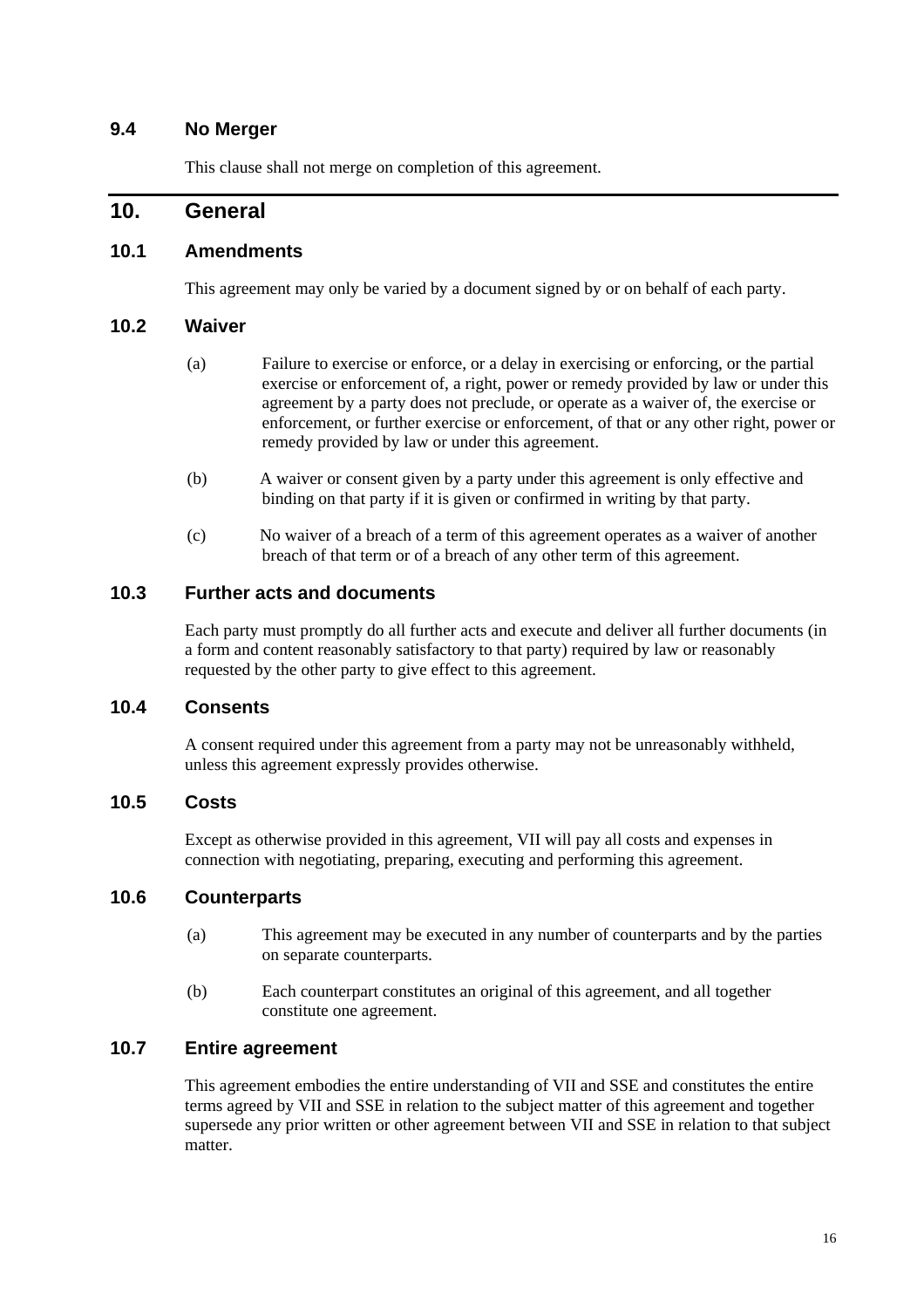## **10.8 No assignment**

A party cannot assign, novate or otherwise transfer any of its rights or obligations under this agreement without the prior consent of each other party.

#### **10.9 Severability**

If any provision of this agreement is held to be invalid or unenforceable, then such provision shall (so far as it is invalid or unenforceable) be given no effect and shall be deemed not to be included in this agreement but without invalidating any of the remaining provisions of this agreement.

# **11. Governing law and jurisdiction**

## **11.1 Governing law**

This agreement is governed by and must be construed according to the law applying in the state of Western Australia.

## **11.2 Jurisdiction**

Each party irrevocably:

- (a) submits to the non-exclusive jurisdiction of the courts of the state of Western Australia, and the courts competent to determine appeals from those courts, with respect to any proceedings that may be brought at any time relating to this agreement; and
- (b) waives any objection it may now or in the future have to the venue of any proceedings, and any claim it may now or in the future have that any proceedings have been brought in an inconvenient forum, if that venue falls within clause 11.2(a).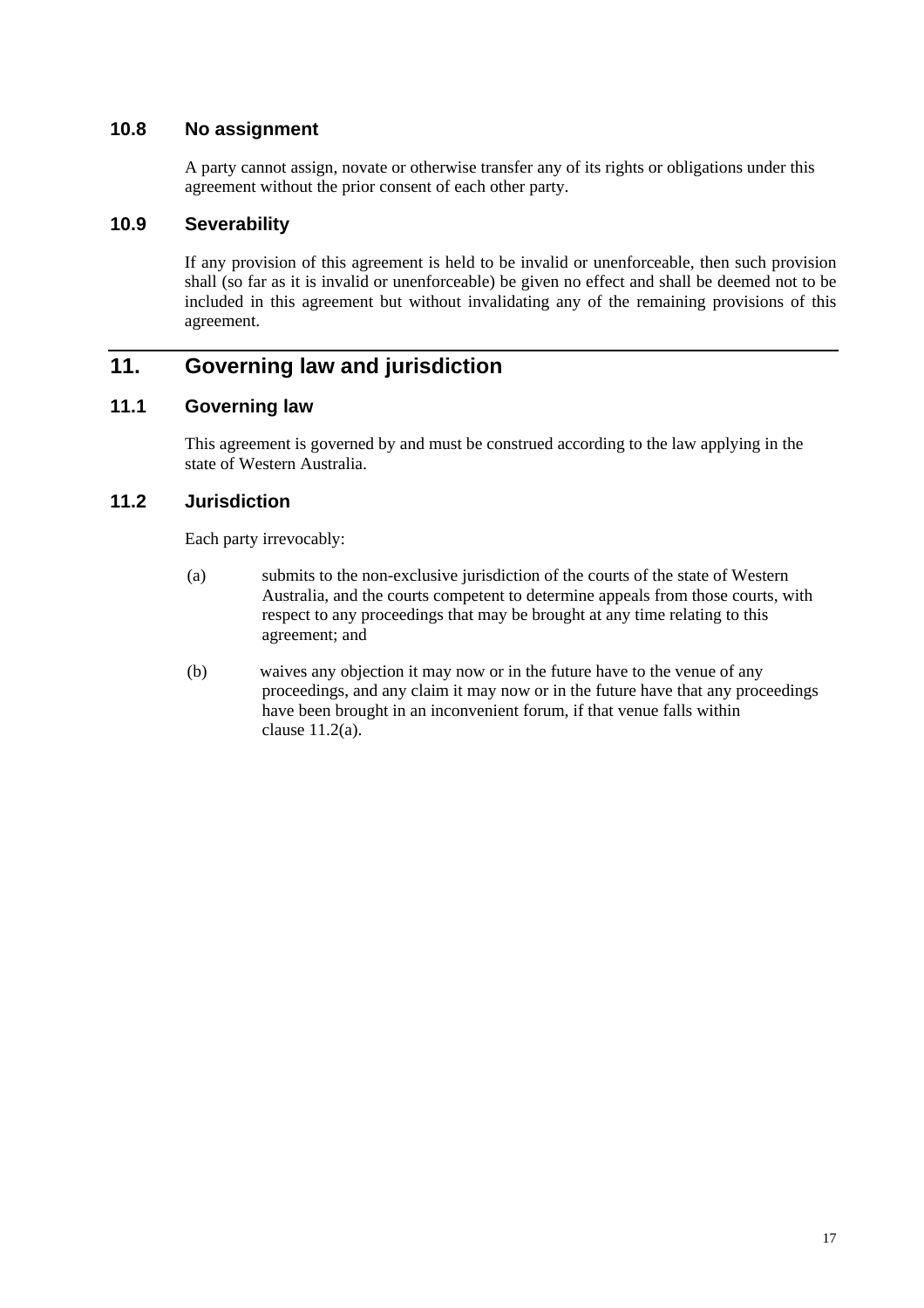## **Schedule 1 : Timetable**

| Event                                              | <b>Indicative Date</b> |
|----------------------------------------------------|------------------------|
| Lodge Scheme Booklet with ASIC                     | 29 November 2013       |
| <b>First Court Date</b>                            | 19 December 2013       |
| Complete printing and despatch of Scheme Booklet   | 3 January 2014         |
| <b>Scheme Meeting</b>                              | 4 February 2014        |
| <b>Second Court Date</b>                           | 6 February 2014        |
| Lodge Court order with ASIC (Effective Date)       | 7 February 2014        |
| <b>Record Date</b>                                 | 14 February 2014       |
| Conversion of SSE to a public company in Singapore | By 7 March 2014        |
| <b>Implementation Date</b>                         | By 11 March 2014       |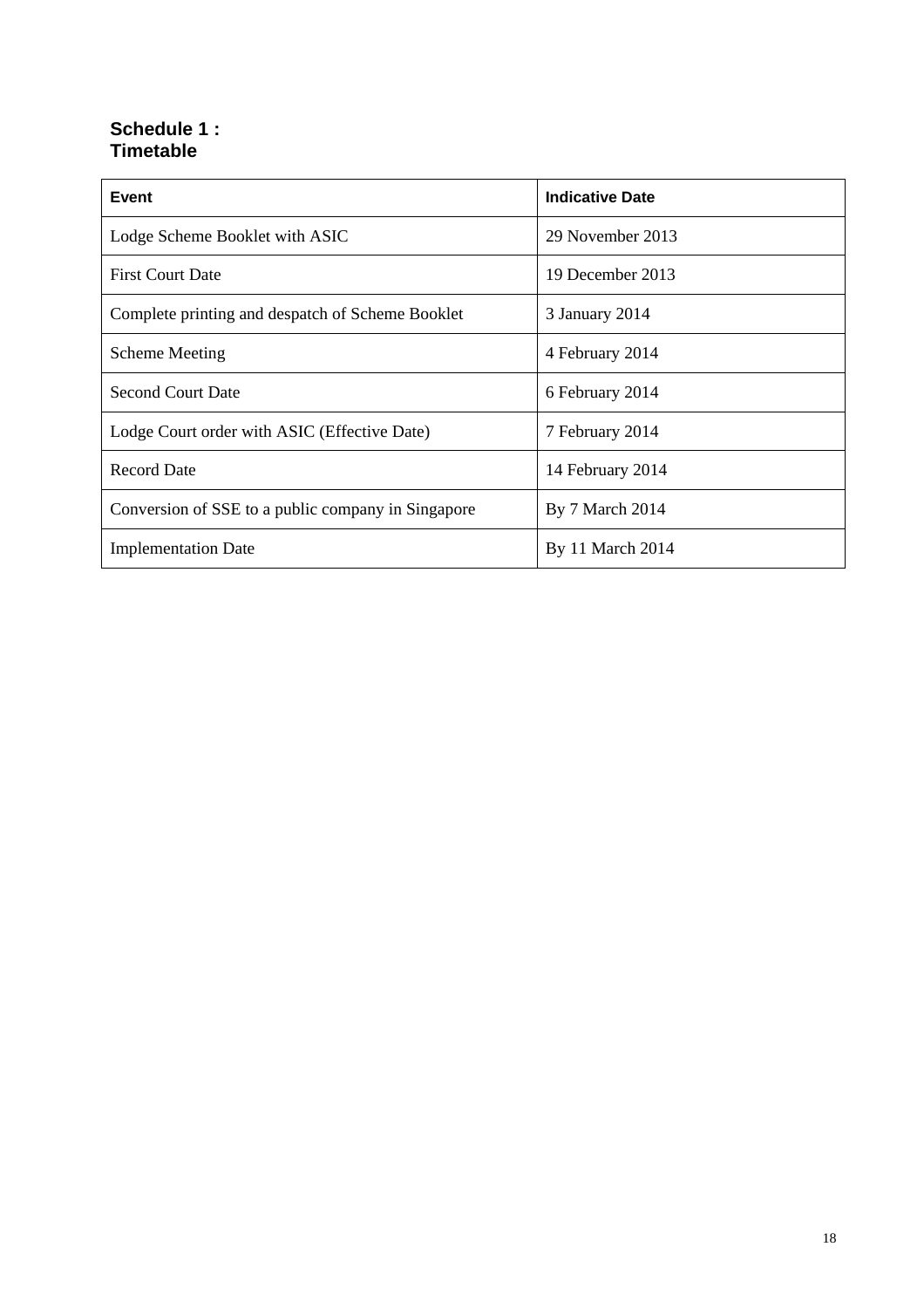**Executed** as an agreement.

**Executed by Vietnam Industrial** Investments Limited ACN 063 656 333 in accordance with section 127 of the Corporations Act 2001 (Cth):

Signature of director

Full name of director

Signature of company secretary director

# Patricia Williams

Full name of company secretary/director

The common seal of **Structure Steel Engineering Pte Ltd** was hereunto affixed in accordance with its articles of association:

Signature of director

Full name of director

Signature of company secretary/director

Full name of company secretary/director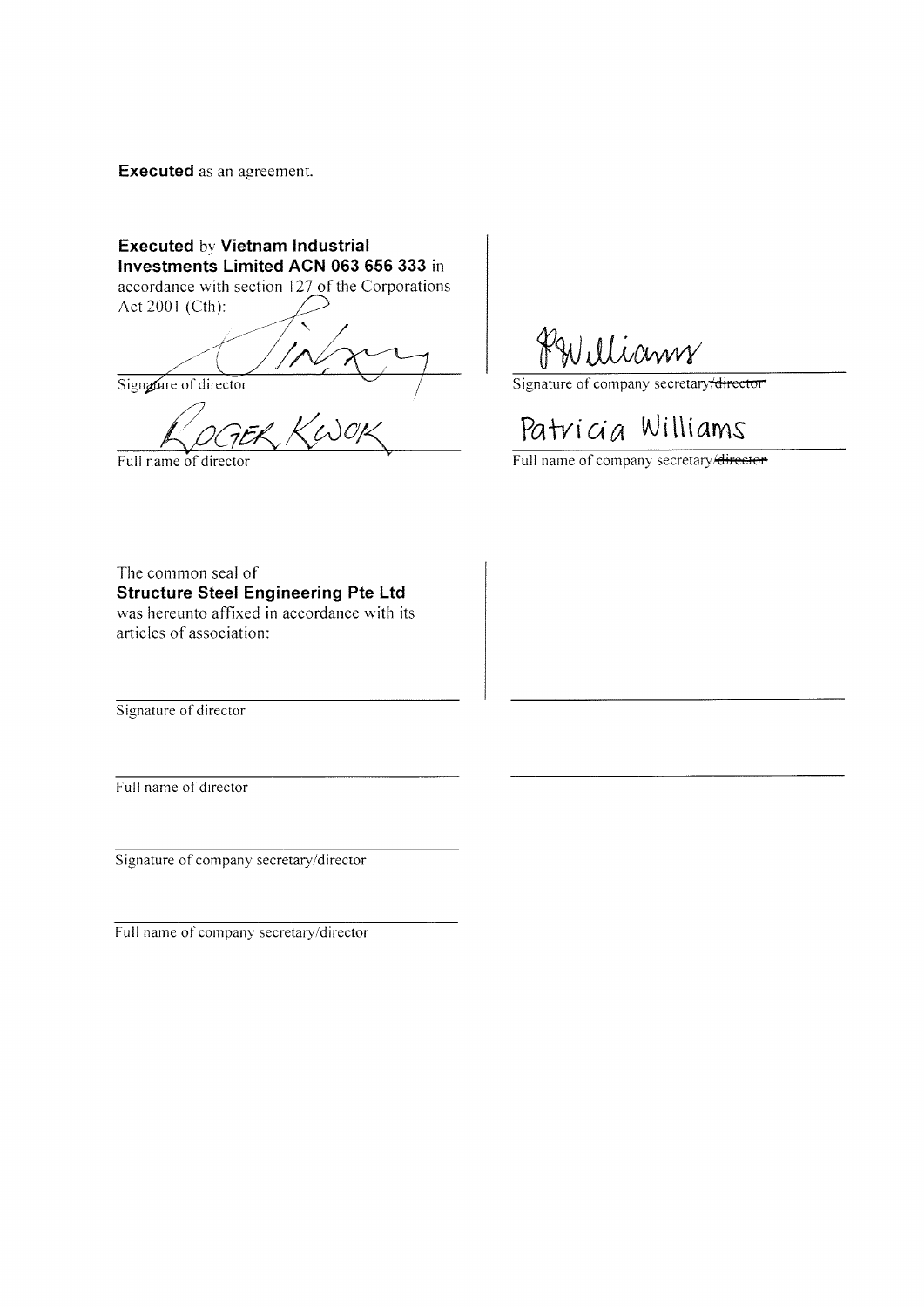**Executed** as an agreement.

**Executed by Vietnam Industrial** Investments Limited ACN 063 656 333 in accordance with section 127 of the Corporations Act 2001 (Cth):

Signature of director

Signature of company secretary/director

Full name of director

Full name of company secretary/director

The common seal of **Structure Steel Engineering Pte Ltd** was hereunto affixed in accordance with its articles of association. Signature of director ALAN ALEXANDER Rattra lwi

Signature of company secretary director

> SHIRLEY LIM GUAT kus

Full name of company secretary/director

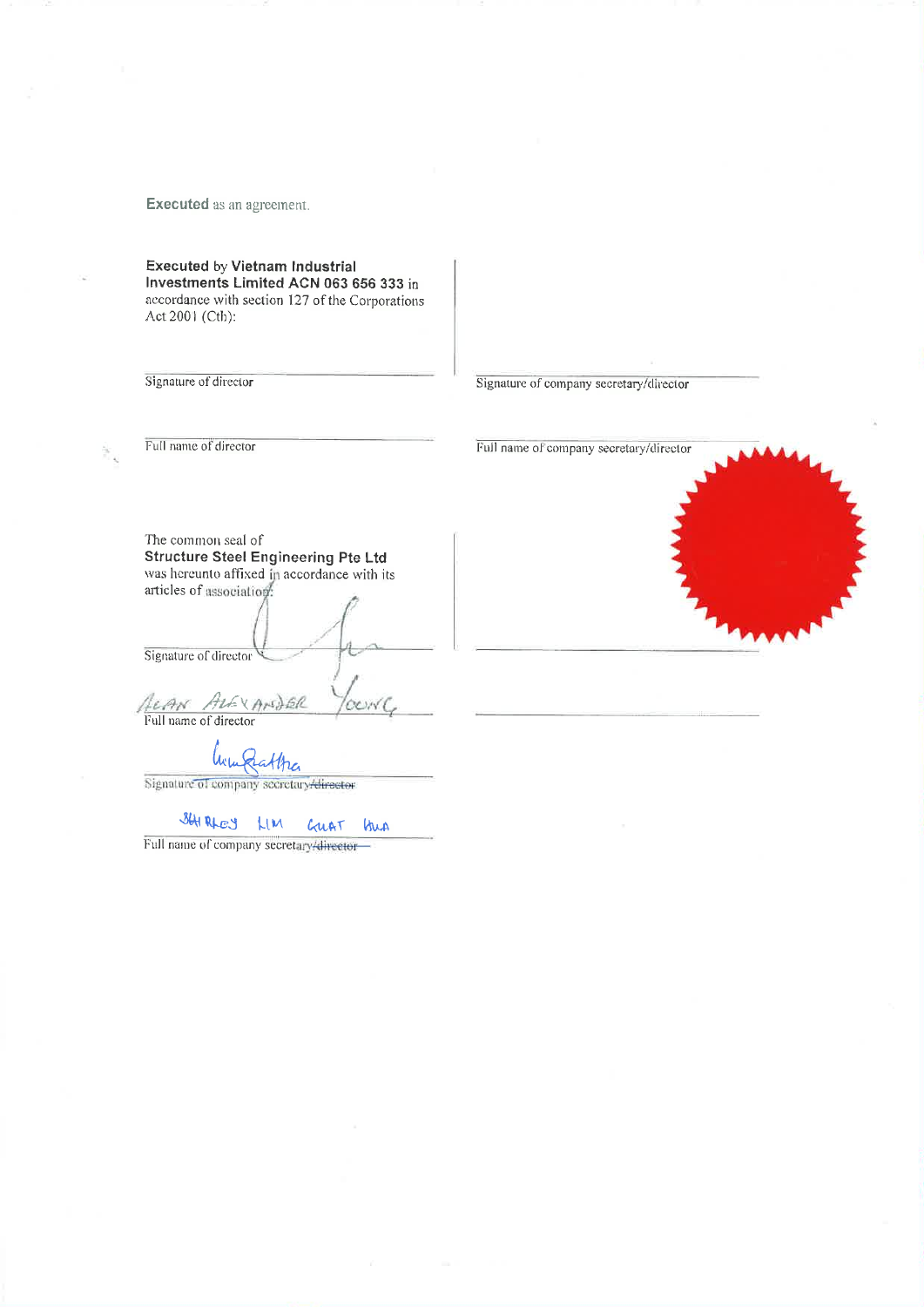**Annexure A: Scheme**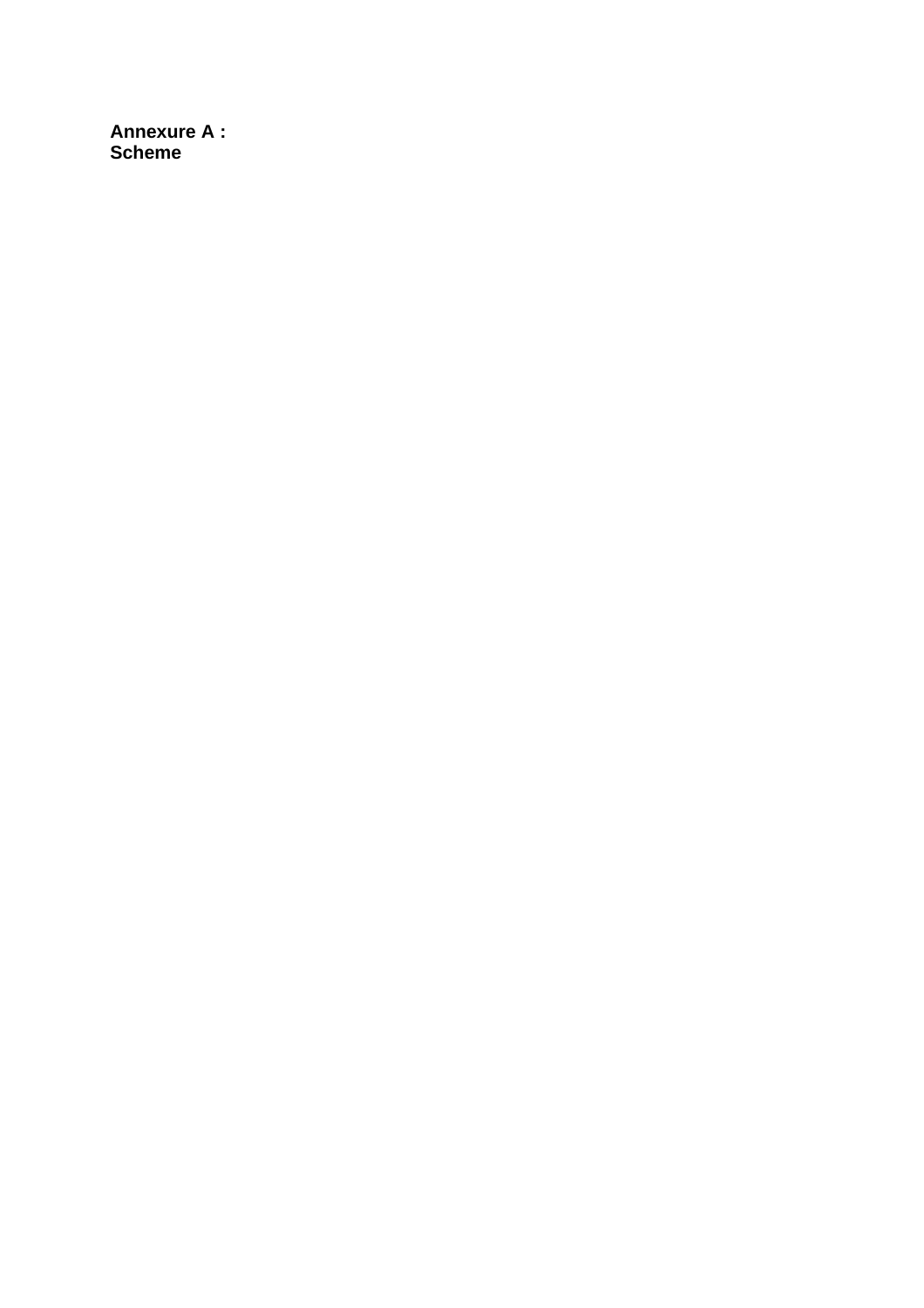# **CLAYTON UTZ**

# Scheme of Arrangement Pursuant to section 411 of the Corporations Act

Vietnam Industrial Investments Limited

The holders of fully paid ordinary shares in Vietnam Industrial Investments Limited

Clayton Utz Lawyers Level 27 QV.1 250 St Georges Terrace Perth WA 6000 Australia GPO Box P1214 Perth WA 6844 T +61 8 9426 8000 F +61 8 9481 3095

**www.claytonutz.com**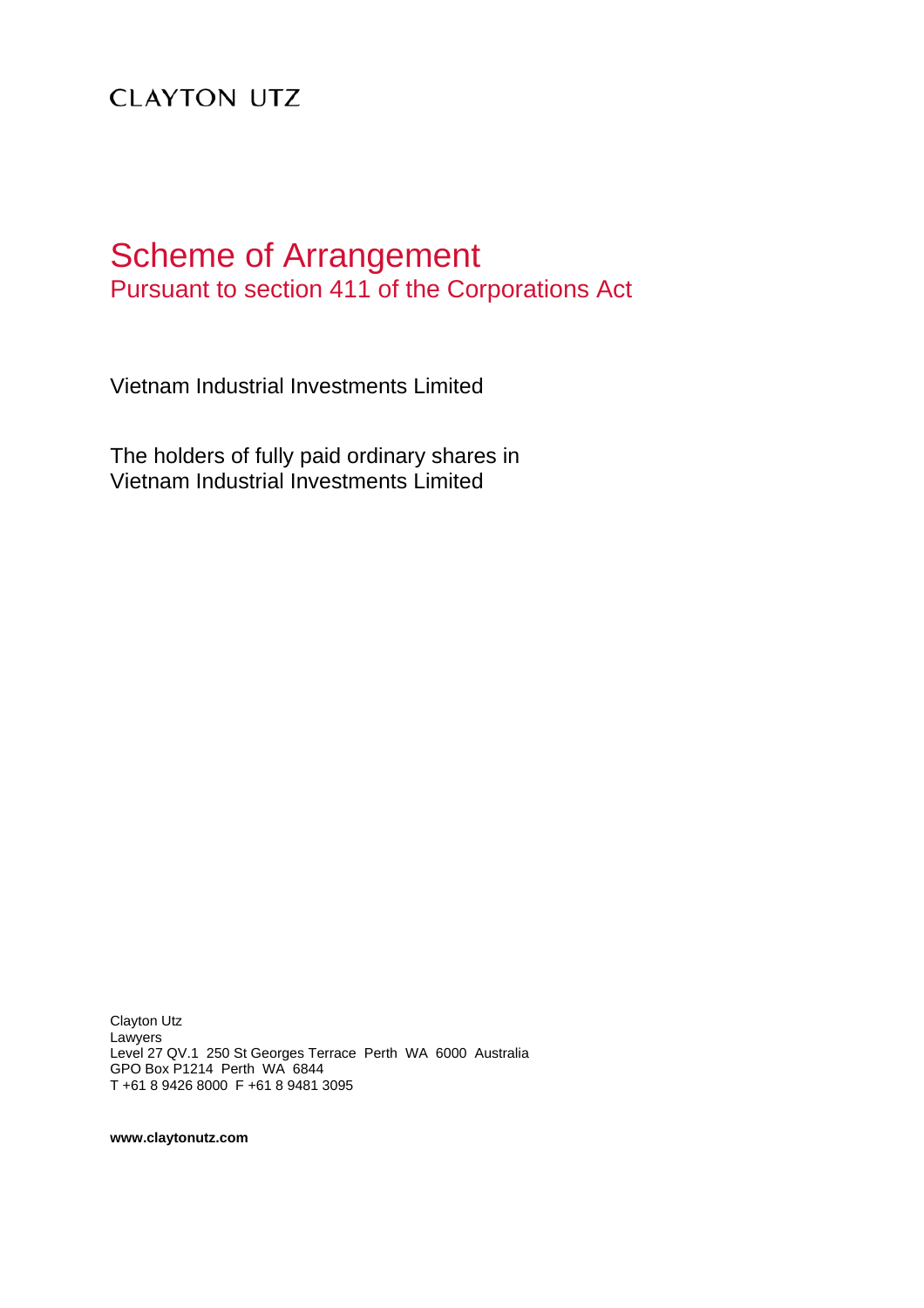# **Contents**

| 1. |                                                                                     |                                                                |  |
|----|-------------------------------------------------------------------------------------|----------------------------------------------------------------|--|
|    | 1.1<br>1.2<br>1.3                                                                   |                                                                |  |
| 2. |                                                                                     |                                                                |  |
|    | 2.1<br>2.2<br>2.3                                                                   |                                                                |  |
| 3. |                                                                                     |                                                                |  |
|    | 3.1<br>3.2                                                                          |                                                                |  |
| 4. |                                                                                     |                                                                |  |
|    | 4.1<br>4.2<br>4.3                                                                   |                                                                |  |
| 5. |                                                                                     |                                                                |  |
|    | 5.1<br>5.2<br>5.3<br>5.4<br>5.5<br>5.6<br>5.7                                       |                                                                |  |
| 6. |                                                                                     |                                                                |  |
|    | 6.1<br>6.2<br>6.3<br>6.4                                                            |                                                                |  |
| 7. |                                                                                     |                                                                |  |
|    | 7.1<br>7.2<br>7.3<br>7.4<br>7.5<br>7.6<br>7.7<br>7.8<br>7.9<br>7.10<br>7.11<br>7.12 | Transfer with clear title and warranty by Scheme Shareholders9 |  |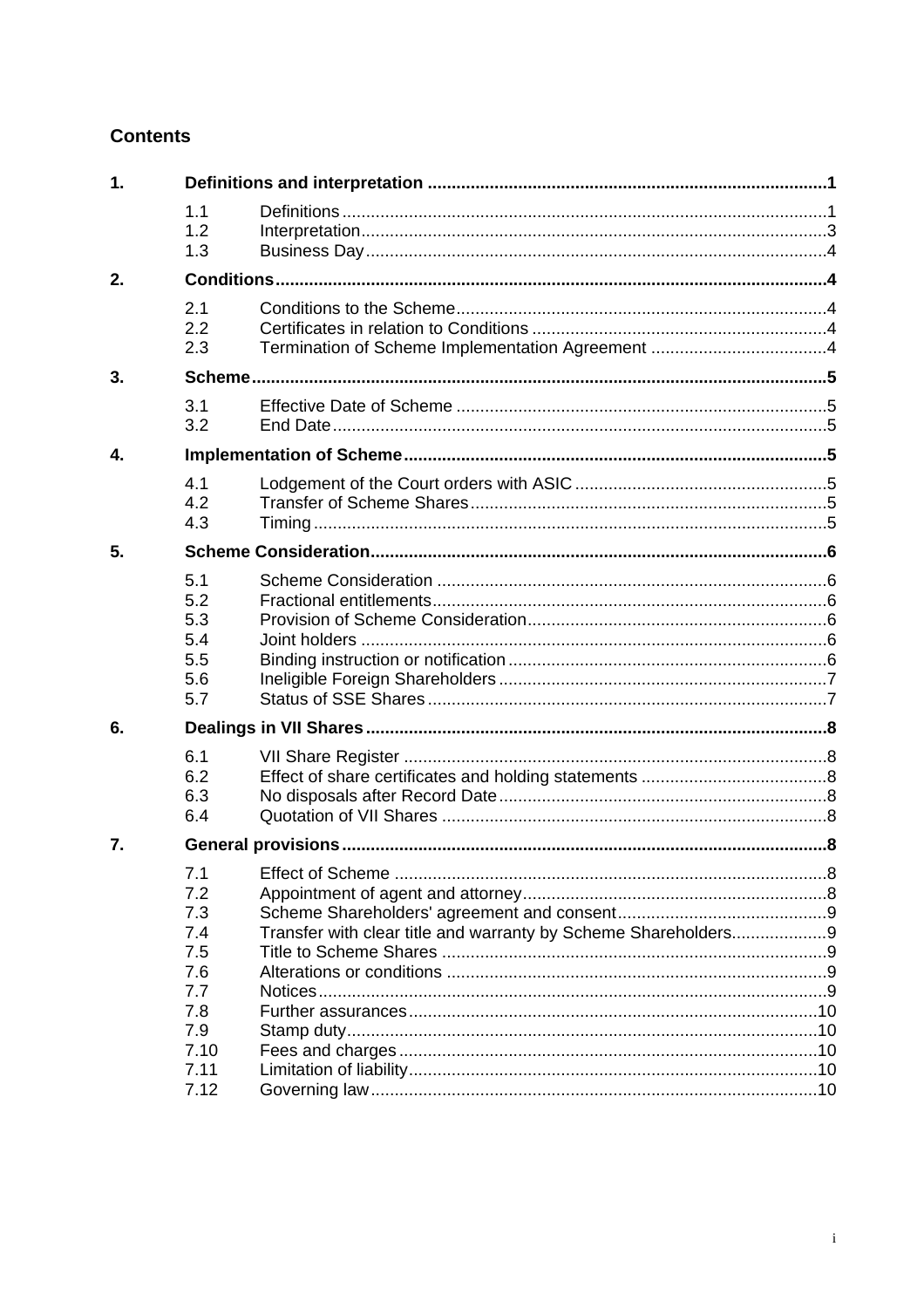## **Scheme of Arrangement made under section 411 of the Corporations Act**

**Parties Vietnam Industrial Investments Limited (ACN 063 656 333)** of Unit 5A, 1 Station Street, Subiaco WA 6008 (**VII**)

#### **Each Scheme Shareholder**

#### **Recitals**

- A. VII is a public company registered in the state of Western Australia and admitted to the official list of the ASX.
- B. Structure Steel Engineering Pte Ltd (**SSE**) is a private, unlisted company incorporated in and registered under the laws of Singapore. SSE is a wholly owned Subsidiary of VII.
- C. VII and SSE have entered into a scheme implementation agreement dated 29 November 2013 (**Scheme Implementation Agreement**) pursuant to which each of VII and SSE has agreed to take certain steps to give effect to the Scheme.
- D. If the Scheme becomes Effective, then:
	- (a) all of the Scheme Shares will be transferred to SSE and the Scheme Consideration will be provided to the Scheme Shareholders in accordance with the provisions of the Scheme; and
	- (b) on the Implementation Date, VII will enter the name and address of SSE in the VII Share Register as the holder of all of the Scheme Shares.
- E. SSE has entered into the Deed Poll for the purpose of covenanting in favour of Scheme Shareholders to perform the obligations contemplated of it under the Scheme.

## **1. Definitions and interpretation**

### **1.1 Definitions**

In this Scheme, unless the contrary intention appears or the context requires otherwise:

**ASIC** means the Australian Securities and Investments Commission.

**ASX** means ASX Limited ACN 008 624 691 or the Australian Securities Exchange, as appropriate.

**ASX Listing Rules** means the official listing rules of ASX.

**Business Day** is any day that is both a Business Day within the meaning given in the ASX Listing Rules and a day that banks in Perth, Western Australia and Singapore are open for business.

**Condition** means a condition to the Scheme set out in clause 2.1.

**Corporations Act** means the Corporations Act 2001 (Cth).

**Court** means the Federal Court of Australia or such other court of competent jurisdiction as VII and SSE agree in writing.

**Deed Poll** means the deed poll to be executed by SSE in favour of the Scheme Shareholders prior to the First Court Date.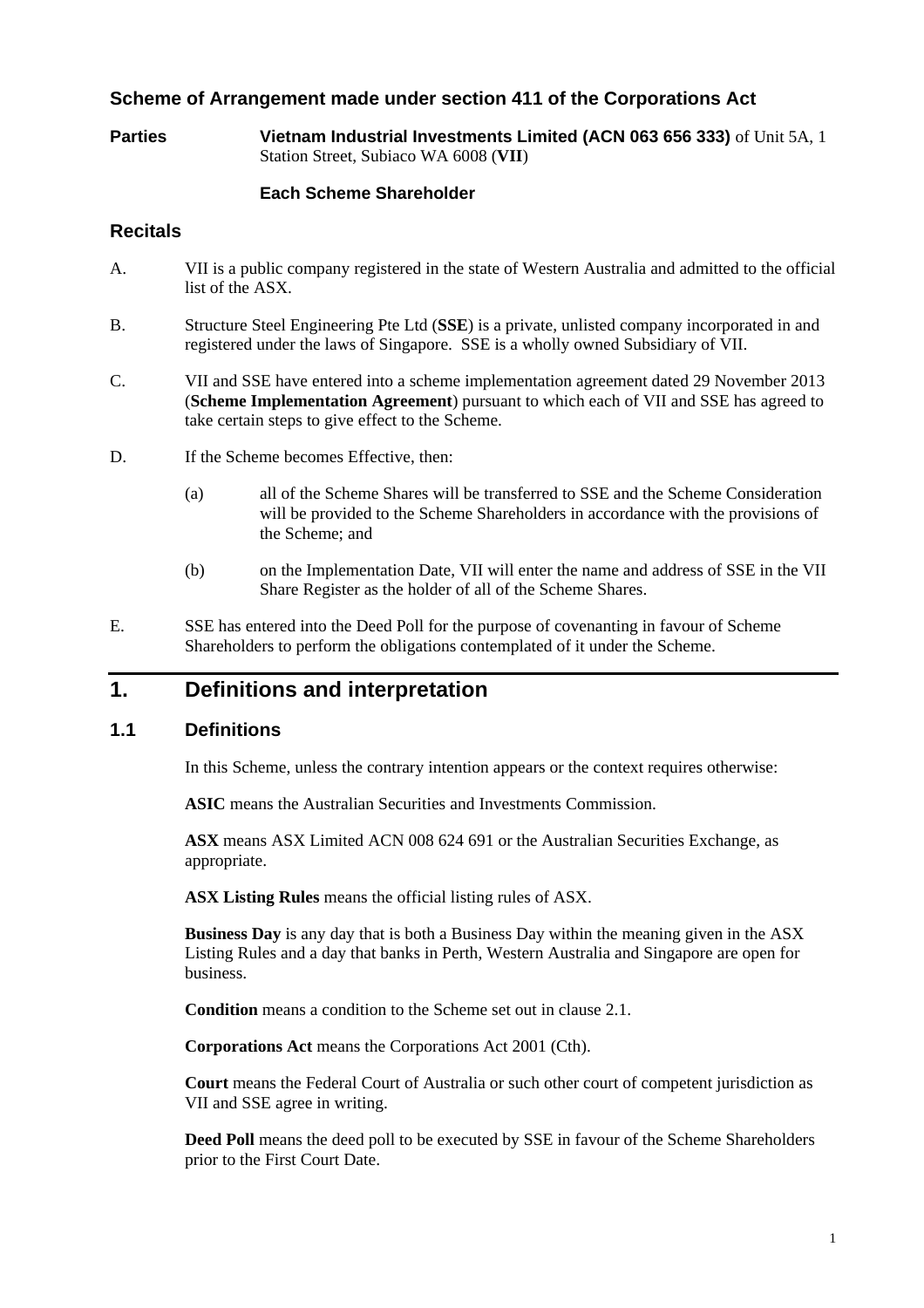**Effective** means the coming into effect, pursuant to section 411(10) of the Corporations Act, of the order of the Court made under section  $411(4)(b)$  of the Corporations Act in relation to the Scheme.

**Effective Date** means the date on which the Scheme becomes Effective.

**Encumbrance** means a mortgage, hypothec, charge, pledge, lien, encumbrance, security interest, title retention, preferential right, trust arrangement, contractual right of set-off, or any other security agreement or arrangement in favour of any person, whether registered or unregistered, including any Security Interest.

**End Date** has the meaning given in the Scheme Implementation Agreement.

**Implementation Date** has the meaning given in the Scheme Implementation Agreement.

**Ineligible Foreign Shareholder** means a VII Shareholder whose address as shown in the VII Share Register on the Record Date is a place outside Australia and its external territories, Singapore, Belgium, Malaysia, the Republic of Philippines and Vietnam unless SSE and VII are satisfied, acting reasonably, that the laws of that VII Shareholder's country of residence (as shown in the VII Share Register) permit the transfer of SSE Shares to that VII Shareholder, either unconditionally or after compliance with conditions which SSE in its sole discretion regards as acceptable.

**Proceeds** means the proceeds of the SSE Shares sold by the Sale Nominee in respect of Ineligible Foreign Shareholders, in Australian dollars, less any applicable brokerage, stamp duty and other selling costs, taxes and charges.

**Record Date** means 5.00 pm on the date which is 5 Business Days after the Effective Date.

**Registered Address** means, in relation to a VII Shareholder, the address of that VII Shareholder shown in the VII Share Register as at the Record Date.

**Sale Nominee** means the person appointed by VII to sell the SSE Shares that are attributable to Ineligible Foreign Shareholders under the terms of the Scheme.

**Scheme** means the scheme of arrangement under Part 5.1 of the Corporations Act between VII and Scheme Shareholders as set out in this document, subject to any alterations or conditions made or required by the Court pursuant to section 411(6) of the Corporations Act and approved in writing by SSE and VII.

**Scheme Consideration** means 1 SSE Share for every 6.8 VII Shares held by a Scheme Shareholder as at the Record Date.

**Scheme Implementation Agreement** has the meaning given in Recital C.

**Scheme Meeting** means the meeting of VII Shareholders ordered by the Court in relation to the Scheme convened under section 411(1) of the Corporations Act.

**Scheme Share** means each VII Share on issue as at the Record Date.

**Scheme Shareholder** means each person registered in the VII Share Register as the holder of Scheme Shares as at the Record Date.

**Scheme Transfer** means one or more proper instruments of transfer in respect of the Scheme Shares for the purposes of section 1071B of the Corporations Act, which may be or include a master transfer of all or part of the Scheme Shares.

**Second Court Date** means the first day of hearing of an application made to the Court for an order pursuant to section  $411(4)(b)$  of the Corporations Act approving the Scheme or, if the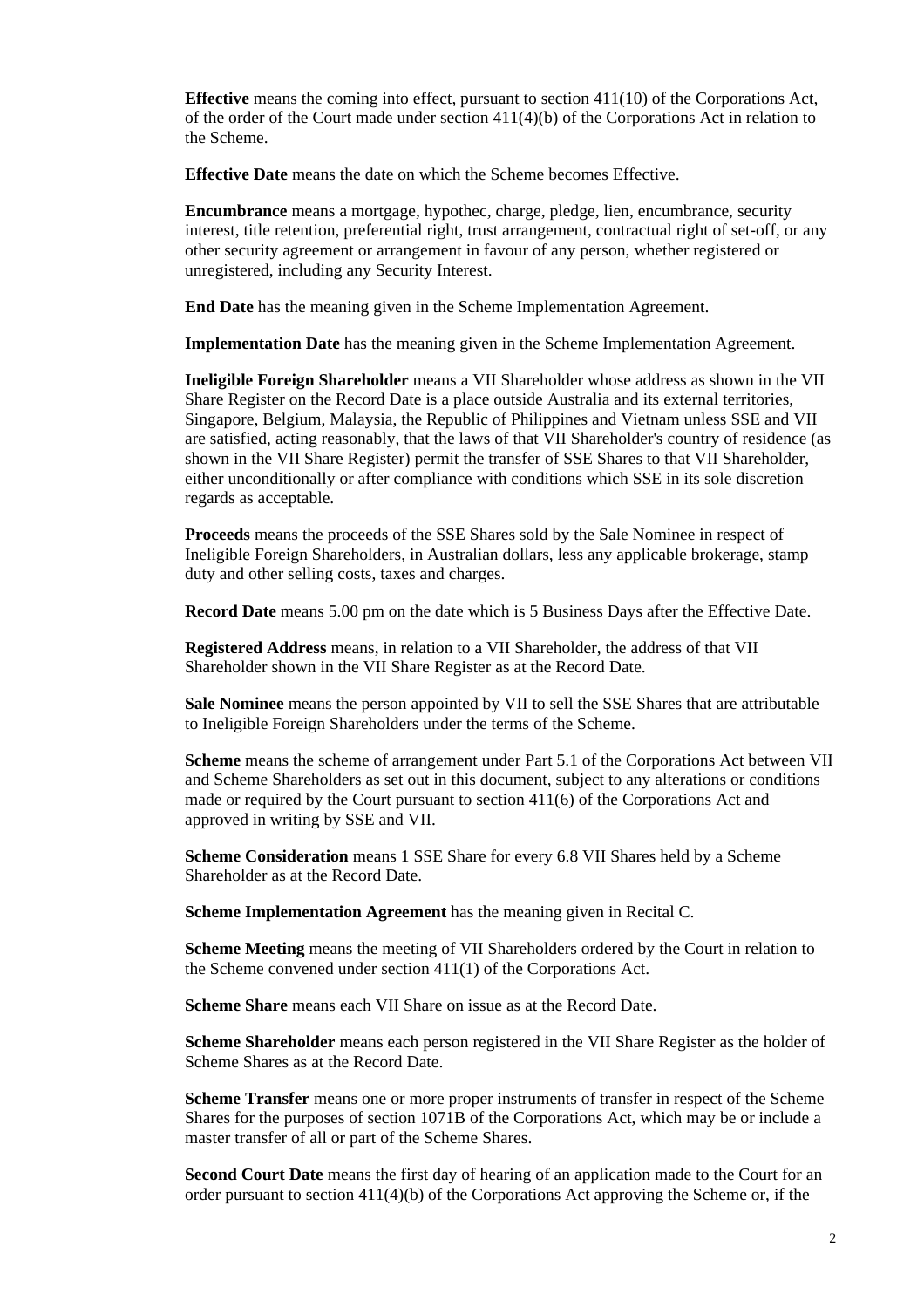hearing of such application is adjourned for any reason, means the first day of the adjourned hearing.

**Security Interest** has the meaning given in section 12 of the Personal Property Securities Act 2009 (Cth).

**SSE Articles** means the articles of association which will be adopted by SSE as a public company.

**SSE Share** means a fully paid ordinary share in the capital of SSE.

**VII Share** means a fully paid ordinary share in the capital of VII.

**VII Shareholder** means a person who is registered in the VII Share Register as a holder of VII Shares.

**VII Share Register** means the register of members of VII maintained by or on behalf of VII in accordance with section 168(1) of the Corporations Act*.*

## **1.2 Interpretation**

In this Scheme headings are for convenience only and do not affect interpretation and, unless the contrary intention appears:

- (a) a word importing the singular includes the plural and vice versa, and a word of any gender includes the corresponding words of any other gender;
- (b) the word **including** or any other form of that word is not a word of limitation;
- (c) if a word or phrase is given a defined meaning, any other part of speech or grammatical form of that word or phrase has a corresponding meaning;
- (d) a reference to a **person** includes an individual, the estate of an individual, a corporation, an authority, an association or parties in a joint venture, a partnership and a trust;
- (e) a reference to a party includes a reference to that party's executors, administrators, successors and permitted assigns, including persons taking by way of novation and, in the case of a trustee, includes any substituted or additional trustee;
- (f) a reference to a document (including this agreement) is to that document as varied, novated, ratified or replaced from time to time;
- (g) a reference to a party, clause, schedule, exhibit, attachment, or annexure is a reference to a party, clause, schedule, exhibit, attachment, or annexure to or of this agreement, and a reference to this agreement includes all schedules, exhibits, attachments, and annexures to it;
- (h) a reference to an agency or body if that agency or body ceases to exist or is reconstituted, renamed or replaced or has its powers or function removed (**obsolete body**), means the agency or body which performs most closely the functions of the obsolete body;
- (i) a reference to a statute includes any regulations or other instruments made under it (**delegated legislation**) and a reference to a statute or delegated legislation or a provision of either includes consolidations, amendments, re-enactments and replacements;
- (j) a reference to **A\$** or **Australian dollar** is to Australian currency;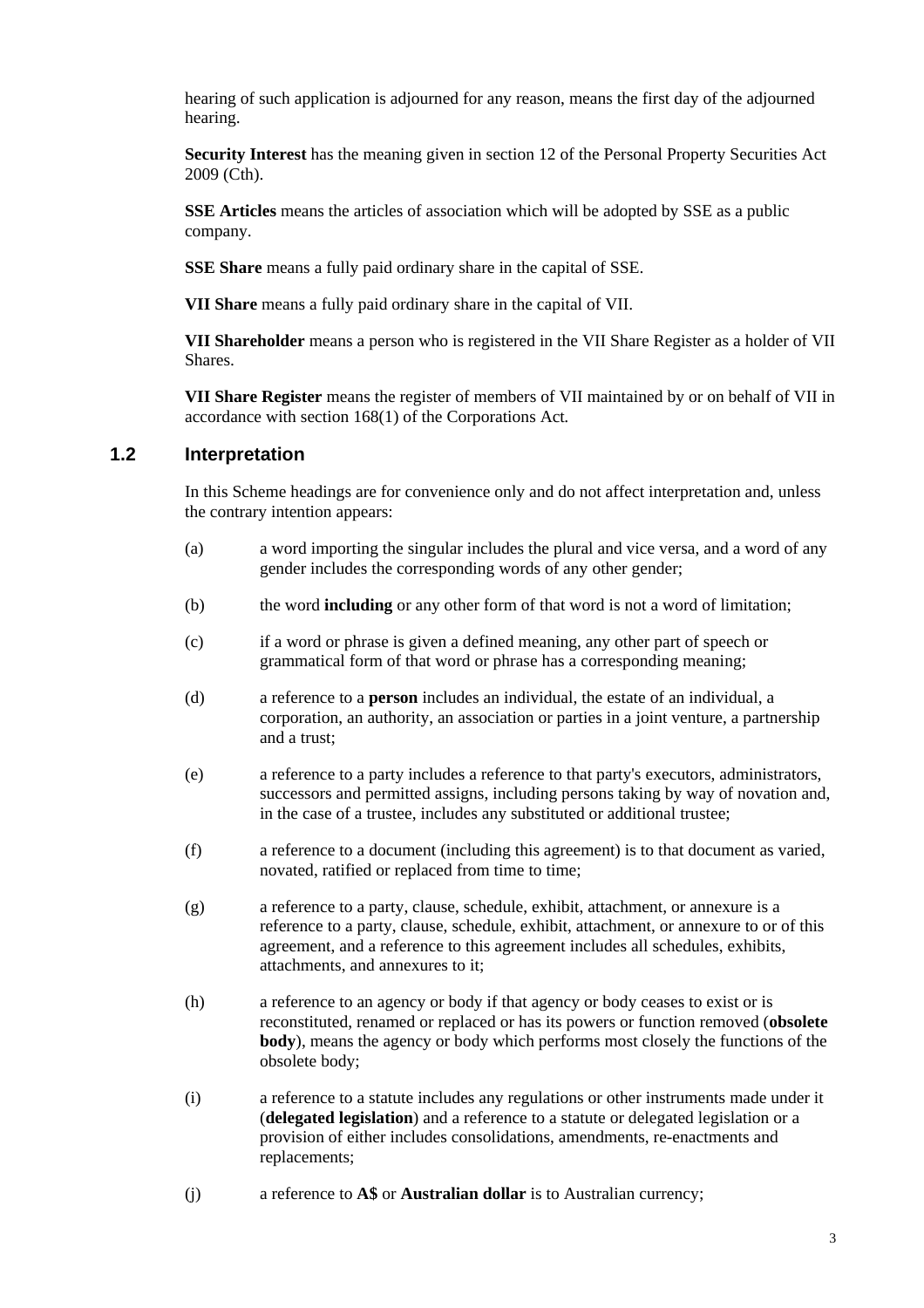- (k) a reference to a date or time is to that date or time in Perth, Western Australia; and
- (l) the Scheme must not be construed adversely to a party just because that party prepared it or caused it to be prepared.

## **1.3 Business Day**

Except where otherwise expressly provided, where under the Scheme the day on which any act, matter or thing is to be done is a day other than a Business Day, such act, matter or thing shall be done on the immediately following Business Day.

## **2. Conditions**

## **2.1 Conditions to the Scheme**

The Scheme is conditional upon, and will have no force or effect until, the satisfaction of each of the following conditions, and the provisions of clauses 3, 4 and 5 will not come into effect unless and until each of these conditions has been satisfied or waived in accordance with this clause 2.1:

- (a) as at 8.00 am on the Second Court Date each of the conditions set out in clause 3.1 of the Scheme Implementation Agreement (other than the condition relating to the approval of the Court set out in clause 3.1(c) of the Scheme Implementation Agreement) has been satisfied or waived in accordance with the terms of the Scheme Implementation Agreement;
- (b) as at 8.00 am on the Second Court Date, neither the Scheme Implementation Agreement nor the Deed Poll has been terminated;
- (c) the Court approves the Scheme under section  $411(4)(b)$  of the Corporations Act, including with any alterations made or required by the Court under section 411(6) of the Corporations Act as are acceptable to VII and SSE;
- (d) such other conditions made or required by the Court under section 411(6) of the Corporations Act in relation to the Scheme as are acceptable to VII and SSE have been satisfied; and
- (e) the coming into effect, pursuant to section 411(10) of the Corporations Act, of the orders of the Court made under section 411(4)(b) of the Corporations Act (and, if applicable, section 411(6) of the Corporations Act) in relation to the Scheme.

## **2.2 Certificates in relation to Conditions**

At or before the Court hearing on the Second Court Date, VII (and, if necessary, SSE) will provide to the Court a certificate (or such other evidence as the Court may request) confirming (in respect of matters within its knowledge) whether or not the Conditions set out in clauses 2.1(a) and 2.1(b) of the Scheme have been satisfied or waived.

#### **2.3 Termination of Scheme Implementation Agreement**

Without limiting any rights under the Scheme Implementation Agreement, in the event that the Scheme Implementation Agreement is terminated in accordance with its terms before 8.00 am on the Second Court Date, VII and SSE are each released from:

- (a) any further obligation to take steps to implement the Scheme; and
- (b) any liability with respect to the Scheme.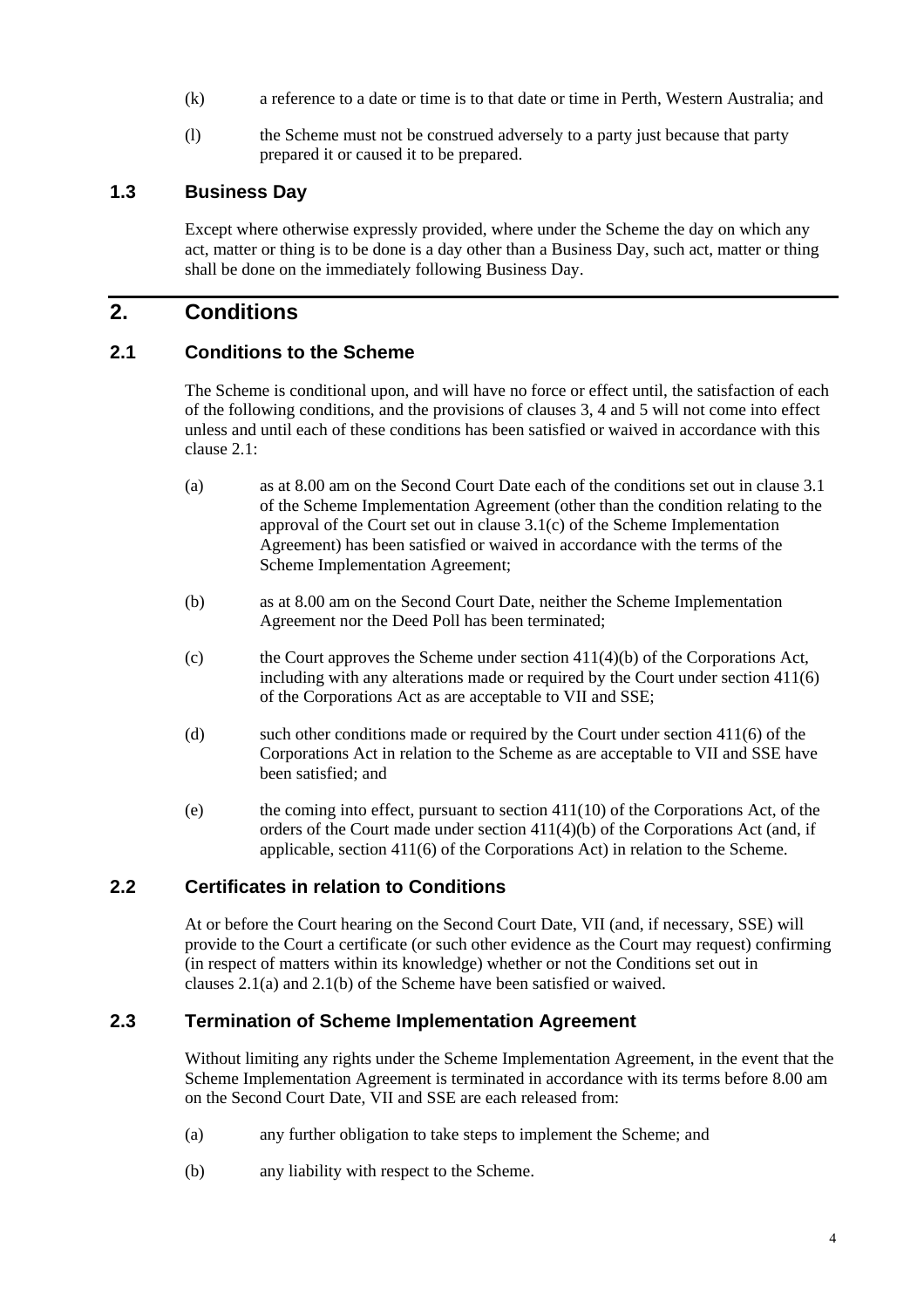## **3. Scheme**

## **3.1 Effective Date of Scheme**

Subject to clause 3.2, the Scheme will take effect on and from the Effective Date.

## **3.2 End Date**

The Scheme will lapse and be of no further force or effect if the Implementation Date has not occurred on or before the End Date.

## **4. Implementation of Scheme**

#### **4.1 Lodgement of the Court orders with ASIC**

If the Conditions (other than the Condition in clause  $2.1(e)$ ) are satisfied (or waived in accordance with clause 2.1), VII must lodge with ASIC in accordance with section 411(10) of the Corporations Act an office copy of the Court orders approving the Scheme as soon as practicable after such office copy is received, and in any event by no later than 5.00 pm on the Business Day after the date on which the Court makes those orders (or such other Business Day as VII and SSE agree in writing).

## **4.2 Transfer of Scheme Shares**

On the Implementation Date:

- (a) all of the Scheme Shares will, together with all rights and entitlements attaching to the Scheme Shares, be transferred to SSE without the need for any further act by any Scheme Shareholder (other than acts performed by VII as attorney or agent for Scheme Shareholders under the Scheme), by:
	- (i) VII delivering to SSE a duly completed and executed Scheme Transfer (executed by VII (as transferor) as the attorney and agent of each Scheme Shareholder under clause 7.2); and
	- (ii) SSE duly executing the Scheme Transfer (as transferee) and delivering it to VII for registration; and
- (b) as soon as possible after receipt of the Scheme Transfer under clause 4.2(a)(ii), VII must enter, or procure the entry of, the name and address of SSE in the VII Share Register as the holder of all of the Scheme Shares.

## **4.3 Timing**

Notwithstanding any other provision of the Scheme, while SSE Shares forming part of the Scheme Consideration must be transferred (and relevant registers updated to record their transfer) on the Implementation Date, any requirements under clause 5 for the sending of share certificates, holding statements or allotment advices may be satisfied within 10 Business Days after the Implementation Date.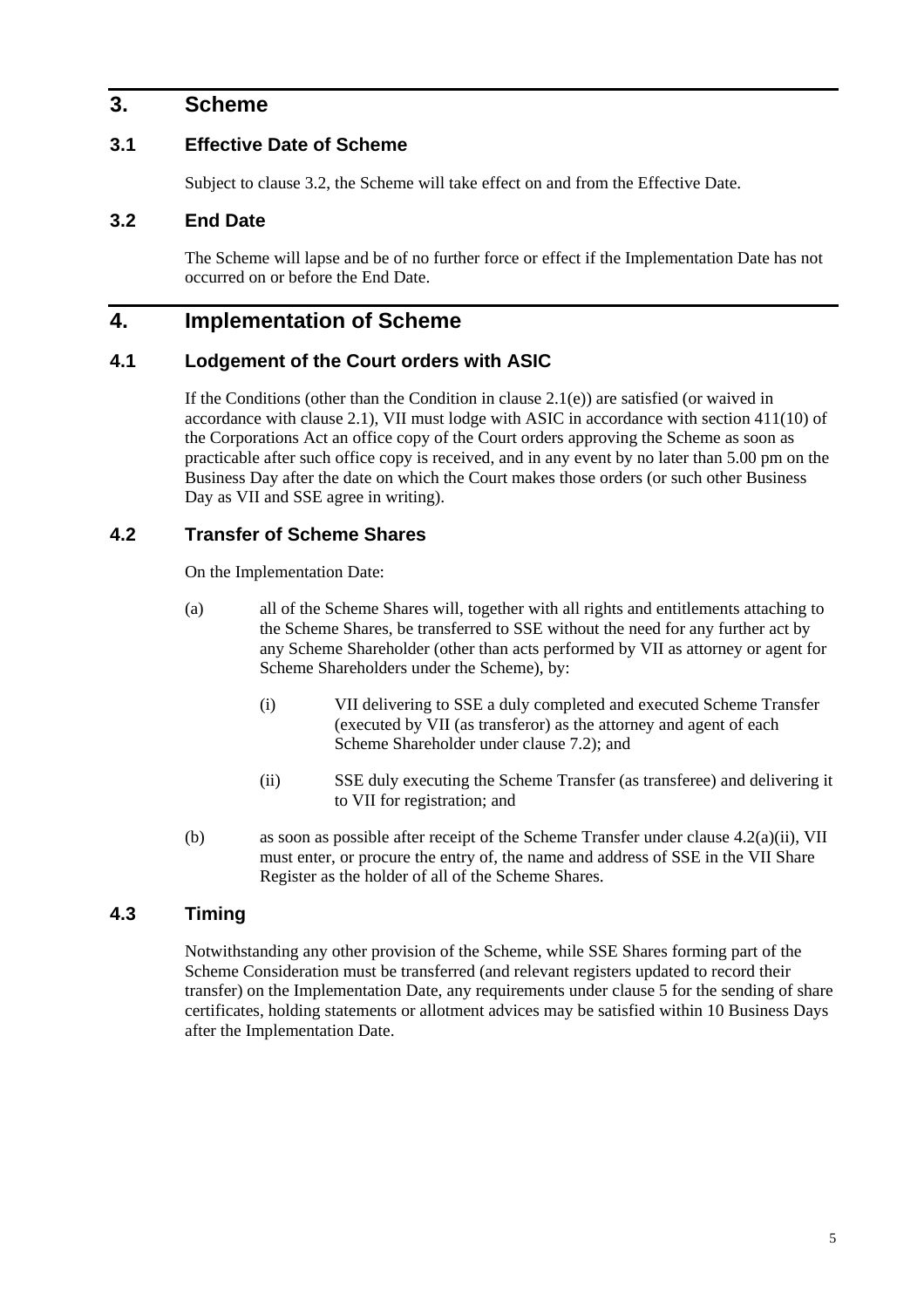## **5. Scheme Consideration**

## **5.1 Scheme Consideration**

Subject to the Scheme becoming Effective, in consideration of the transfer to SSE of each Scheme Share held by a Scheme Shareholder under the Scheme, SSE will provide or cause to be provided the Scheme Consideration to each Scheme Shareholder for each Scheme Share held by it at the Record Date.

## **5.2 Fractional entitlements**

If the number of Scheme Shares held by a Scheme Shareholder in such that the aggregate entitlement of that Scheme Shareholder to SSE Shares is not a whole number, then the entitlement in each case must be rounded up or down to the nearest whole number, with fractions of 0.5 being rounded up.

## **5.3 Provision of Scheme Consideration**

The obligations of SSE under the Scheme to provide or cause to be provided the Scheme Consideration to Scheme Shareholders will be satisfied:

- (a) in the case of SSE Shares which are required to be transferred to the Scheme Shareholders under this clause 5, by SSE procuring that:
	- (i) the name and address of each such Scheme Shareholder is entered into the SSE Share register on the Implementation Date in respect of the SSE Shares to which it is entitled under this clause 5;
	- (ii) a share certificate is sent to the Registered Address of each such Scheme Shareholder representing the number of SSE Shares transferred to the Scheme Shareholder pursuant to the Scheme;
- (b) in the case of SSE Shares to be transferred in respect of Scheme Consideration to Ineligible Foreign Shareholders, by SSE procuring that:
	- (i) the name and address of the Sale Nominee is entered into the SSE Share register on the Implementation Date in respect of the SSE Shares required to be transferred to it under this clause 5:
	- (ii) a share certificate in the name of the Sale Nominee is sent to the Sale Nominee representing the number of SSE Shares so transferred to it; and
	- (iii) the Sale Nominee sells those SSE Shares on behalf of Ineligible Foreign Shareholders, and pays the proceeds in accordance with clause 5.6.

## **5.4 Joint holders**

In the case of the Scheme Shares held in joint names the SSE Shares to be transferred under the Scheme will be transferred and registered in the names of the joint holders and will be forwarded to the holder whose name appears first on the VII Share Register on the Record Date.

## **5.5 Binding instruction or notification**

Except for a Scheme Shareholder's tax file number, any binding instruction or notification between a Scheme Shareholder and VII relating to Scheme Shares on the Record Date (including any instructions relating to payment of dividends or to communications from VII) will, from the Record Date be deemed (except to the extent determined otherwise by SSE in its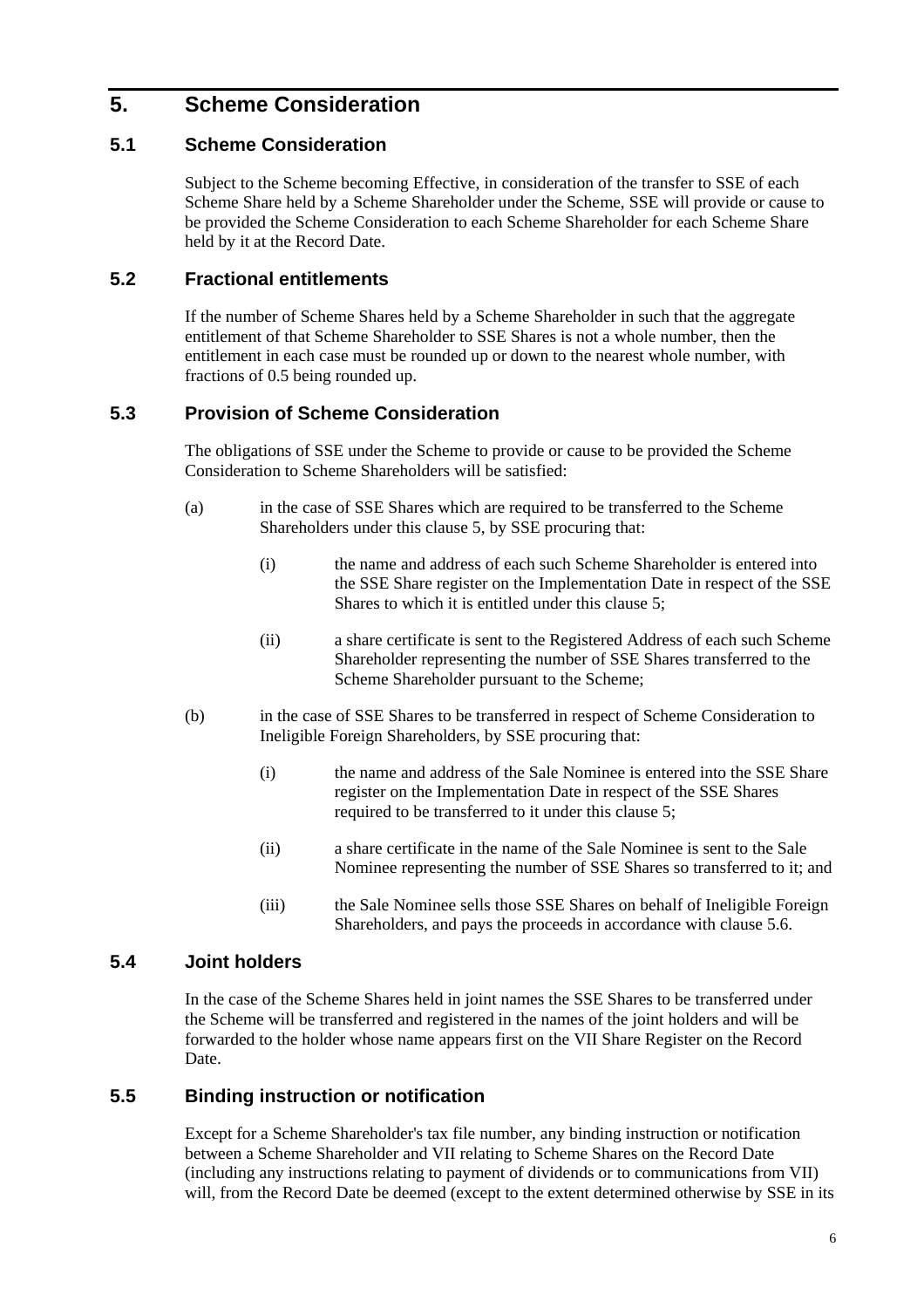sole discretion) to be similarly binding instruction or notification to, and accepted by, SSE in respect of the SSE Shares transferred to the Scheme Shareholders until that instruction or notification is revoked or amended in writing addressed to SSE, provided that any such instruction or notification accepted by SSE will apply to and in respect of the transfer of SSE Shares as the Scheme Consideration only to the extent that they:

- (a) are not inconsistent with the other provisions of the Scheme; and
- (b) are recognised under the laws of Singapore or SSE's constituent documents.

## **5.6 Ineligible Foreign Shareholders**

- (a) Unless SSE is satisfied, acting reasonably, that the laws of an Ineligible Foreign Shareholder's country of residence (as shown on the VII Share Register) permit the transfer of SSE Shares to the Ineligible Foreign Shareholder, either unconditionally or after compliance with conditions that SSE in its sole discretion regards as acceptable, SSE will procure VII to transfer the SSE Shares to which that Ineligible Foreign Shareholder would otherwise be entitled to the Sale Nominee, and SSE will be under no obligation under this Scheme to transfer, and will not transfer, any SSE Shares to any such Ineligible Foreign Shareholder.
- (b) VII will procure that, as soon as reasonably practicable and in any event not more than 15 Business Days after the Implementation Date, the Sale Nominee uses its best endeavours to sell the SSE Shares transferred to the Sale Nominee pursuant to clause 5.6(a) at A\$1.09 per SSE Share, in such manner and on such terms as the Sale Nominee determines in good faith.
- (c) In the event that SSE Shares remain unsold by the Sale Nominee in accordance with clause 5.6(b), VII will procure that Corbyns International Limited (registered number 1374080) will, as soon as reasonably practicable, purchase all of the remaining SSE Shares at A\$1.09 per SSE Share.
- (d) Promptly after the last sale of SSE Shares in accordance with clause 5.6(b) or clause 5.6(c) (as applicable), VII will procure that the Sale Nominee pay to each Ineligible Foreign Shareholder the proportion of the Proceeds to which the Ineligible Foreign Shareholder is entitled in accordance with the current notification made by each Ineligible Foreign Shareholder for payment of any VII dividends by deposit to a nominated bank account or, where there is no such notification, by sending or procuring the despatch to each Ineligible Foreign Shareholder by prepaid post to the Registered Address of the Ineligible Foreign Shareholder on the Record Date, a cheque in the name of the Ineligible Foreign Shareholder for the relevant amount (denominated in Australian dollars).
- (e) Each Ineligible Foreign Shareholder appoints VII as its agent to receive on its behalf any financial services guide or other notices (including any updates of those documents) that the Sale Nominee is required to provide to Ineligible Foreign Shareholders under the Corporations Act.

### **5.7 Status of SSE Shares**

Subject to the Scheme becoming Effective, SSE will procure that:

(a) the SSE Shares required to be transferred by VII will be transferred under the Scheme on terms such that each SSE Share will rank equally in all respects with each existing SSE Share; and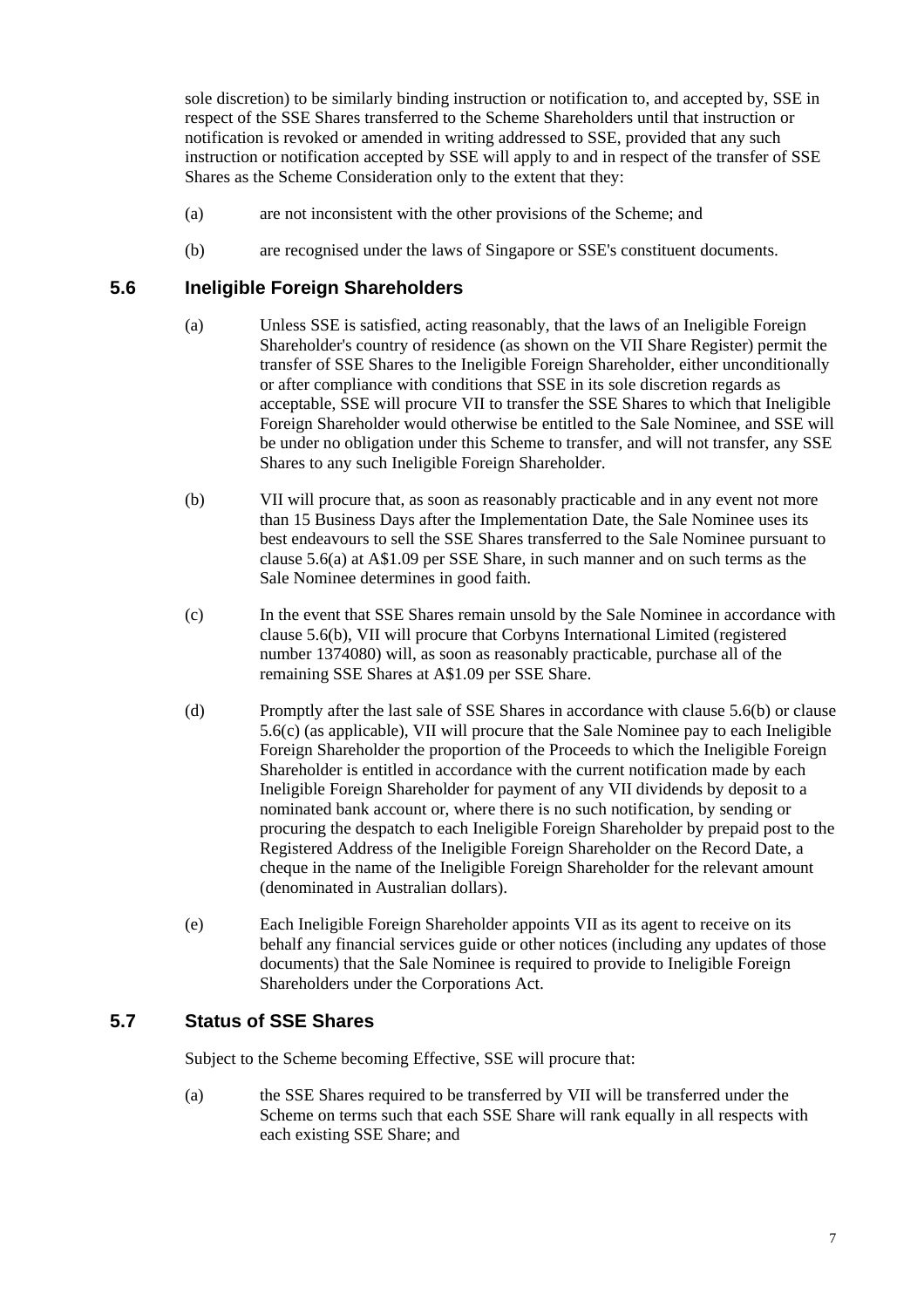(b) each SSE Share transferred as Scheme Consideration is duly transferred and is fully paid, non assessable and free from any mortgage, charge, lien, encumbrance or other security interest.

## **6. Dealings in VII Shares**

## **6.1 VII Share Register**

VII will, until the Scheme Consideration has been provided to the Scheme Shareholders pursuant to clause 5.3 and SSE has been entered in the VII Share Register as the holder of all of the Scheme Shares, maintain, or procure the maintenance of, the VII Share Register in accordance with the provisions of this clause 6 and the VII Share Register in this form and the terms of the Scheme will solely determine entitlements to the Scheme Consideration.

## **6.2 Effect of share certificates and holding statements**

As from the Record Date, all share certificates for the Scheme Shares will cease to have effect as documents of title, and each entry on the VII Share Register at that time and date (other than entries in respect of SSE and its successors in title) will cease to have any effect other than as evidence of entitlement to the Scheme Consideration.

## **6.3 No disposals after Record Date**

If the Scheme becomes Effective, a Scheme Shareholder, and any person claiming through that Scheme Shareholder (other than SSE and its successors in title), must not dispose of or purport or agree to dispose of any Scheme Shares or any interest in them after the Record Date.

## **6.4 Quotation of VII Shares**

At any time after the Implementation Date to be determined by SSE, VII will apply:

- (a) for termination of official quotation of VII Shares on the ASX; and
- (b) to have itself removed from the official list of the ASX.

## **7. General provisions**

## **7.1 Effect of Scheme**

The Scheme binds VII and all of the Scheme Shareholders (including those who did not attend the Scheme Meeting or who did not vote at that meeting or who voted against the Scheme at that meeting) and, to the extent permitted by law, overrides the constitution of VII.

## **7.2 Appointment of agent and attorney**

On the Scheme becoming Effective, each Scheme Shareholder, without the need for any further act, is deemed to have irrevocably appointed VII as its agent and attorney for the purpose of:

- (a) executing any document or form or doing any other act necessary to give effect to the terms of the Scheme including, without limitation, the execution of the Scheme Transfer; and
- (b) enforcing the Deed Poll against SSE,

and VII accepts such appointment. VII, as agent and attorney of each Scheme Shareholder, may sub-delegate its functions, authorities or powers under this clause 7.2 to all or any of its directors and officers (jointly, severally, or jointly and severally).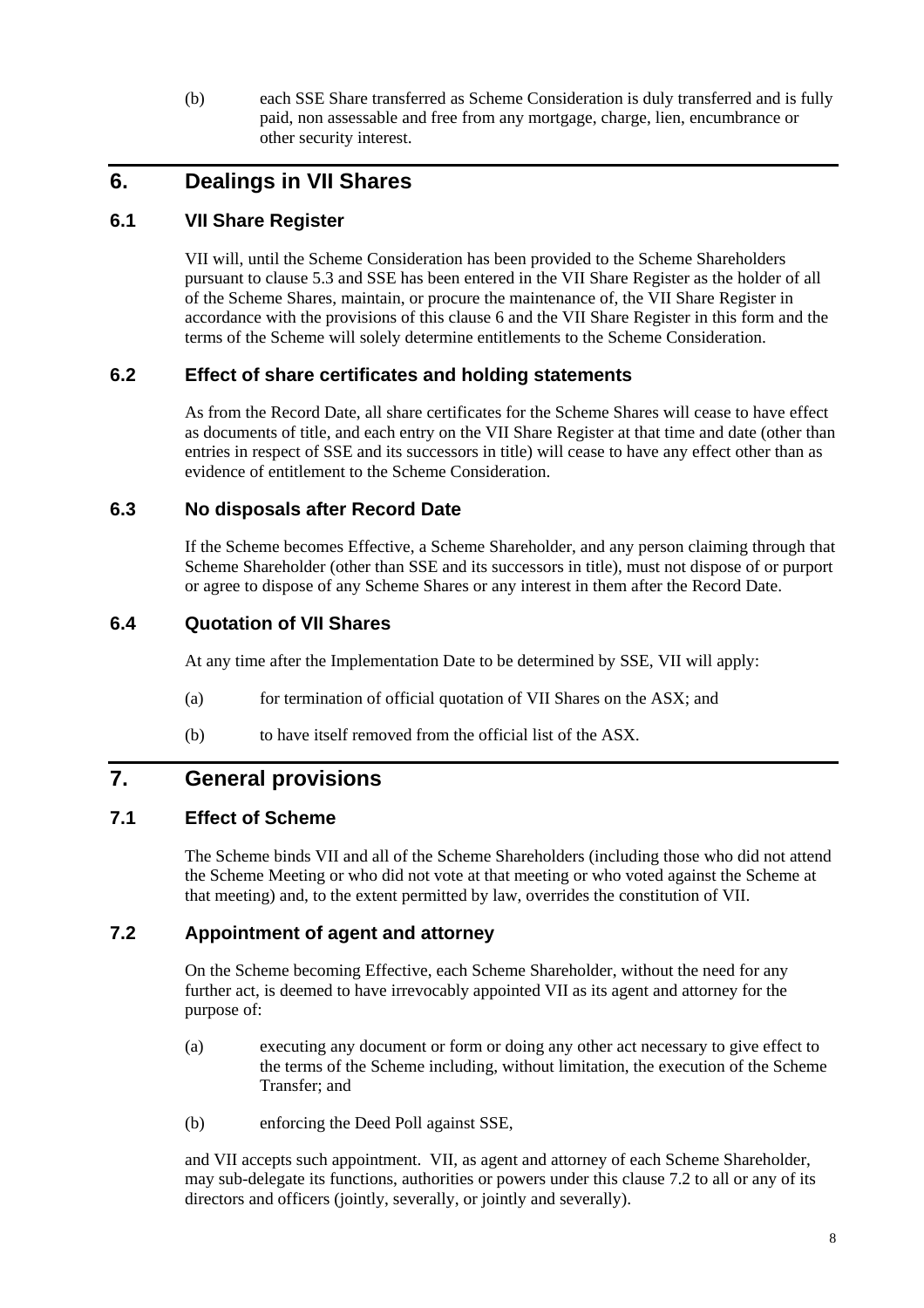## **7.3 Scheme Shareholders' agreement and consent**

Each Scheme Shareholder irrevocably:

- (a) agrees to the transfer of its Scheme Shares, together with all rights and entitlements attaching to those Scheme Shares, to SSE in accordance with the terms of the Scheme and agrees to the variation, cancellation or modification of the rights attached to their Scheme Shares constituted by, or resulting from, the Scheme;
- (b) consents to VII and SSE doing all things and executing all deeds, instruments, transfers or other documents as may be necessary, incidental or expedient to the implementation and performance of the Scheme;
- (c) acknowledges that the Scheme binds VII and all of the VII Shareholders from time to time (including those who do not attend the Scheme Meeting, do not vote at that meeting or vote against the Scheme); and
- (d) agrees, if acquiring SSE Shares under this Scheme, to be bound by and accept the SSE Shares subject to SSE's Articles.

## **7.4 Transfer with clear title and warranty by Scheme Shareholders**

- (a) To the extent permitted by law, the Scheme Shares transferred to SSE under the Scheme will be transferred free from all Encumbrances and interests of third parties of any kind, whether legal or otherwise.
- (b) Each Scheme Shareholder is deemed to have warranted to VII, in its own right and for the benefit of SSE, that all their Scheme Shares (including any rights and entitlements attaching to those shares) will, at the date of the transfer of them to SSE, be fully paid and free from all Encumbrances and interests of third parties of any kind, whether legal or otherwise, and restrictions on transfer of any kind, and that they have full power and capacity to sell and to transfer their Scheme Shares to SSE under the Scheme.

## **7.5 Title to Scheme Shares**

On and from the Implementation Date, SSE will be beneficially entitled to the Scheme Shares transferred to it under the Scheme pending registration by VII of SSE in the VII Share Register as the holder of the Scheme Shares.

## **7.6 Alterations or conditions**

VII may, by its counsel or solicitors, and with the consent of SSE, consent on behalf of all persons concerned, including a Scheme Shareholder, to any alteration or condition to the Scheme which the Court thinks fit to make or impose.

## **7.7 Notices**

- (a) Where a notice, transfer, transmission application, direction or other communication referred to in the Scheme is sent by post to VII, it will for all purposes be deemed to be received on the date (if any) on which it is actually received at VII's registered office (and it will not be deemed to be received in the ordinary course of post) or at the place where the VII Share Register is kept.
- (b) The accidental omission to give notice of the Scheme Meeting to any VII Shareholder, or the non-receipt of such a notice by any VII Shareholder, will not, unless ordered by the Court, invalidate the Scheme or the proceedings at the Scheme Meeting.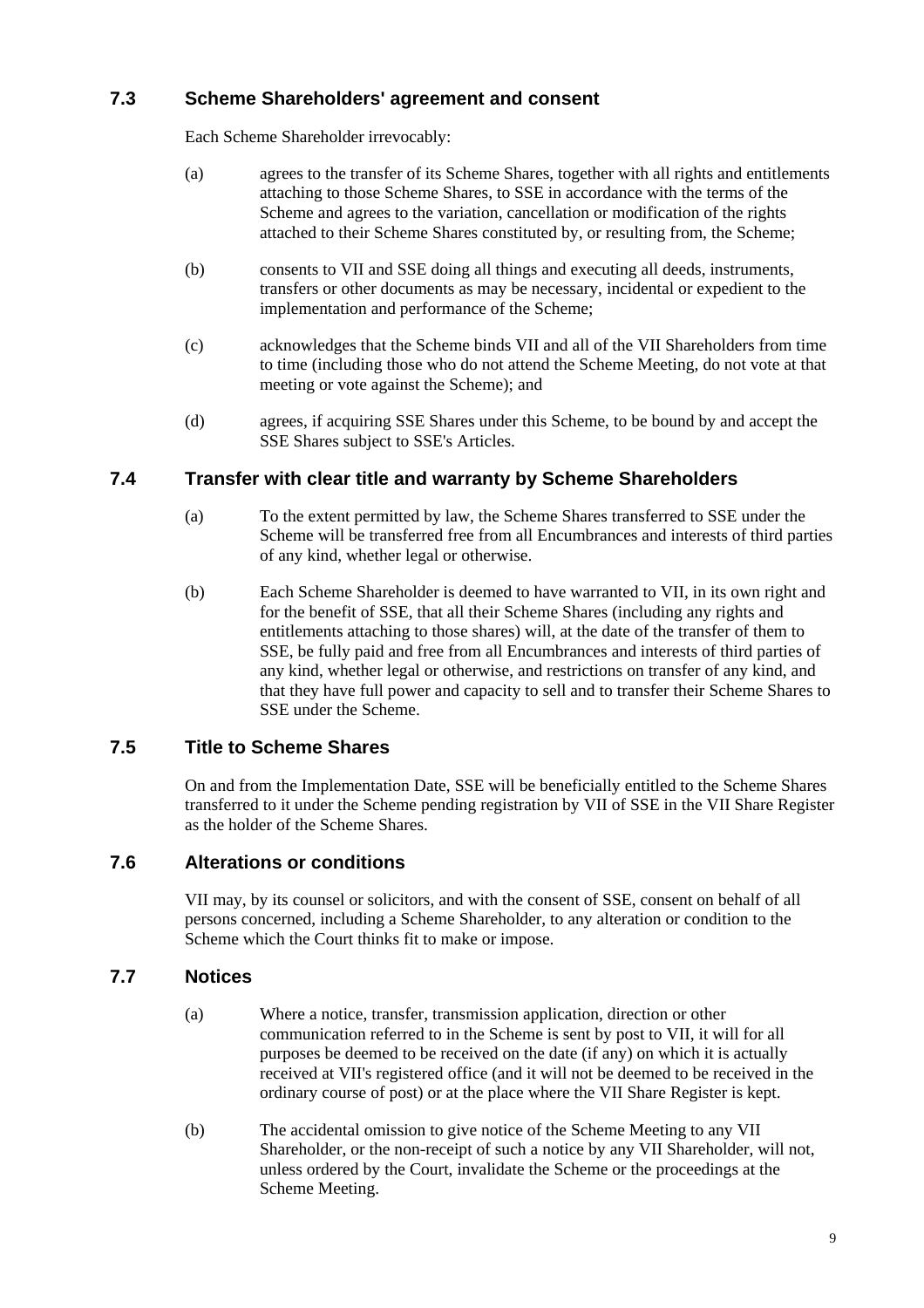## **7.8 Further assurances**

- (a) Each of the Scheme Shareholders consents to VII doing all things necessary or incidental to give full effect to the implementation of the Scheme and the transactions contemplated by it.
- (b) VII must do all things and execute all documents necessary to give full effect to the Scheme and the transactions contemplated by it.

## **7.9 Stamp duty**

Any stamp duty payable in connection with the transfer of the Scheme Shares to SSE will be payable by VII.

## **7.10 Fees and charges**

VII must pay all filing, application or similar fees due in relation to the Scheme.

## **7.11 Limitation of liability**

None of VII, SSE, nor any director, officer or secretary of VII or SSE is liable for anything done or omitted to be done in the performance of the Scheme or the Deed Poll in good faith.

## **7.12 Governing law**

The Scheme is governed by the laws of the State of Western Australia. Each party irrevocably and unconditionally submits, in connection with the Scheme, to the non-exclusive jurisdiction of the Court and any courts which have jurisdiction to hear appeals from the Court and waives any right to object to any proceedings being brought in these courts.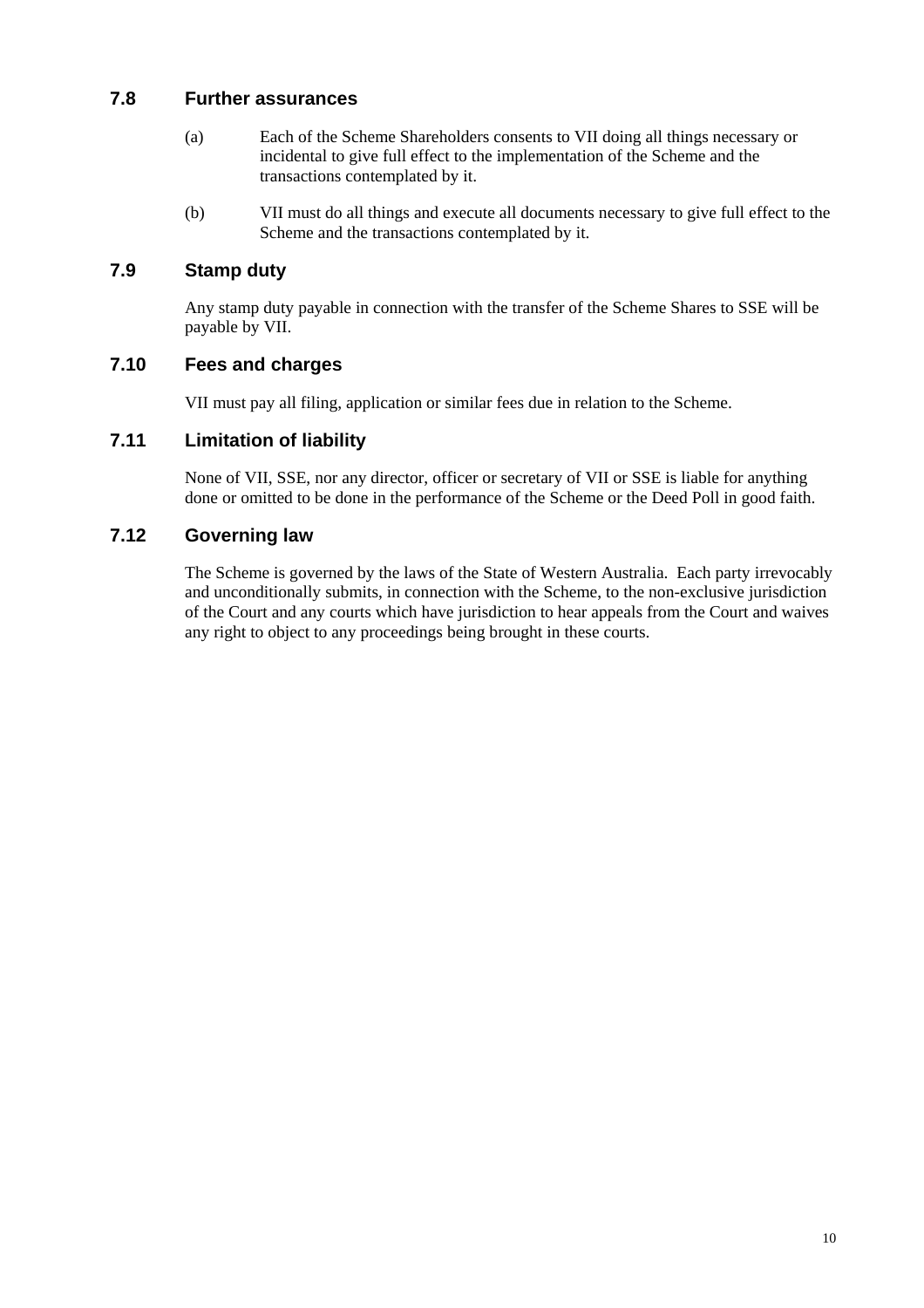**Annexure B : Deed Poll**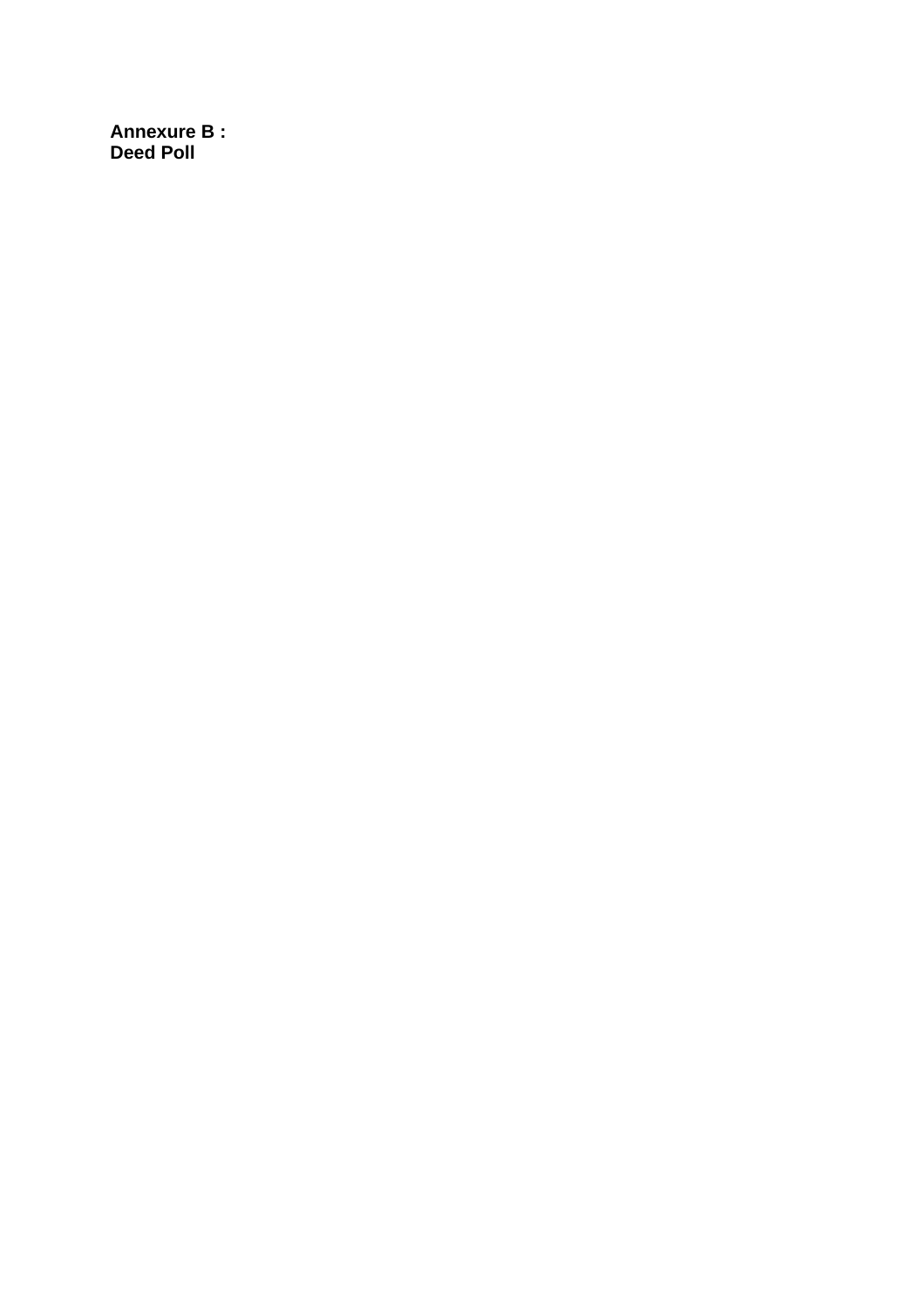# **CLAYTON UTZ**

# Deed Poll (in respect of the Scheme)

Structure Steel Engineering Pte Ltd

In favour of each holder of ordinary shares in Vietnam Industrial Investments Limited ACN 063 656 333 (**VII**) as at 5.00 pm on the Record Date (**Scheme Shareholders**)

Clayton Utz Lawyers Level 27 QV.1 250 St Georges Terrace Perth WA 6000 Australia GPO Box P1214 Perth WA 6844 T +61 8 9426 8000 F +61 8 9481 3095

**www.claytonutz.com**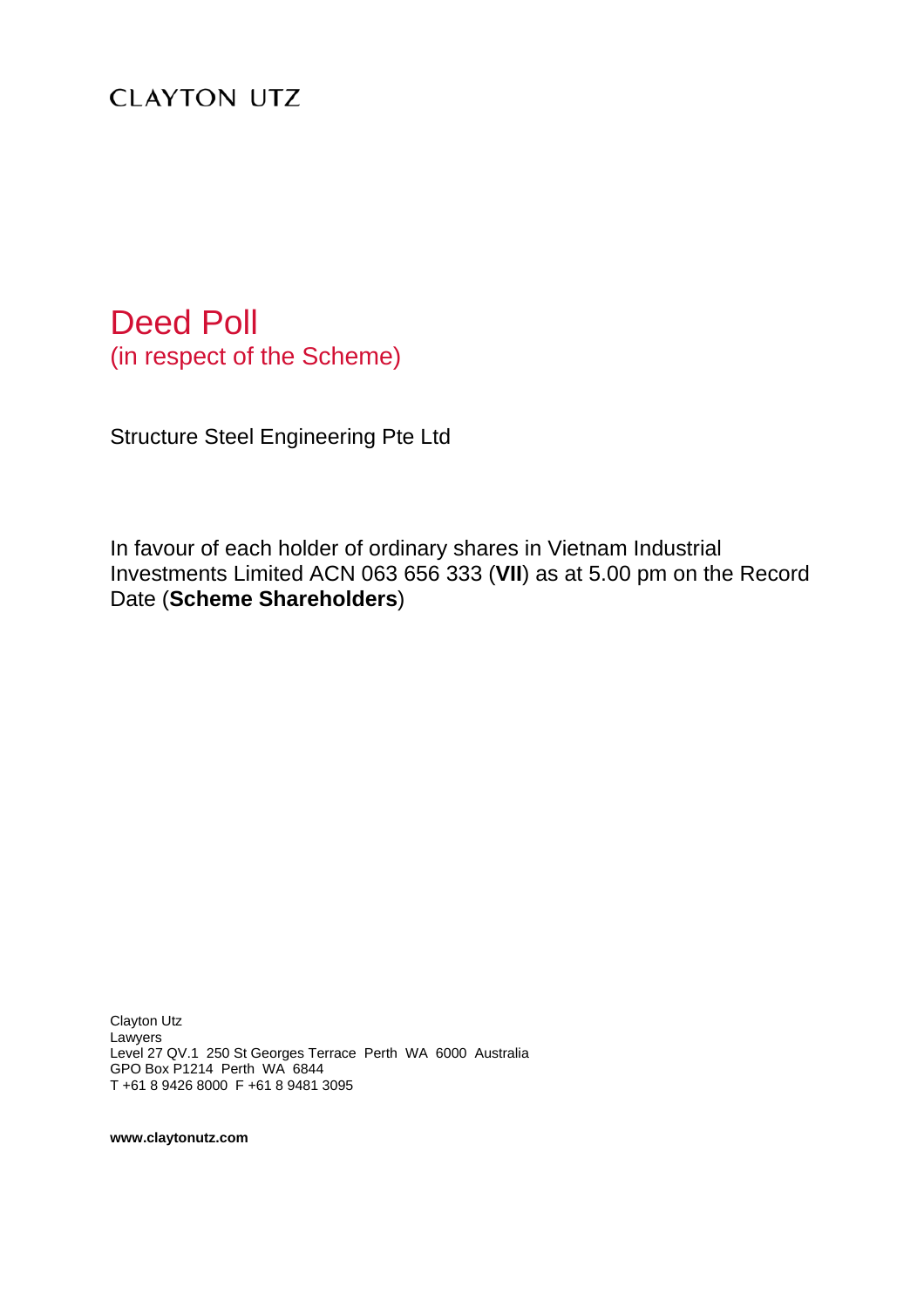## **Contents**

| 1. |                                                      |  |  |  |
|----|------------------------------------------------------|--|--|--|
|    | 1.1<br>1.2 <sub>2</sub><br>1.3                       |  |  |  |
| 2. |                                                      |  |  |  |
|    | 2.1<br>2.2<br>2.3                                    |  |  |  |
| 3. |                                                      |  |  |  |
| 4. |                                                      |  |  |  |
| 5. |                                                      |  |  |  |
| 6. |                                                      |  |  |  |
| 7. |                                                      |  |  |  |
|    | 7.1<br>7.2<br>7.3<br>7.4<br>7.5<br>7.6<br>7.7<br>7.8 |  |  |  |
|    |                                                      |  |  |  |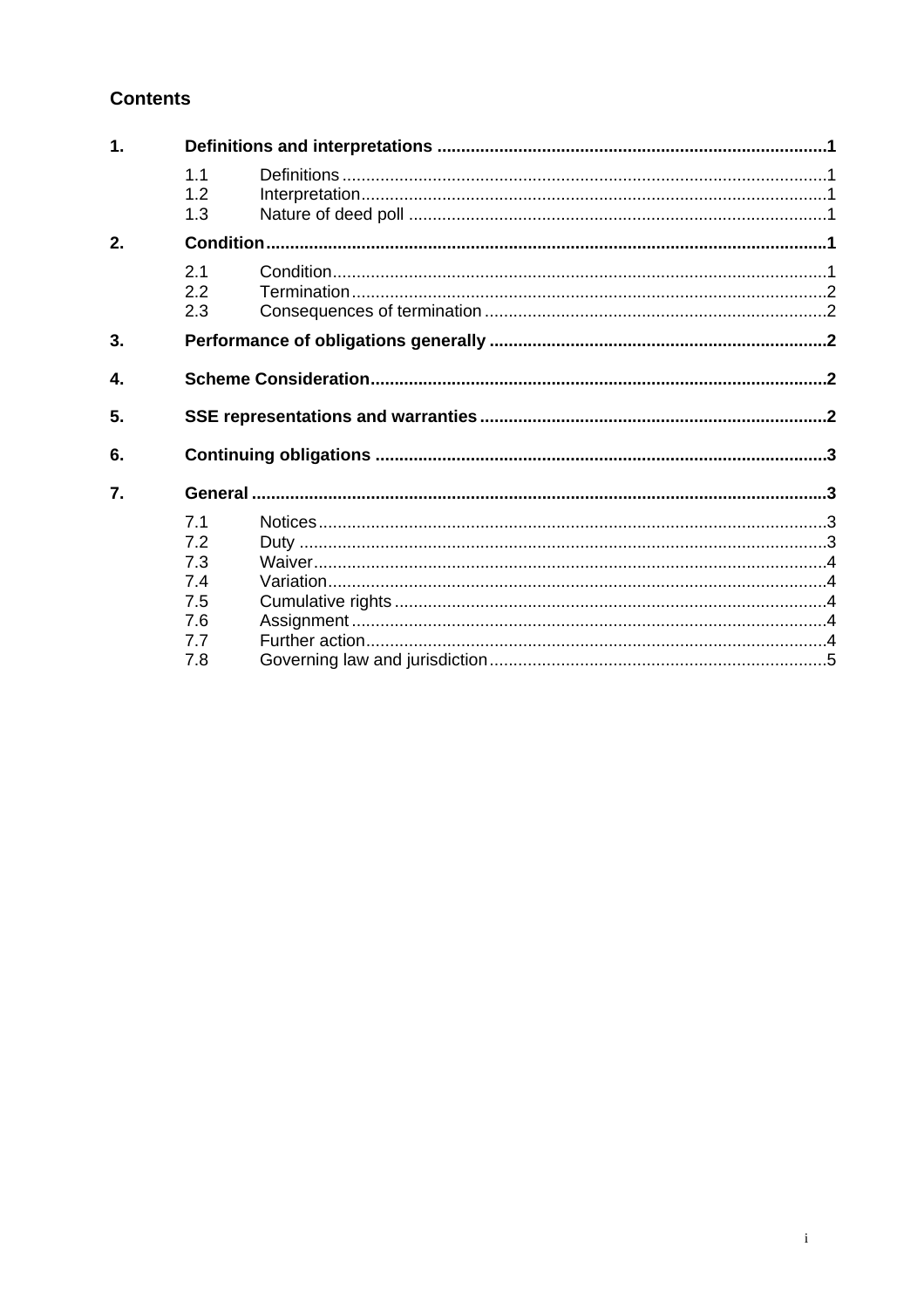## **Deed poll made on 2013**

**Parties Structure Steel Engineering Pte Ltd 199604844C** of 10 Anson Road, #15-07, International Plaza, Singapore 079903 (**SSE**)

## **In favour of Each Scheme Shareholder**

## **Recitals**

- A. The VII Board considers that it is in the interests of VII that Scheme Shareholders should consider approving the Scheme. Accordingly, the VII Board has resolved that VII should propose the Scheme.
- B. VII and SSE have entered into a scheme implementation agreement (**Scheme Implementation Agreement**) to provide for the implementation of the Scheme. The effect of the Scheme will be that SSE acquires all of the Scheme Shares from Scheme Shareholders in exchange for the Scheme Consideration.
- C. SSE is entering into this deed poll to covenant in favour of Scheme Shareholders that it will observe and perform the obligations contemplated of it under the Scheme Implementation Agreement and the Scheme.

## **1. Definitions and interpretations**

## **1.1 Definitions**

In this deed poll:

- (a) **Scheme** means the proposed scheme of arrangement under Part 5.1 of the Corporations Act between VII and the Scheme Shareholders, as contemplated by the Scheme Implementation Agreement; and
- (b) capitalised terms have the meanings given to them in the Scheme or the Scheme Implementation Agreement (as applicable), unless the context requires otherwise.

## **1.2 Interpretation**

Clause 1.2 of the Scheme Implementation Agreement applies to the interpretation of this deed poll, except that references to "this agreement" are to be read as references to "this deed poll".

## **1.3 Nature of deed poll**

SSE acknowledges that:

- (a) this deed poll may be relied on and enforced by any Scheme Shareholder in accordance with its terms even though the Scheme Shareholder is not party to it; and
- (b) under the Scheme, each Scheme Shareholder irrevocably appoints VII as its agent and attorney to enforce this deed poll against SSE.

## **2. Condition**

## **2.1 Condition**

The obligations of SSE under this deed poll are subject to the Scheme becoming Effective.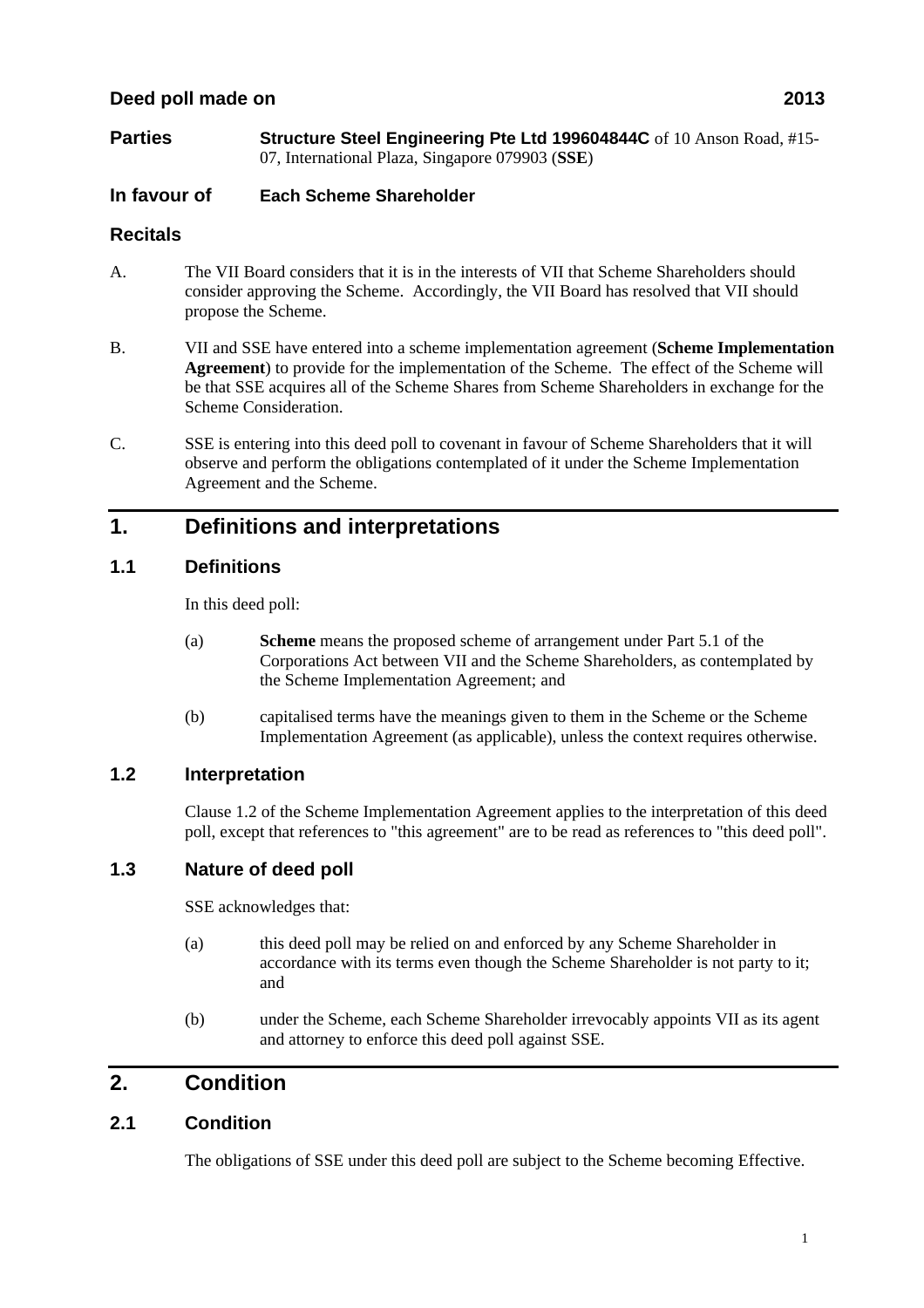## **2.2 Termination**

Unless VII and SSE agree otherwise, if the Scheme Implementation Agreement is terminated or the Implementation Date has not occurred on or before the End Date, the obligations of SSE under this deed poll automatically terminate and the terms of this deed poll will be of no further force or effect.

## **2.3 Consequences of termination**

If this deed poll is terminated under clause 2.2 then, in addition and without prejudice to any other rights, powers or remedies available to it:

- (a) SSE is released from its obligations to further perform this deed poll except those obligations under clause 7.2; and
- (b) each Scheme Shareholder retains the rights they have against SSE in respect of any breach of this deed poll which occurs before termination.

# **3. Performance of obligations generally**

SSE agrees to comply with its obligations under the Scheme Implementation Agreement and do all things necessary or desirable on its part to give full effect to the Scheme Implementation Agreement.

## **4. Scheme Consideration**

- (a) Subject to clause 2, in consideration for the transfer to SSE of all of the Scheme Shares and all rights and entitlements attaching to them by each Scheme Shareholder, SSE undertakes in favour of each Scheme Shareholder to provide or cause to be provided the Scheme Consideration to each Scheme Shareholder in accordance with, and covenants to act in accordance with, clauses 4.2, 4.3 and 4.4 of the Scheme Implementation Agreement.
- (b) SSE undertakes in favour of each Scheme Shareholder that the SSE Shares which are provided to Scheme Shareholders in accordance with the Scheme:
	- (i) rank equally in all respects; and
	- (ii) are fully paid, non assessable and free from any mortgage, charge, lien, encumbrance or other security interest (except for any lien arising under the articles of SSE).

# **5. SSE representations and warranties**

SSE represents and warrants that:

- (a) it is a company validly existing under the laws of its place of registration;
- (b) it has the corporate power to enter into and perform its obligations under this deed poll and to carry out the transactions contemplated by this deed poll;
- (c) it has taken all necessary corporate action to authorise its entry into this deed poll and has taken or will take all necessary corporate action to authorise the performance of this deed poll and to carry out the transactions contemplated by this deed poll; and
- (d) this deed poll is valid and binding upon it.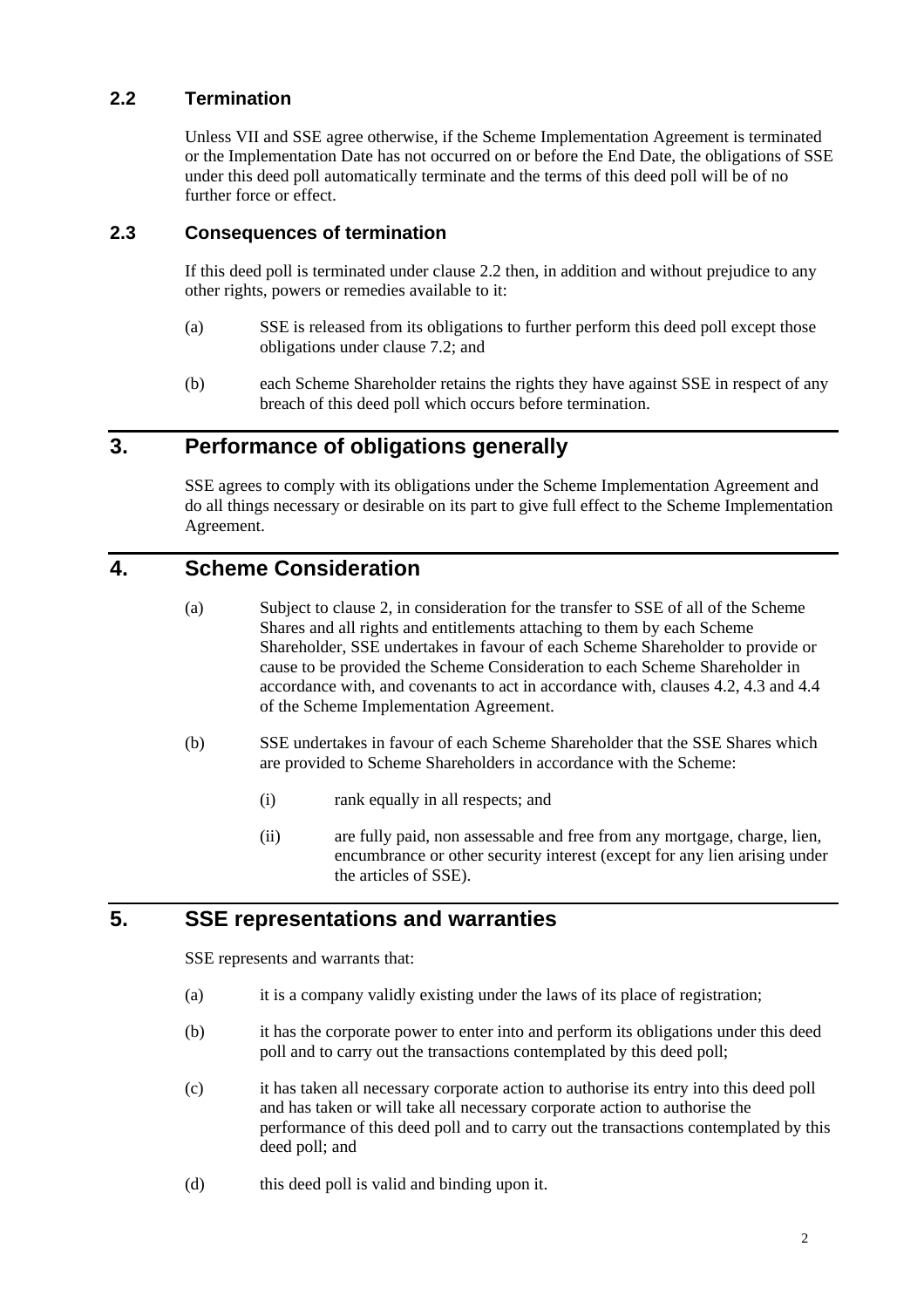## **6. Continuing obligations**

This deed poll is irrevocable and, subject to clause 2, remains in full force and effect until:

- (a) SSE has fully performed its obligations under this deed poll; or
- (b) the earlier termination of this deed poll under clause 2.2.

## **7. General**

## **7.1 Notices**

- (a) All notices or other communication to SSE in respect of this deed poll must be:
	- (i) in writing and in English;
	- (ii) signed by the sender or by a person duly authorised by the sender;
	- (iii) addressed in the manner and delivered or sent by prepaid ordinary post to the address, or sent by facsimile to the facsimile number described below:

| Address:              | Km 9, Vat Cach, Quan Toan<br>Hong Bang TP<br>Hai Phong Vietnam |
|-----------------------|----------------------------------------------------------------|
| Facsimile:            | $+84(31)3850828$                                               |
| For the attention of: | Alan Alexander Young                                           |

- (b) Any notice or other communication given in accordance with clause 7.1(a) will be deemed to have been duly given as follows:
	- (i) if delivered by hand, on delivery at the address of the addressee, unless that delivery is made on a non-Business Day, or after 5.00 pm on a Business Day, in which case that communication will be deemed to be received at 9.00 am on the next Business Day;
	- (ii) if sent by pre-paid mail, on the third Business Day after posting; and
	- (iii) if sent by facsimile, at the local time (in the place of receipt of the facsimile) which then equates to the time at which that facsimile is sent as shown on the transmission report which is produced by the machine from which that facsimile is sent and which confirms transmission of that facsimile in its entirety, unless that local time is a non-Business Day, or after 5.00 pm on a Business Day, in which case that communication will be deemed to be received at 9.00 am on the next Business Day.

#### **7.2 Duty**

SSE will:

(a) pay or procure the payment of all transaction duties and any related fines and penalties in respect of this deed poll, the performance of this deed poll and each transaction effected by, or made under, this deed poll (including in connection with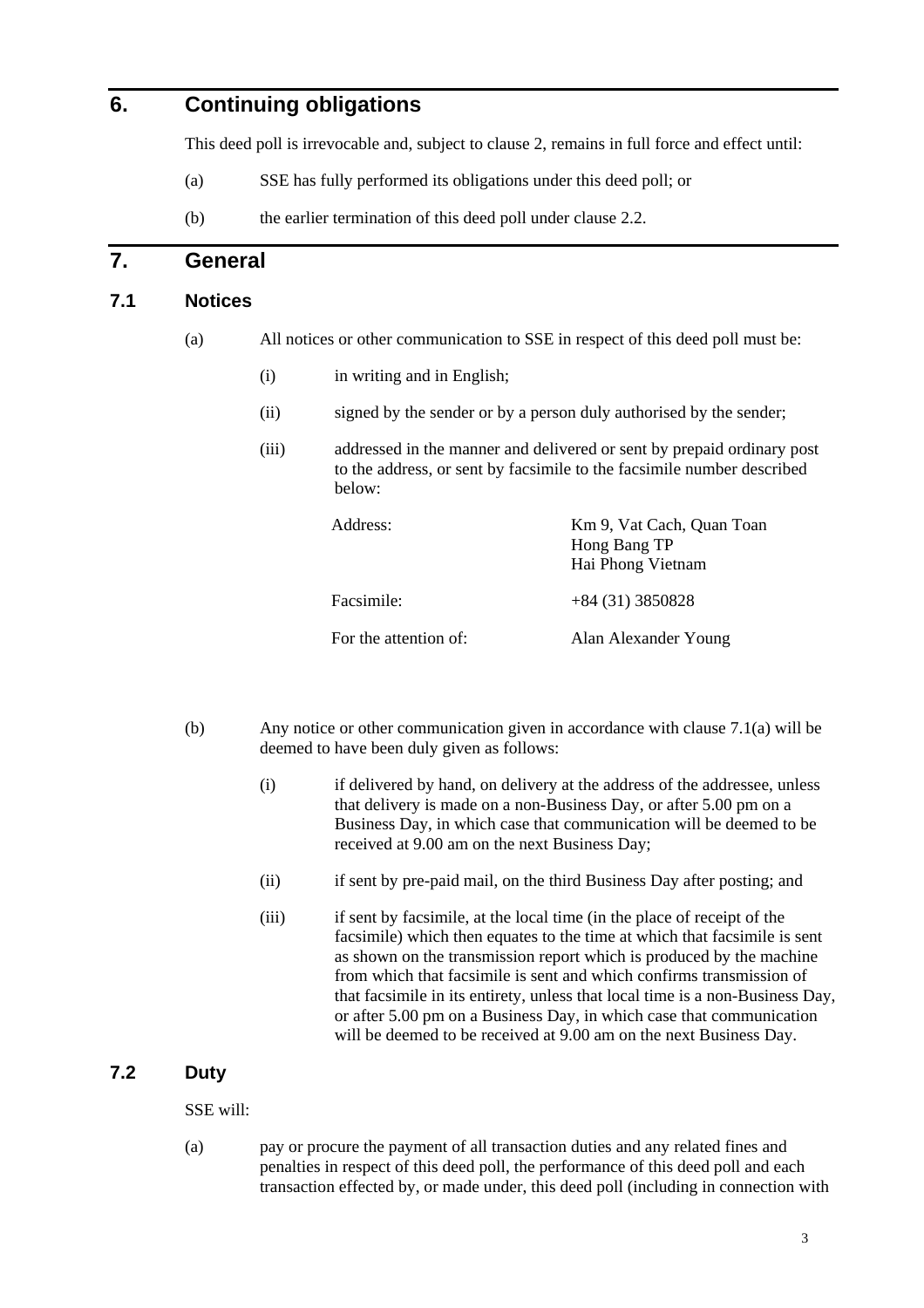the transfer of Scheme Shares to SSE in accordance with the terms of the Scheme); and

(b) indemnify each Scheme Shareholder against any liability of the Scheme Shareholder arising from failure to comply with clause 7.2(a).

## **7.3 Waiver**

- (a) Waiver of any right arising from a breach of this deed poll or of any right, power, authority, discretion or remedy created or arising upon default under this deed poll must be in writing and signed by the person granting the waiver.
- (b) A failure or delay in exercise, or partial exercise, of:
	- (i) a right arising from a breach of this deed poll; or
	- (ii) a right, power, authority, discretion or remedy created or arising upon default under this deed poll,

does not result in a waiver of that right, power, authority, discretion or remedy.

- (c) SSE is not entitled to rely on a delay in the exercise or non-exercise of a right arising from a breach of this deed poll, or a delay in the exercise or non-exercise of a right, power, authority, discretion or remedy arising from a default under this deed poll as constituting a waiver of that right, power, authority, discretion or remedy.
- (d) SSE may not rely on any conduct of another person as a defence to the exercise of a right, power, authority, discretion or remedy by that other person.
- (e) This clause 7.3 may not itself be waived except in writing.

#### **7.4 Variation**

A provision of this deed poll or any right created under it may not be varied, altered or otherwise amended unless the variation is agreed to by SSE and VII in writing and the Court indicates that the variation, alteration or amendment would not itself preclude approval of the Scheme, in which event SSE must enter into a further deed poll in favour of the Scheme Shareholders giving effect to the variation, alteration or amendment.

## **7.5 Cumulative rights**

The rights, powers and remedies of SSE and each Scheme Shareholder under this deed poll are cumulative and do not exclude any other rights, powers or remedies provided by the law independently of this deed poll.

## **7.6 Assignment**

The rights and obligations of SSE and the rights of each Scheme Shareholder under this deed poll are personal and must not be assigned, charged or otherwise dealt with at law or in equity.

## **7.7 Further action**

SSE will promptly do all things and execute and deliver all further documents required by law to give effect to this deed poll and the transactions contemplated by it.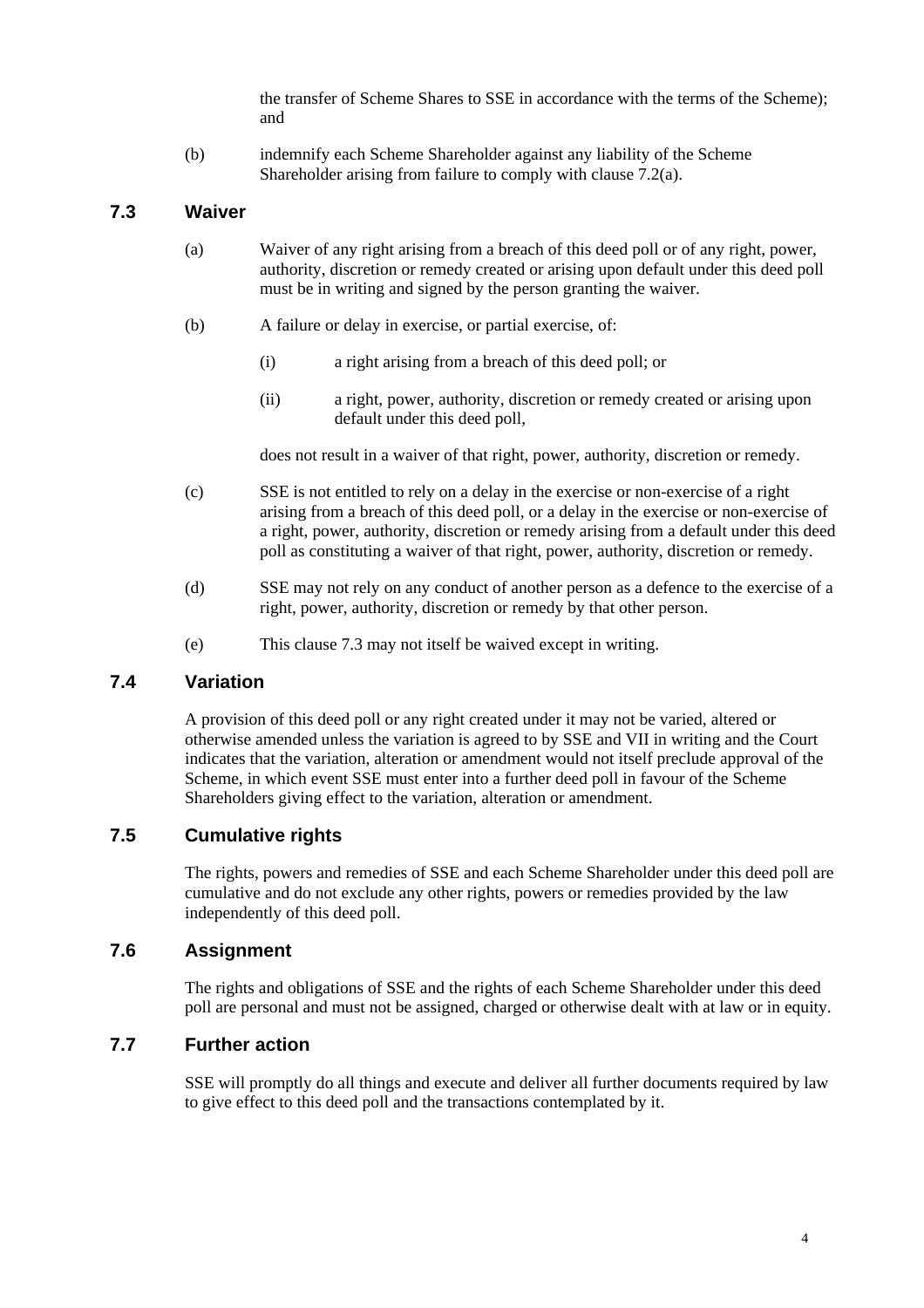## **7.8 Governing law and jurisdiction**

- (a) This deed poll is governed by the laws of the state of Western Australia.
- (b) SSE irrevocably:
	- (i) submits to the non-exclusive jurisdiction of the courts of the state of Western Australia, and the courts competent to determine appeals from those courts, with respect to any proceedings that may be brought at any time relating to this agreement; and
	- (ii) waives any objection it may now or in the future have to the venue of any proceedings, and any claim it may now or in the future have that any proceedings have been brought in an inconvenient forum, if that venue falls within clause 7.8(i).